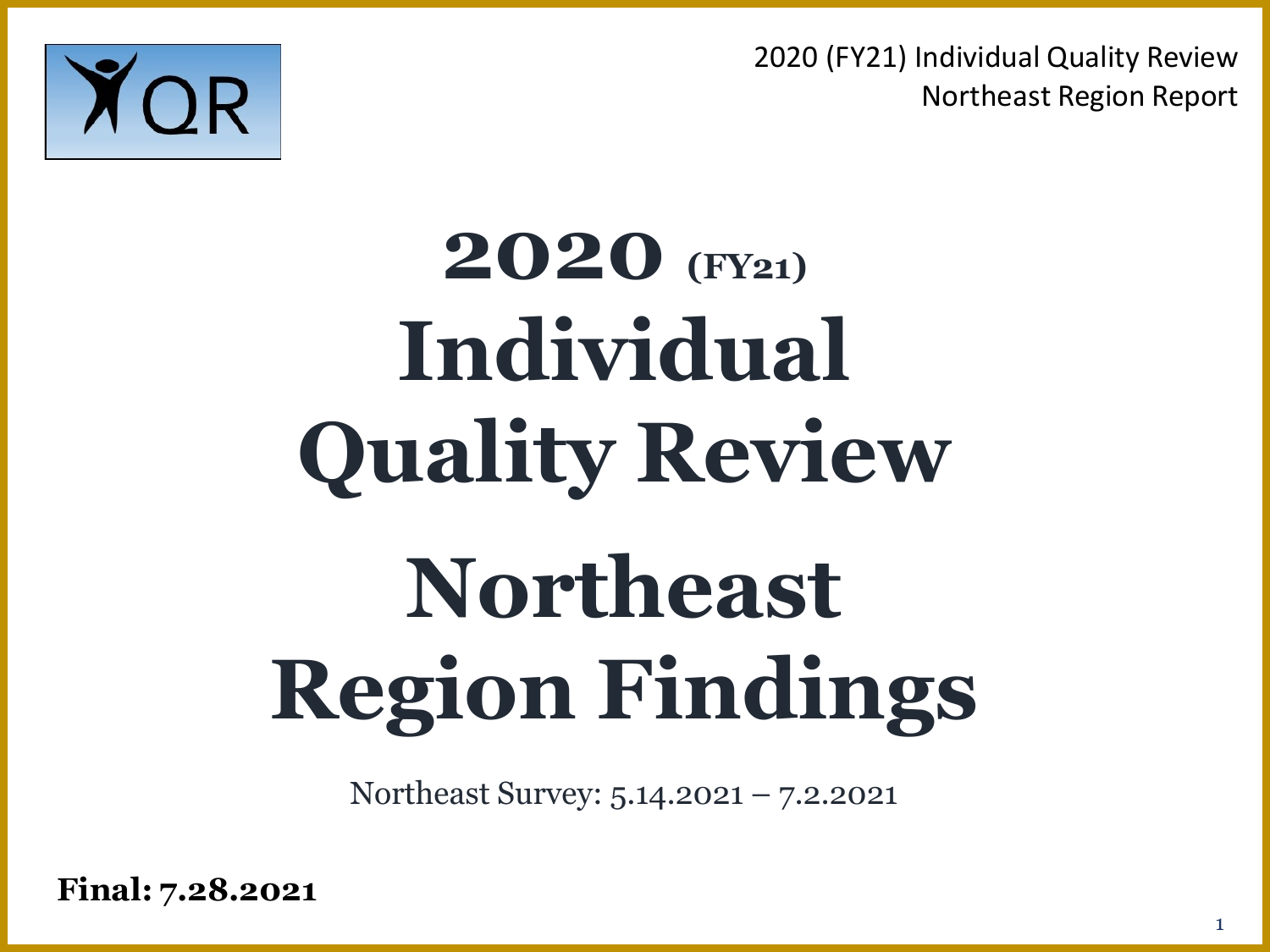

## **Class Members: 20 (NE region) Northeast Sample: 10 (50%)**

2 Case Management Agencies Represented in the Sample

Agency  $\#$  in sample

| Unidas         |  |
|----------------|--|
| <b>Visions</b> |  |

**2** People in the sample receive services through the Mi Via Waiver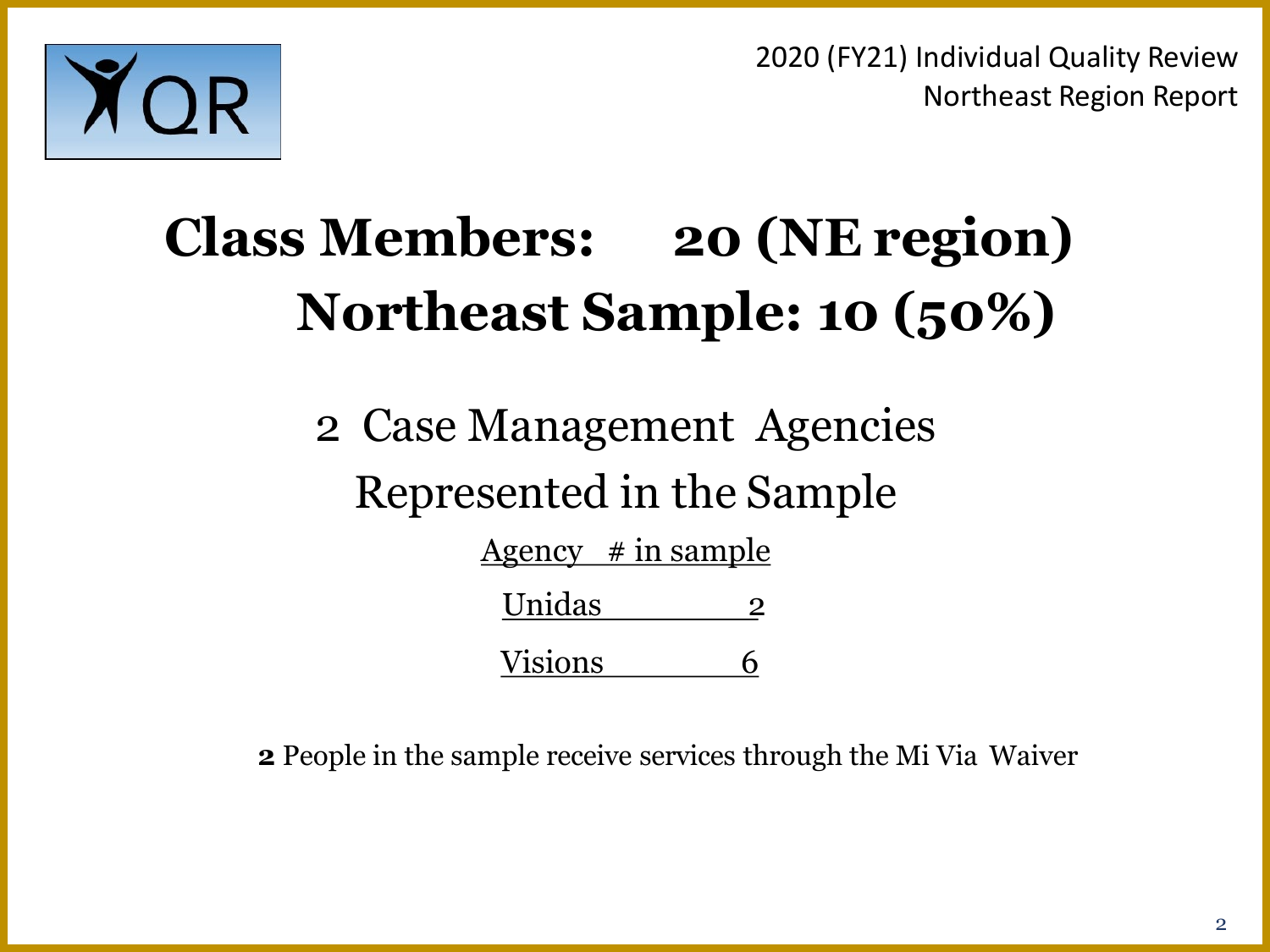

## **Number Reviewed by CCS and Residential Provider**

|                                 | <b>CCS</b> | <b>Residential</b> |
|---------------------------------|------------|--------------------|
| <b>Benchmark</b>                | $\bf{2}$   | <u>2</u>           |
| <b>CDD</b>                      |            |                    |
| <b>Community Options</b>        | 2          | $\bf 2$            |
| <b>EnSuenos y Los Angelitos</b> |            |                    |
| <b>Family Options</b>           |            |                    |
| <b>NNMQC</b>                    |            |                    |

**2 people receive services through the Mi Via Waiver**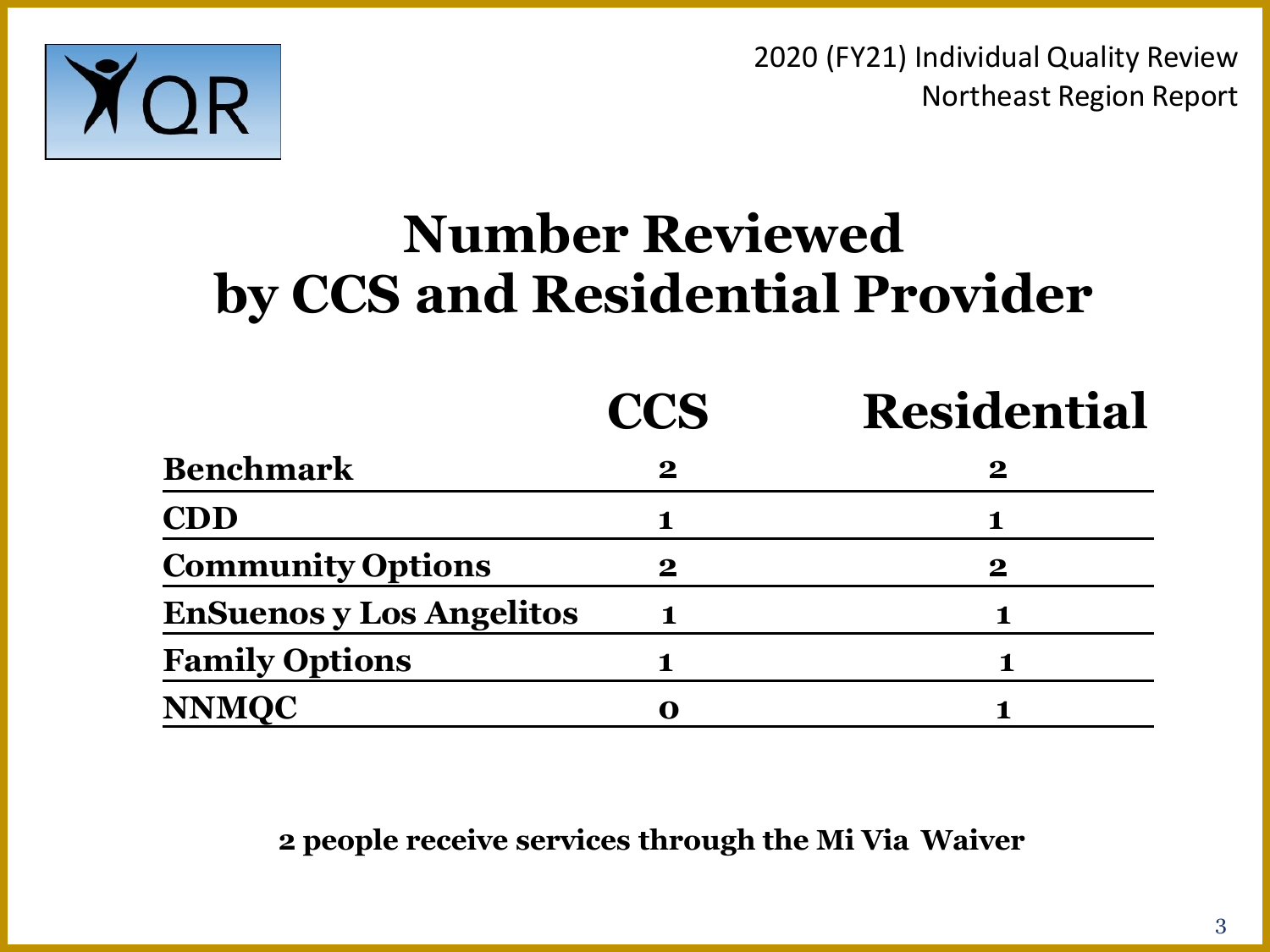

## **Class Members with Immediate or Special Needs**

### **Individuals Needing Immediate Attention: 1 Person**

Individuals for whom urgent health, safety, environment and/or  $({\bf 10\%~of~sample})$ *abuse/neglect/exploitation issues were identified which the team is not successfully and actively in the process of addressing in a timelyfashion*

#### **6 People Individuals Needing Special Attention:**

**(60% of sample)** *Individuals for whom issues have been identified that, if not effectively addressed, are likely to become an urgent health and safetyconcern.*

In 2019, five people (50%) needed Special Attention and eight (80%) required Immediate Attention. In 2018, five people (50%) needed Special Attention and five (50%) required Immediate Attention. In 2017, three people (33%) needed Special Attention; four people (44%) required ImmediateAttention. In 2016, one person (9%) needed ImmediateAttention and one person (9%) required SpecialAttention. In 2015, three people (23%) needed Special Attention; no one required ImmediateAttention In 2014, two people (14%) needed Immediate Attention; two people (14%) required Special Attention. In 2013, two people (14%) needed Immediate Attention; two people (14%) required Special Attention. In 2011, no one was found to need Immediate Attention; one person (7%) required Special Attention. In 2010, no one was found to need ImmediateAttention; three people (20%) required Special Attention. In 2009, two people (12%) needed Immediate Attention; two people (12%) required Special Attention.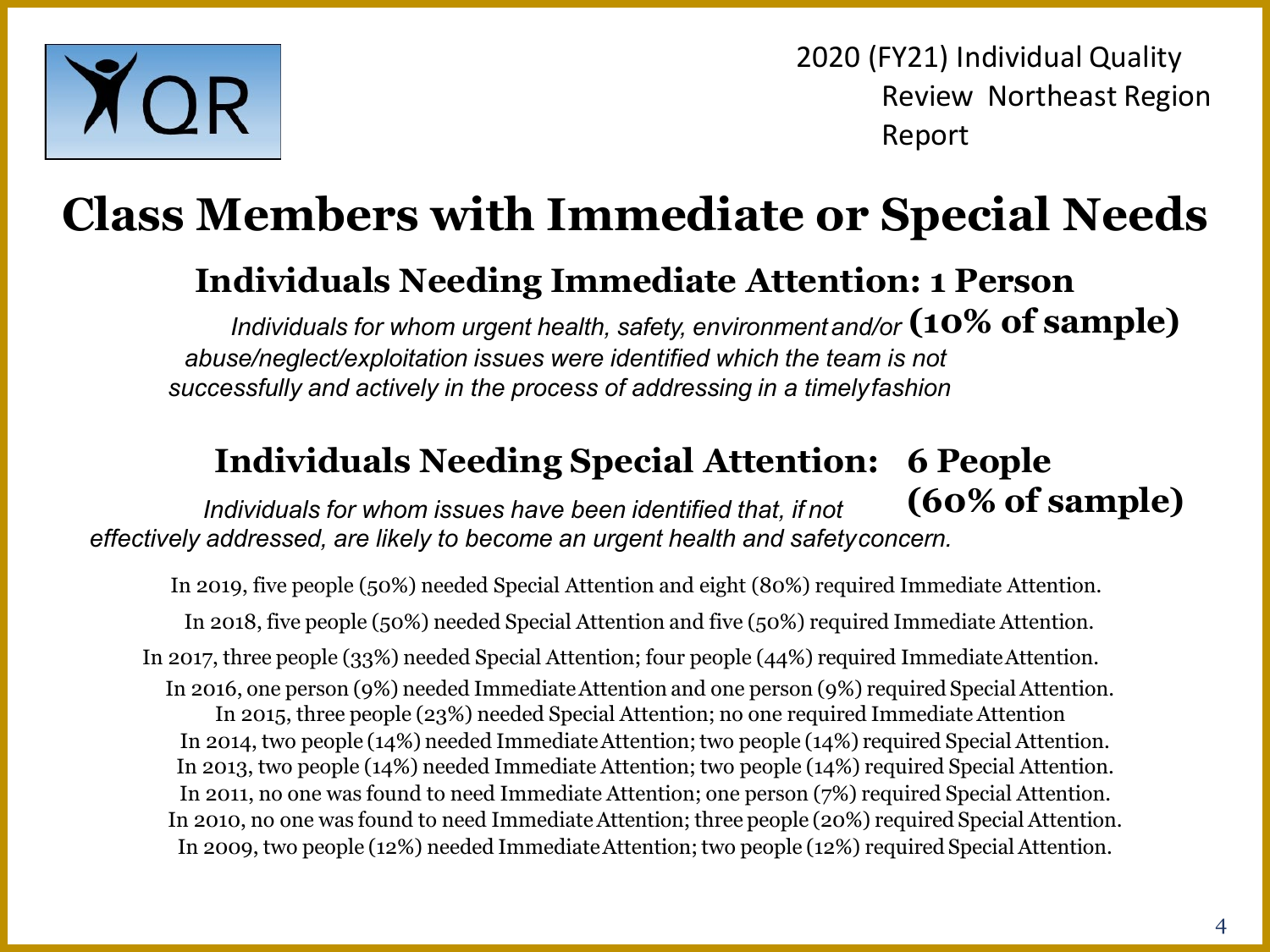

**Key:**

**"No" = No compliance** 

**"Needs Improvement" = Few of the indicators are met, many are inconsistently met**

**"Many" = Many indicators met, but not all**

**"Yes" = Full compliance** 

**"NA" = Not Applicable, which represents an item that does not apply to the individual**

**"CND" = Can Not Determine which means there was not enough information**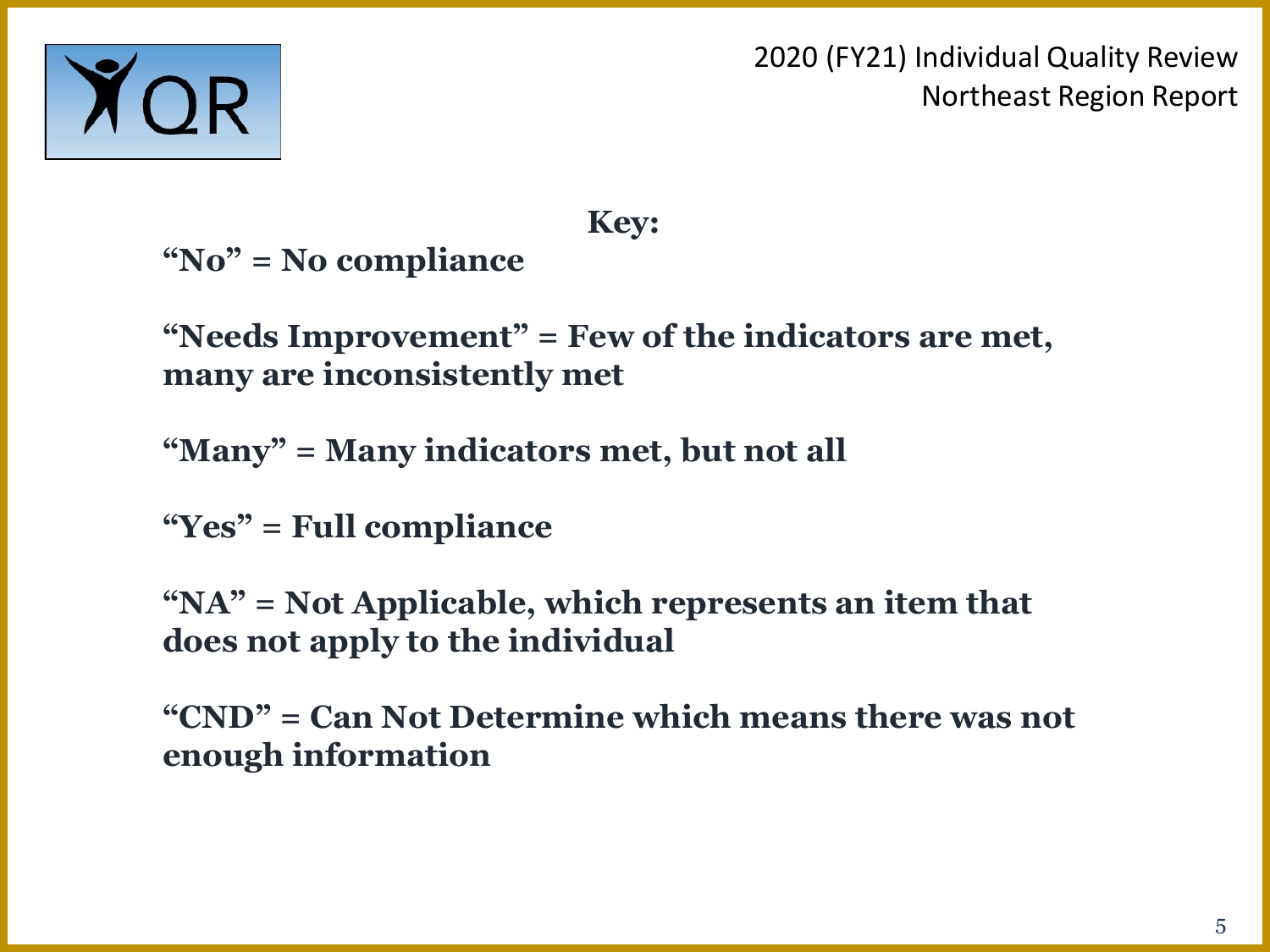

#### **CASE MANAGEMENT Question 2015 (sample=10) 2016 (sample=9) 2017 (sample=9) 2018 (sample=9) 2019 (sample=7) 2020 (sample=8)** 24. Does the case manager "know" the person? CPRQ26; '17IQR#8c, '18IQR24 100% Yes (11) 100% Yes (9) 75% Yes (6) 25% Many(2) 100% Yes (8) 57.1% Yes (4) 42.9% Many (3) 75% Yes (6) 25% Many (2) 25. Does the case manager understand his/her role/job? CPRQ27 '17IQR#16, '18IQR25 64% Yes (7) 36% Partial(4) 33% Yes (3) 67% Partial(6) 0% Yes 38% Many(3) 63% NeedsImpv(5) 0% Yes 63% Many (5) 38% Needs Impv(3) 0% Yes 100% Many (7) 37.5% Yes (3) 62.5% Many (5) 26. Is the case manager available to the person? CPRQ29; '17IQR#16a, '18IQR27 91% Yes(10) 9%Partial(1) 44% Yes (4) 56% Partial(5) 57% Yes (4) 43% Needs Impv(3)  $(1 N/A)$ 88% Yes (7) 13% Many (1) 42.9% Yes (3) 57.1% Many (4) 100% Yes (8) 27. Was the case manager able to describe the person's health related needs? CPRQ30, , '18IQR28 91% Yes(10) 9%Partial(1) 78% Yes (7) 22% Partial(2) 38% Yes (3) 50% Many (4) 13% Needs Impv(1) 14.3% Yes (1) 71.4% Many (5) 14.3% Needs Impv (1) 62.5% Yes (5) 37.5% Many (3) 28. Does the case manager have an appropriate expectation of growth for this person? CPRQ31, '18IQR29 82% Yes (9) 18% Partial(2) 56% Yes (5) 44% Partial(4) 100% Yes (8) 0% Yes 100% Many (7) 87.5% Yes (7) 12.5% Many (1) 29. Does the case management record contain documentation that the case manager is monitoring and tracking the delivery of services as outlined in the ISP? CPRQ32; '17IQR#16b, '18IQR30 27% Yes (3) 73% Partial(8) 22% Yes (2) 78% Partial(7) 0% Yes 25% Many (2) 50% Needs Impv(4) 25% No (2) 13% Yes (1) 25% Many (2) 63% Needs Impv(5) 0% Yes 100% Many (7) 37.5% Yes (3) 62.5% Many (5) 30. Does the case manager provide case management services at the level needed by this person? CPRQ33; '17IQR#16c, '18IQR31 64% Yes (7) 36% Partial(4) 44% Yes (4) 56% Partial(5) 25% Yes (2) 13% Many (1) 63% Needs Impv(5) 0% Yes 75% Many (6) 25% Needs Impv(2) 0% Yes 71.4% Many (5) 28.6% Needs Impv (2) 37.5% Yes (3) 62.5% Many (5)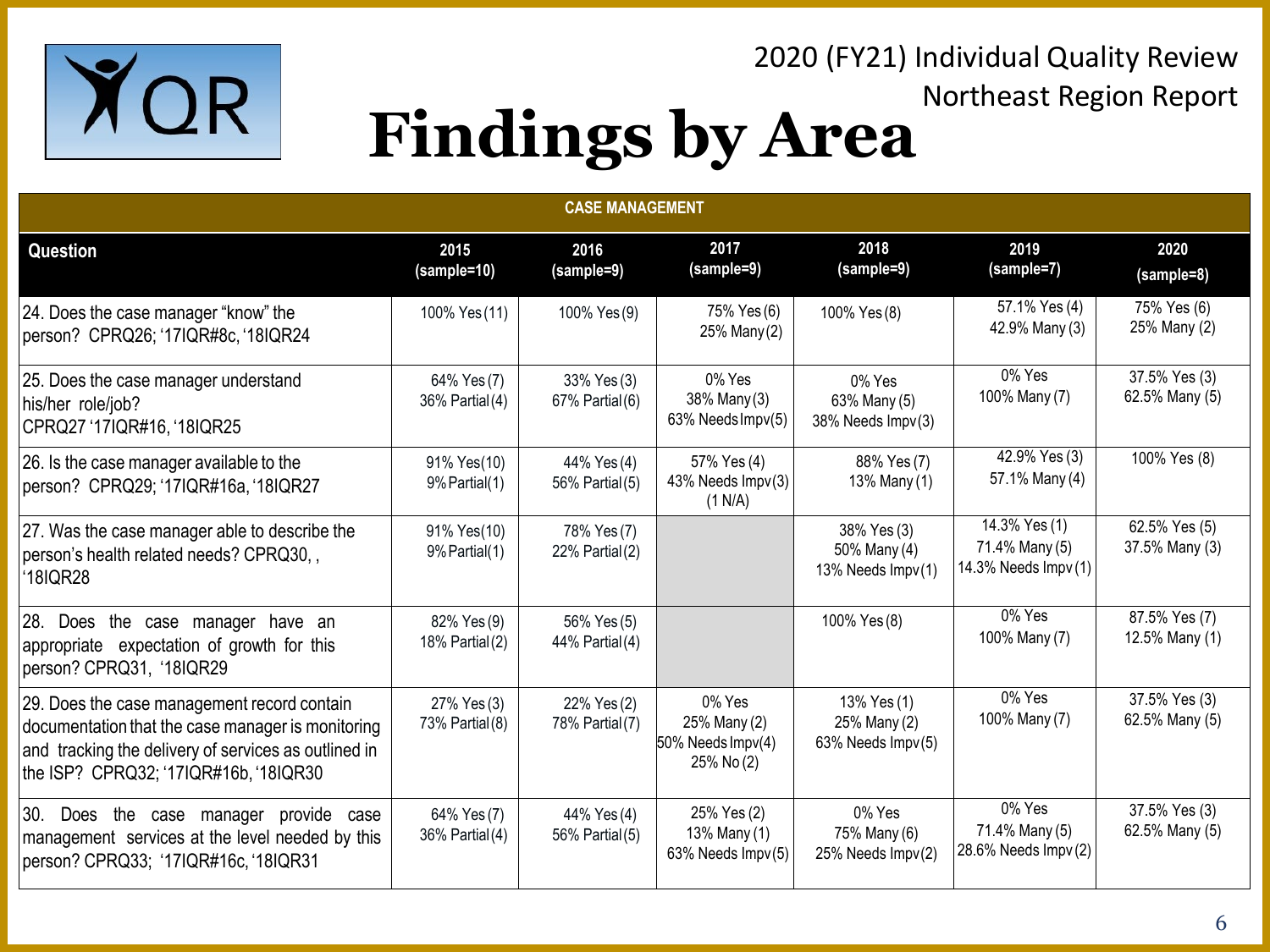

| <b>EMPLOYMENT AND DAY</b>                                                                                                                                                       |                                    |                                                 |                                                      |                                           |                                                         |                                                                   |  |  |  |
|---------------------------------------------------------------------------------------------------------------------------------------------------------------------------------|------------------------------------|-------------------------------------------------|------------------------------------------------------|-------------------------------------------|---------------------------------------------------------|-------------------------------------------------------------------|--|--|--|
| Question                                                                                                                                                                        | 2015<br>(sample=10)                | 2016<br>(sample=9)                              | 2017<br>(sample=9)                                   | 2018<br>(sample=9)                        | 2019<br>(sample=7)                                      | 2020<br>(sample=8)                                                |  |  |  |
| 31. Does the direct services staff "know"<br>the person? CPRQ35; '17IQR#8a,<br>'18IQR33                                                                                         | 91% Yes(10)<br>9% Partial(1)       | 100% Yes (8)<br>(1 notscored)                   | 75% Yes (6)<br>13% Many (1)<br>13% Needs Impv<br>(1) | 86% Yes (6)<br>14% Many (1)               | 85.7% Yes (6)<br>14.3% Many (1)                         | 71.4% Yes (5)<br>28.6% Many (2)<br>(1 NA)                         |  |  |  |
| 32. Does the direct service staff have input into<br>the person's ISP? CPRQ36, '18IQR34                                                                                         | 91% Yes (10)<br>$9\%$ No(1)        | 50% Yes (4)<br>50% Partial(4)<br>(1 not scored) |                                                      | 43% Yes (3)<br>43% Many (3)<br>14% No (1) | 57.1% Yes (4)<br>42.9% Many (3)                         | 71.4% Yes (5)<br>14.3% Many (1)<br>14.3% No (1)<br>(1 NA)         |  |  |  |
| 33. Did the direct service staff receive<br>training on implementing this person's<br>ISP? CPRQ37, '18IQR35                                                                     | 82% Yes (9)<br>18% Partial(2)      | 75% Yes (6)<br>25% Partial(2)<br>(1 notscored)  |                                                      | 71% Yes (5)<br>29% Many (2)               | 28.6% Yes (2)<br>57.1% Many (4)<br>14.3% Needs Impv (1) | 14.2% Yes (1)<br>42.9% Many (3)<br>42.9% Needs Impv (3)<br>(1 NA) |  |  |  |
| 34. Was the direct service staff able to describe<br>this person's health-related needs? CPRQ38,<br>'18IQR36                                                                    | 55% Yes (6)<br>$45%$ Partial $(5)$ | 75% Yes (6)<br>25% Partial(2)<br>(1 notscored)  |                                                      | 29% Yes (2)<br>71% Many (5)               | 0% Yes<br>57.1% Many (4)<br>42.9% Needs Impv (3)        | 28.6% Yes (2)<br>71.4% Many (5)<br>(1 NA)                         |  |  |  |
| 35. Was the direct service staff able to describe<br>his/her responsibilities in providing daily<br>care/supports to the person? CPRQ39,<br>'18IQR37                            | 91% Yes(10)<br>9% Partial(1)       | 75% Yes (6)<br>25% Partial(2)<br>(1 notscored)  |                                                      | 57% Yes (4)<br>43% Many (3)               | $0\%$ Yes<br>100% Many (7)                              | 14.3% Yes (1)<br>71.4% Many (5)<br>14.3% Needs Impv (1)<br>(1 NA) |  |  |  |
| 35a. Was the direct service staff able to provide<br>specific information regarding the person's daily<br>activities? CPRQ39a, '18IQR37a                                        | 100% Yes (11)                      | 75% Yes (6)<br>25% Partial(2)<br>(1 notscored)  |                                                      | 86% Yes (6)<br>14% Many (1)               | 71.4% Yes (5)<br>28.6% Many (2)                         | 71.4% Yes (5)<br>28.6% Many (2)<br>(1 NA)                         |  |  |  |
| 35b. Can the direct service staff describe<br>his/her responsibilities in implementing this<br>person's ISP, including outcomes, action<br>plans, and WDSIs? CPRQ39b, '18IQR37b | 91% Yes(10)<br>9% Partial(1)       | 88% Yes (7)<br>13% Partial(1)<br>(1 notscored)  |                                                      | 57% Yes (4)<br>43% Many (3)               | 14.3% Yes (1)<br>57.1% Many (4)<br>28.6% Needs Impv (2) | 14.3% Yes (1)<br>57.1% Many (4)<br>28.6% Needs Impv (2)<br>(1 NA) |  |  |  |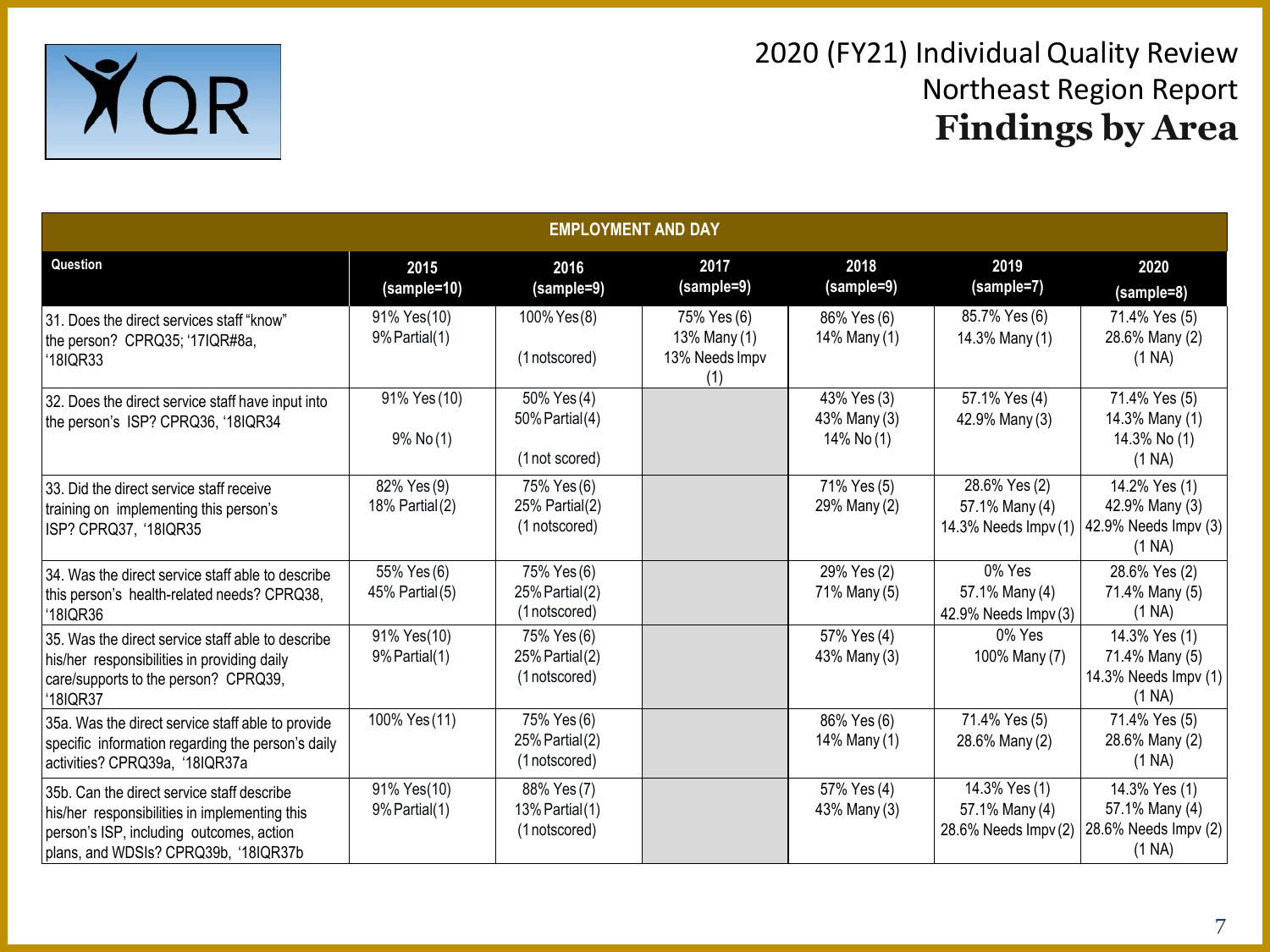

| <b>EMPLOYMENT AND DAY (continued)</b>                                                                                                                           |                                  |                                                                        |                    |                                          |                                               |                                           |  |  |  |
|-----------------------------------------------------------------------------------------------------------------------------------------------------------------|----------------------------------|------------------------------------------------------------------------|--------------------|------------------------------------------|-----------------------------------------------|-------------------------------------------|--|--|--|
| Question                                                                                                                                                        | 2015<br>(sample=10)              | 2016<br>(sample=9)                                                     | 2017<br>(sample=9) | 2018<br>(sample=9)                       | 2019<br>(sample=7)                            | 2020<br>(sample=8)                        |  |  |  |
| 36. Did the direct service staff have training on the<br>provider's complaint process and how to report<br>abuse, neglect and exploitation? CPRQ41,<br>'18IQR39 | 82% Yes (9)<br>18% Partial $(2)$ | 88% Yes (7)<br>13% Partial(1)<br>(1 not scored)                        |                    | 71% Yes 5)<br>14% Many (1)<br>14% No (1) | 85.7% Yes (6)<br>14.3% Needs $\text{Impv}(1)$ | 100% Yes (7)<br>(1 NA)                    |  |  |  |
| 37. Does the direct service staff have an<br>appropriate expectation of growth for this person?<br>CPRQ42, '18IQR40                                             | 82% Yes (9)<br>18% Partial(2)    | 63% Yes (5)<br>$25%$ Partial $(2)$<br>$13\%$ No $(1)$<br>(1 notscored) |                    | 86% Yes (6)<br>14% No(1)                 | 100% Yes (7)                                  | 85.7% Yes (6)<br>14.3% Many (1)<br>(1 NA) |  |  |  |
| 38. Does the person's day/work environment<br>generally clean, free of safety hazards and<br>conducive to the work/activity intended? CPRQ43,<br>'18IQR41       | 100% Yes (11)                    | 75% Yes (6)<br>$25%$ Partial $(2)$<br>(1 not scored)                   |                    | 86% Yes (6)<br>14% Many (1)              | 100% Yes (4)<br>$(3$ CND)                     | (7 CND, 1 NA)                             |  |  |  |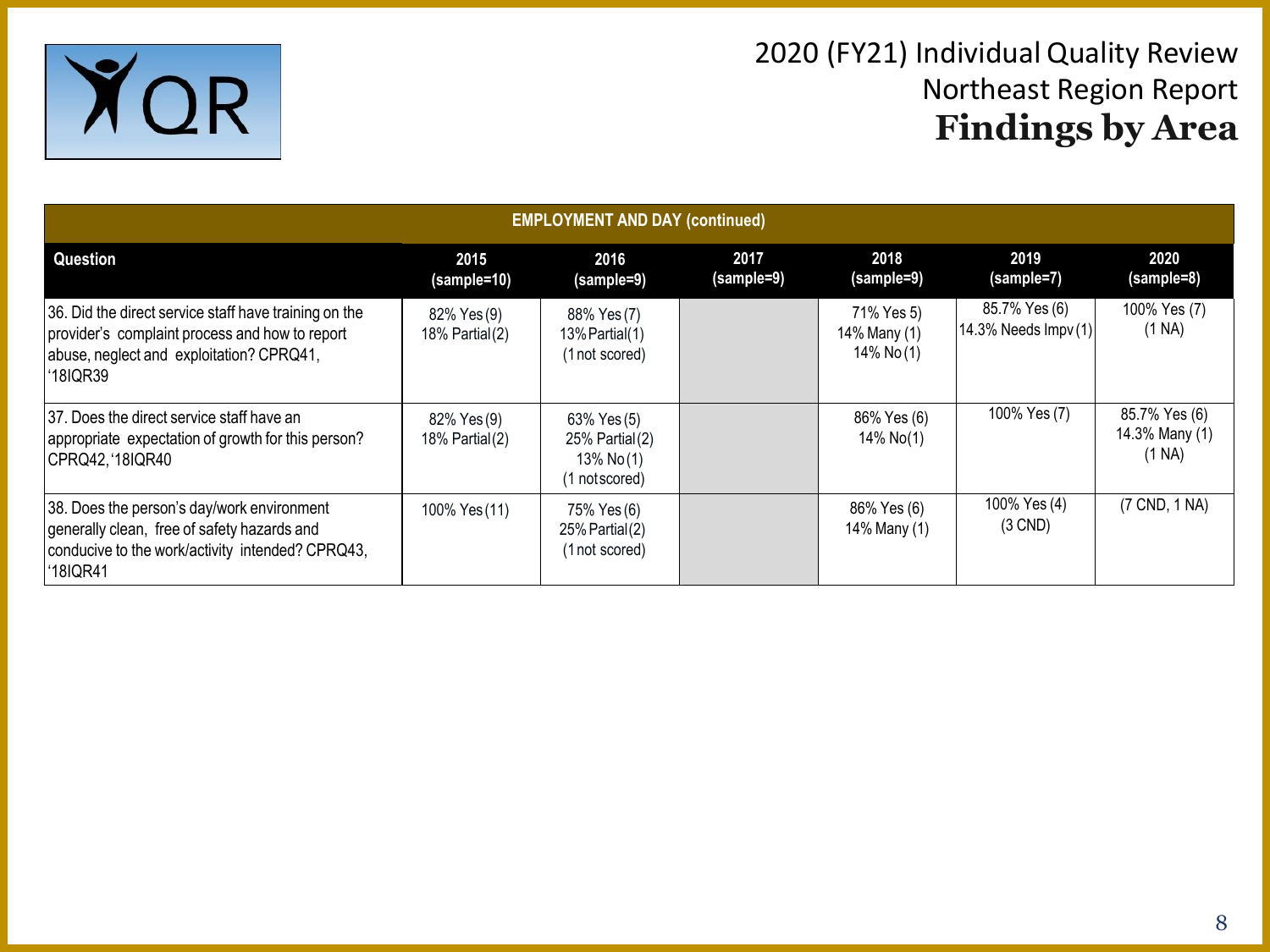

|                                                                                                                                                                                 | <b>RESIDENTIAL</b>            |                                    |                                               |                                                  |                                                         |                                                       |  |  |  |
|---------------------------------------------------------------------------------------------------------------------------------------------------------------------------------|-------------------------------|------------------------------------|-----------------------------------------------|--------------------------------------------------|---------------------------------------------------------|-------------------------------------------------------|--|--|--|
| Question                                                                                                                                                                        | 2015<br>(sample=10)           | 2016<br>(sample=9)                 | 2017<br>(sample=9)                            | 2018<br>(sample=9)                               | 2019<br>(sample=7)                                      | 2020<br>(sample=8)                                    |  |  |  |
| 39. Does the residential direct services staff<br>"know" the person? CPRQ44; '17IQR#8b,<br>18IQR42                                                                              | 100% Yes (11)                 | 78% Yes (7)<br>$22%$ Partial $(2)$ | 71% Yes (5)<br>29% Needs Impv(2)<br>$(1$ CND) | 100% Yes (8)                                     | 42.9% Yes (3)<br>57.1% Many (4)                         | 87.5% Yes (7)<br>12.5% Many (1)                       |  |  |  |
| 40. Does the direct service staff have input into the<br>person's ISP? CPRQ45, '18IQR43                                                                                         | 91% Yes (10)<br>$9\%$ No(1)   | 78% Yes (7)<br>22% Partial(2)      |                                               | 63% Yes (5)<br>25% Many (2)<br>13% Needs Impv(1) | 57.1% Yes (4)<br>28.6% Many (2)<br>14.3% No (1)         | 75% Yes (6)<br>25% Many (2)                           |  |  |  |
| 41. Did the direct service staff receive training<br>on implementing this person's ISP? CPRQ46,<br>'18IQR44                                                                     | 91% Yes(10)<br>9% Partial(1)  | 89% Yes (8)<br>11% Partial $(1)$   |                                               | 88% Yes (7)<br>13% Many (1)                      | 28.6% Yes (2)<br>71.4% Many (5)                         | 25% Yes (2)<br>62.5% Many (5)<br>12.5% Needs Impv (1) |  |  |  |
| 42. Is the residence safe for individuals (void of<br>hazards)? CPRQ47, '18IQR45                                                                                                | 100% Yes (11)                 | 78% Yes(7)<br>22% No(2)            |                                               | 88% Yes (7)<br>13% Many (1)                      | 71.4% Yes (5)<br>28.6% Many (2)                         | 87.5% Yes (7)<br>12.5% Many (1)                       |  |  |  |
| $ 43$ . Was the residential direct service staff able to<br>describe this person's health-related needs?<br>CPRQ48, '18IQR46                                                    | 45% Yes (5)<br>55% Partial(6) | 44% Yes (4)<br>56% Partial(5)      |                                               | 50% Yes (4)<br>50% Many (4)                      | 28.6% Yes (2)<br>71.4% Many (5)                         | 50% Yes (4)<br>50% Many (4)                           |  |  |  |
| 44. Was the direct service staff able to describe<br>his/her responsibilities in providing daily<br>care/supports to the person? CPRQ49,<br>'18IQR47                            | 82% Yes (9)<br>18% Partial(2) | 78% Yes (7)<br>22% Partial(2)      |                                               | 63% Yes (5)<br>38% Many (3)                      | 28.6% Yes (2)<br>71.4% Many (5)                         | 37.5% Yes (3)<br>62.5% Many (5)                       |  |  |  |
| 44a. Was the direct service staff able to provide<br>specific information regarding the person's daily<br>activities?<br>CPRQ49a, '18IQR47a                                     | 100% Yes (11)                 | 89% Yes (8)<br>11% Partial (1)     |                                               | 100% Yes (8)                                     | 28.6% Yes (2)<br>42.9% Many (3)<br>28.6% Needs Impv (2) | 87.5% Yes (7)<br>12.5% Many (1)                       |  |  |  |
| 44b. Can the direct service staff describe his/her<br>responsibilities in implementing this person's ISP,<br>including outcomes, action plans, and WDSIs?<br>CPRQ49b, '18IQR47b | 82% Yes (9)<br>18% Partial(2) | 67% Yes (6)<br>33% Partial(3)      |                                               | 63% Yes (5)<br>38% Many (3)                      | 57.1% Yes (4)<br>42.9% Many (3)                         | 37.5% Yes (3)<br>50% Many (4)<br>12.5% Needs Impv (1) |  |  |  |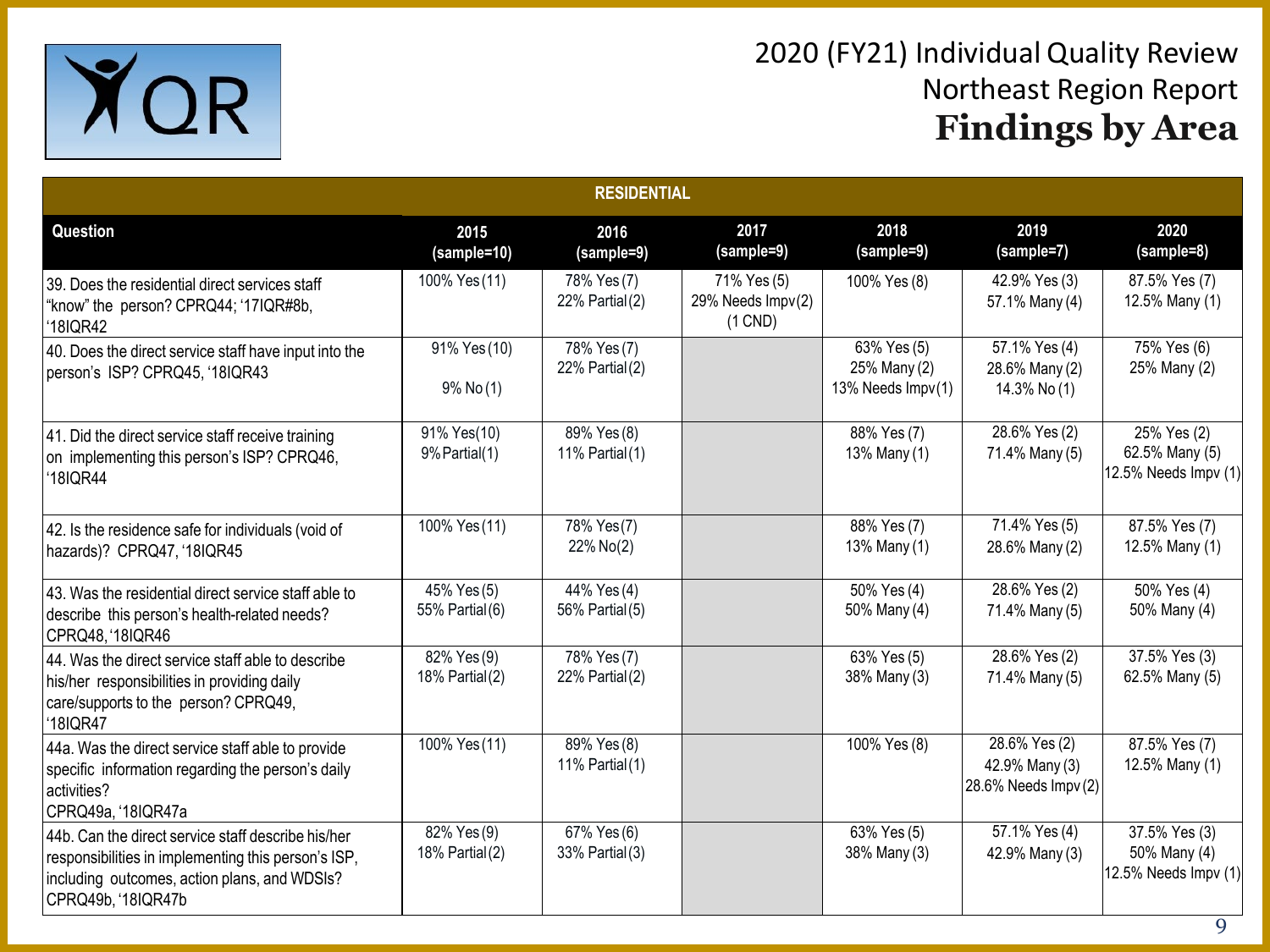

| <b>RESIDENTIAL</b> (continued)                                                                                                                                  |                                                     |                                                 |                    |                                  |                                                 |                                 |  |  |
|-----------------------------------------------------------------------------------------------------------------------------------------------------------------|-----------------------------------------------------|-------------------------------------------------|--------------------|----------------------------------|-------------------------------------------------|---------------------------------|--|--|
| Question                                                                                                                                                        | 2015<br>(sample=10)                                 | 2016<br>(sample=9)                              | 2017<br>(sample=9) | 2018<br>(sample=9)               | 2019<br>(sample=7)                              | 2020<br>(sample=8)              |  |  |
| 45. Did the direct service staff have training on the<br>provider's complaint process and how to report<br>abuse, neglect and exploitation? CPRQ51,<br>'18IQR49 | 91% Yes(10)<br>9% Partial(1)                        | 78% Yes (7)<br>$22\%$ Partial $(2)$             |                    | 100% Yes (8)                     | 100% Yes (7)                                    | 87.5% Yes (7)<br>12.5% Many (1) |  |  |
| 46. Does the residential direct service staff have an<br>appropriate expectation of growth for this person?<br>CPRQ52, '18IQR50                                 | 82% Yes (9)<br>$9%$ Partial $(1)$<br>$9\%$ No $(1)$ | 78% Yes (7)<br>11% Partial $(1)$<br>11% $No(1)$ |                    | 88% Yes (7)<br>13% Needs Impv(1) | 71.4% Yes (5)<br>14.3% Many (1)<br>14.3% No (1) | 87.5% Yes (7)<br>12.5% Many (1) |  |  |
| 47. Does the person's residential environment offer a<br>minimal level of quality of life? CPRQ53, '18IQR51                                                     | 82% Yes (9)<br>18% Partial (2)                      | 67% Yes (6)<br>33% Partial (3)                  |                    | 88% Yes (7)<br>13% Needs Impv(1) | 57.1% Yes (4)<br>42.9% Many (3)                 | 100% Yes (8)                    |  |  |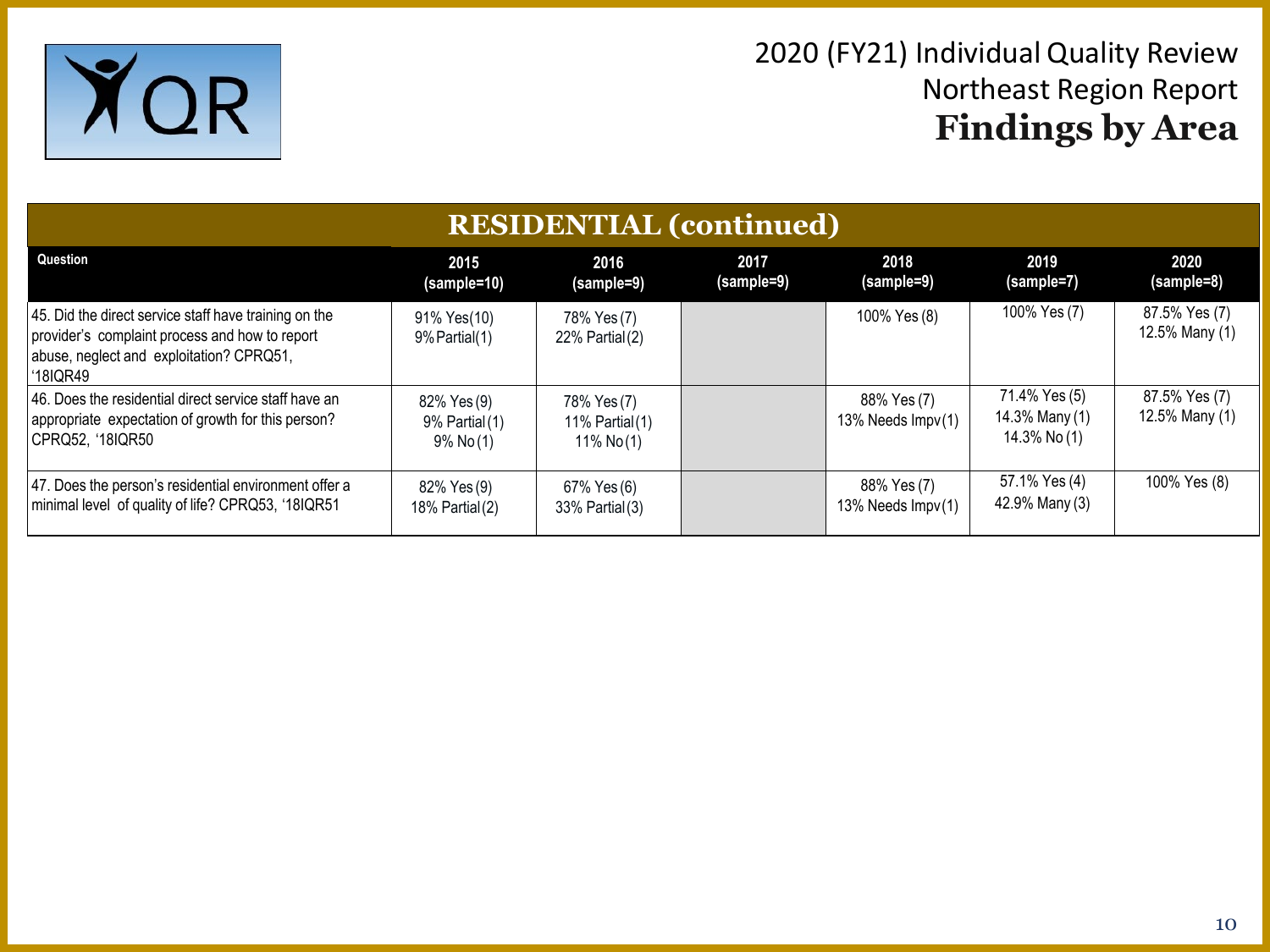

| <b>HEALTH</b>                                                                                                                            |                               |                               |                                                   |                                                  |                                                                         |                                                       |  |  |  |
|------------------------------------------------------------------------------------------------------------------------------------------|-------------------------------|-------------------------------|---------------------------------------------------|--------------------------------------------------|-------------------------------------------------------------------------|-------------------------------------------------------|--|--|--|
| Question                                                                                                                                 | 2015<br>(sample=10)           | 2016<br>(sample=9)            | 2017<br>(sample=9)                                | 2018<br>(sample=9)                               | 2019<br>(sample=7)                                                      | 2020<br>(sample=8)                                    |  |  |  |
| 48. Overall, were the team members<br>interviewed able to describe the person's<br>health-related needs? CPRQ54; '17IQR#21b,<br>'18IQR52 | 36% Yes (4)<br>64% Partial(7) | 44% Yes (4)<br>56% Partial(5) | 75% Yes (6)<br>13% Many (1)<br>13% Needs Impv (1) | 13% Yes (1)<br>88% Many (7)                      | 0% Yes<br>85.7% Many (6)<br>14.3% Needs Impv (1)                        | 25% Yes (2)<br>75% Many (6)                           |  |  |  |
| 49. Is there evidence that the IDT discussed the<br>person's health related issues? CPRQ55;<br>'17IQR#21, '18IQR53                       | 64% Yes (7)<br>36% Partial(4) | 22% Yes (2)<br>78% Partial(7) | 38% Yes (3)<br>38% Many (3)<br>25% Needs Impv (2) | 13% Yes (1)<br>63% Many (5)<br>25% Needs Impv(2) | 42.9% Yes (3)<br>42.9% Many (3)<br>14.3% Needs Impv(1)                  | 50% Yes (4)<br>50% Many (4)                           |  |  |  |
| 50. Was the eChat updated timely? '17IQR#18g,<br>'18IQR54                                                                                |                               |                               | 63% Yes (5)<br>25% Needs Impv (2)<br>13% No (1)   | 25% Yes (2)<br>38% Many (3)<br>38% Needs Impv(3) | 0% Yes<br>71.4% Many (5)<br>14.3% Needs Impv (1)<br>14.3% No (1)        | 0% Yes<br>87.5% Many (7)<br>12.5% Needs Impv (1)      |  |  |  |
| 50a. Is the eChat updated timely with the ISP<br>and after changes in condition?                                                         |                               |                               |                                                   |                                                  | 57.1% Yes (4)<br>28.6% Many (2)<br>14.3% No (1)                         | 75% Yes (6)<br>12.5% Many (1)<br>12.5% Needs Impv (1) |  |  |  |
| 50b. Is the eChat complete?                                                                                                              |                               |                               |                                                   |                                                  | 0% Yes<br>85.7% Many (6)<br>14.3% No (1)                                | 50% Yes (4)<br>50% Many (4)                           |  |  |  |
| 50c. Is the eChat accurate?                                                                                                              |                               |                               |                                                   |                                                  | 28.6% Yes (2)<br>14.3% Many (1)<br>28.6% Needs Impv (2)<br>28.6% No (2) | 25% Yes (2)<br>75% Many (6)                           |  |  |  |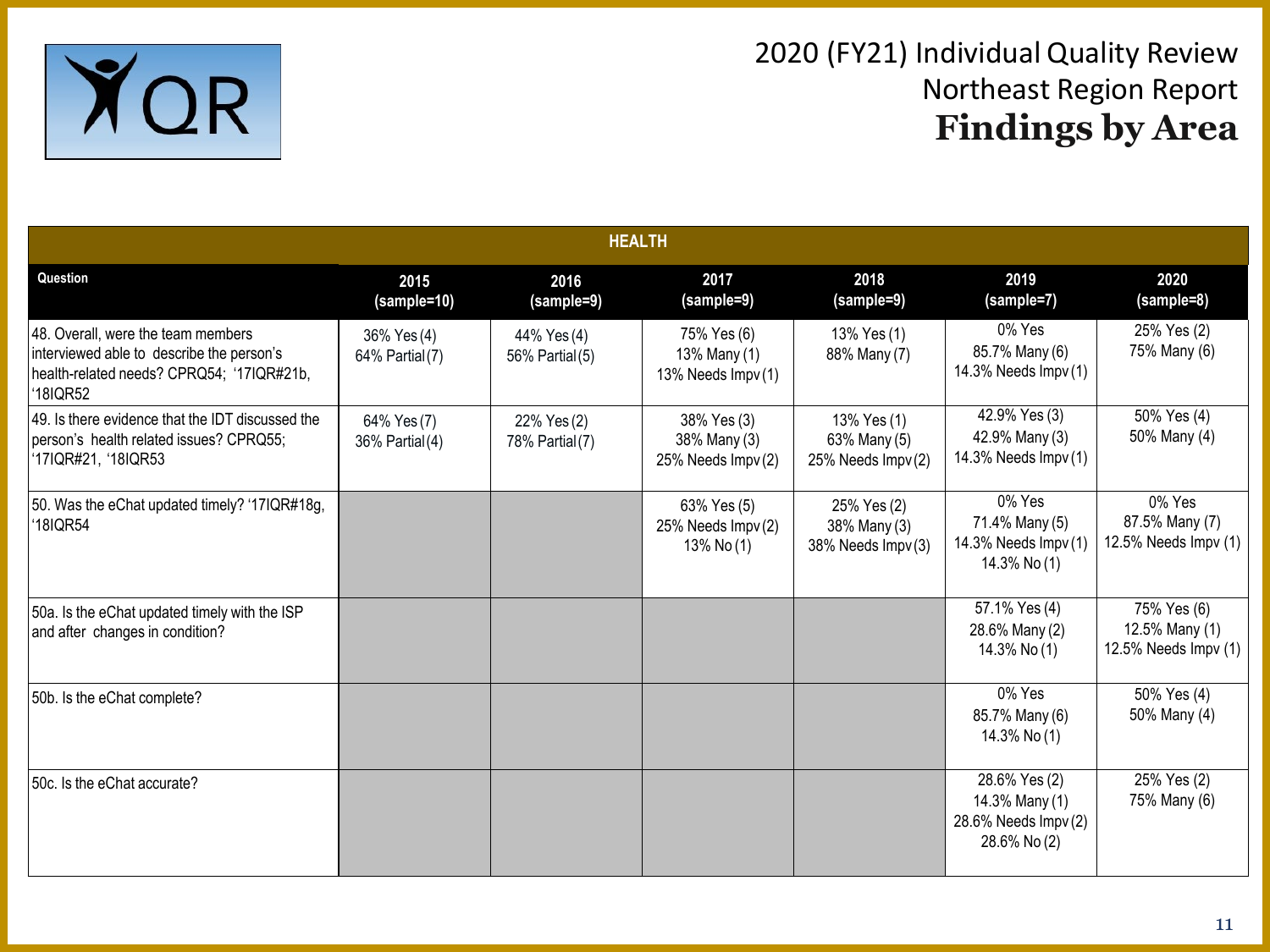

| <b>HEALTH (continued)</b>                                                                                                                                                                                                                                           |                     |                    |                                                                    |                                                                 |                                                                  |                                                       |  |
|---------------------------------------------------------------------------------------------------------------------------------------------------------------------------------------------------------------------------------------------------------------------|---------------------|--------------------|--------------------------------------------------------------------|-----------------------------------------------------------------|------------------------------------------------------------------|-------------------------------------------------------|--|
| Question                                                                                                                                                                                                                                                            | 2015<br>(sample=10) | 2016<br>(sample=9) | 2017<br>(sample=9)                                                 | 2018<br>(sample=9)                                              | 2019<br>(sample=7)                                               | 2020<br>(sample=8)                                    |  |
| 51. Are all of the individual's needed medical<br>treatments, including routine, scheduled and<br>chronic needs, timely received? 17IQR#19,<br>'18IQR55                                                                                                             |                     |                    | 13% Yes (1)<br>50% Many (4)<br>38% Needs Impv(3)                   | 13% Yes (1)<br>75% Many (6)<br>13% Needs Impv(1)                | 42.9% Yes (3)<br>42.9% Many (3)<br>14.3% Needs Impv (1)          | 25% Yes (2)<br>75% Many (6)                           |  |
| 52. Has the individual received all age and gender<br>appropriate health screening/immunizations in<br>accordance with national best practice and/or as<br>recommended<br>(Does the individual receive routine/scheduled<br>medical treatment? 17IQR#19a, '18IQR56) |                     |                    | 63% Yes (5)<br>25% Many (2)<br>13% Needs Impv(1)                   | 25% Yes (2)<br>50% Many (4)<br>25% Needs Impv(2)                | 0% Yes<br>71.4% Many (5)<br>28.6% Needs Impv (2)                 | 12.5% Yes (1)<br>62.5% Many (5)<br>25% Needs Impv (2) |  |
| 53. Does the individual receive medication as<br>  prescribed?                                                                                                                                                                                                      |                     |                    | 43% Yes (3)<br>29% Many (2)<br>29% Needs Impv(2)<br>$(1$ CND)      | 13% Yes (1)<br>50% Many (4)<br>38% Needs Impv(3)                | 0% Yes<br>28.6% Many (2)<br>71.4% Needs Impv (5)                 | 37.5% Many (3)<br>62.5% Needs Impv (5)                |  |
| 54. Are nursing services provided as<br>needed by the individual? 17IQR#20,<br>18IQR59                                                                                                                                                                              |                     |                    | 13% Yes (1)<br>38% Many (3)<br>50% Needs Impv(4)                   | 0% Yes<br>75% Many (6)<br>25% Needs Impv(2)                     | 14.3% Yes (1)<br>14.3% Many (1)<br>71.4% Needs Impv (5)          | 0% Yes<br>75% Many (6)<br>25% Needs Impv (2)          |  |
| 55. Is the CARMP consistent with recommendation<br>in other healthcare documents? (Is the CARMP is<br>accurate? '17IQR#21f, '18IQR60)                                                                                                                               |                     |                    | 67% Yes (4)<br>17% Many (1)<br>17% Needs Impv(1)<br>(1 N/A, 1 CND) | 14% Yes (1)<br>71% Many (5)<br>14% Needs Impv(1)<br>(1 N/A)     | 0% Yes<br>83.3% Many (5)<br>16.7% Needs Impv (1)<br>(1 N/A)      | 0% Yes<br>100% Many (7)<br>(1 NA)                     |  |
| 56. Is the CARMP consistently implemented as<br>intended?, '18IQR61                                                                                                                                                                                                 |                     |                    |                                                                    | 71% Yes (5)<br>14% Many (1)<br>14% Needs Impv<br>(1)<br>(1 N/A) | 50% Yes (3)<br>16.7% Many (1)<br>33.3% Needs Impv (2)<br>(1 N/A) | 100% Yes (7)<br>(1 NA)<br>11                          |  |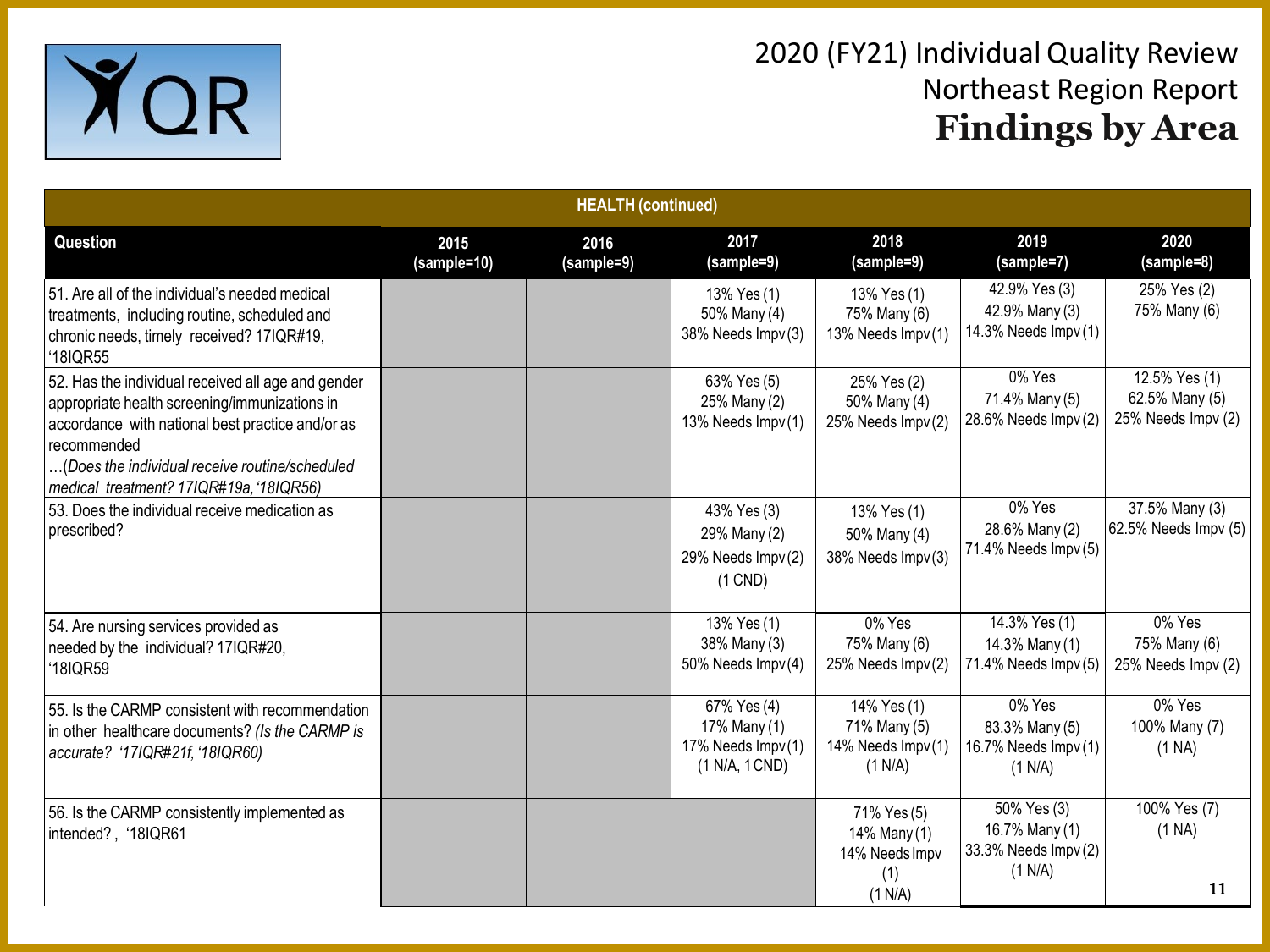

| <b>HEALTH</b> (continued)                                                                                |                               |                               |                    |                                             |                                                                         |                                                       |  |
|----------------------------------------------------------------------------------------------------------|-------------------------------|-------------------------------|--------------------|---------------------------------------------|-------------------------------------------------------------------------|-------------------------------------------------------|--|
| Question                                                                                                 | 2015<br>(sample=10)           | 2016<br>(sample=9)            | 2017<br>(sample=9) | 2018<br>(sample=9)                          | 2019<br>(sample=7)                                                      | 2020<br>(sample=8)                                    |  |
| 57. Are the person's health supports/needs being<br>adequately addressed? CPRQ56; '17IQR#19,<br>'18IQR62 | 27% Yes (3)<br>73% Partial(8) | 22% Yes (2)<br>78% Partial(7) |                    | 0% Yes<br>63% Many (5)<br>38% Needs Impv(3) | 14.3% Yes (1)<br>71.4% Many (5)<br>14.3% Needs Impv (1)                 | 0% Yes<br>100% Many (8)                               |  |
| 57a. Are assessment recommendations followed<br>up on in a timely way?                                   |                               |                               |                    |                                             | 14.3% Yes (1)<br>85.7% Many (6)                                         | 12.5% Yes (1)<br>87.5% Many (7)                       |  |
| 57b. Were needed<br>equipment/communication devices<br>delivered timely?                                 |                               |                               |                    |                                             | 85.7% Yes (6)<br>$14.3\%$ No $(1)$                                      | 50% Yes (3)<br>50% Many (3)<br>(2 NA)                 |  |
| 57c. Were medical specialist appointments attended<br>timely?                                            |                               |                               |                    |                                             | 42.9% Yes (3)<br>42.9% Many (3)<br>14.3% No (1)                         | 12.5% Yes (1)<br>87.5% Many (7)                       |  |
| 57d. Were changes in personal condition, if any,<br>responded to timely?                                 |                               |                               |                    |                                             | 85.7% Yes (6)<br>14.3% Many (1)                                         | 87.5% Yes (7)<br>12.5% Many (1)                       |  |
| 57e. Were Health Care Plans available,<br>accurate and consistently implemented?                         |                               |                               |                    |                                             | 28.6% Yes (2)<br>28.6% Many (2)<br>28.6% Needs Impv (2)<br>14.3% No (1) | 25% Yes (2)<br>62.5% Many (5)<br>12.5% Needs Impv (1) |  |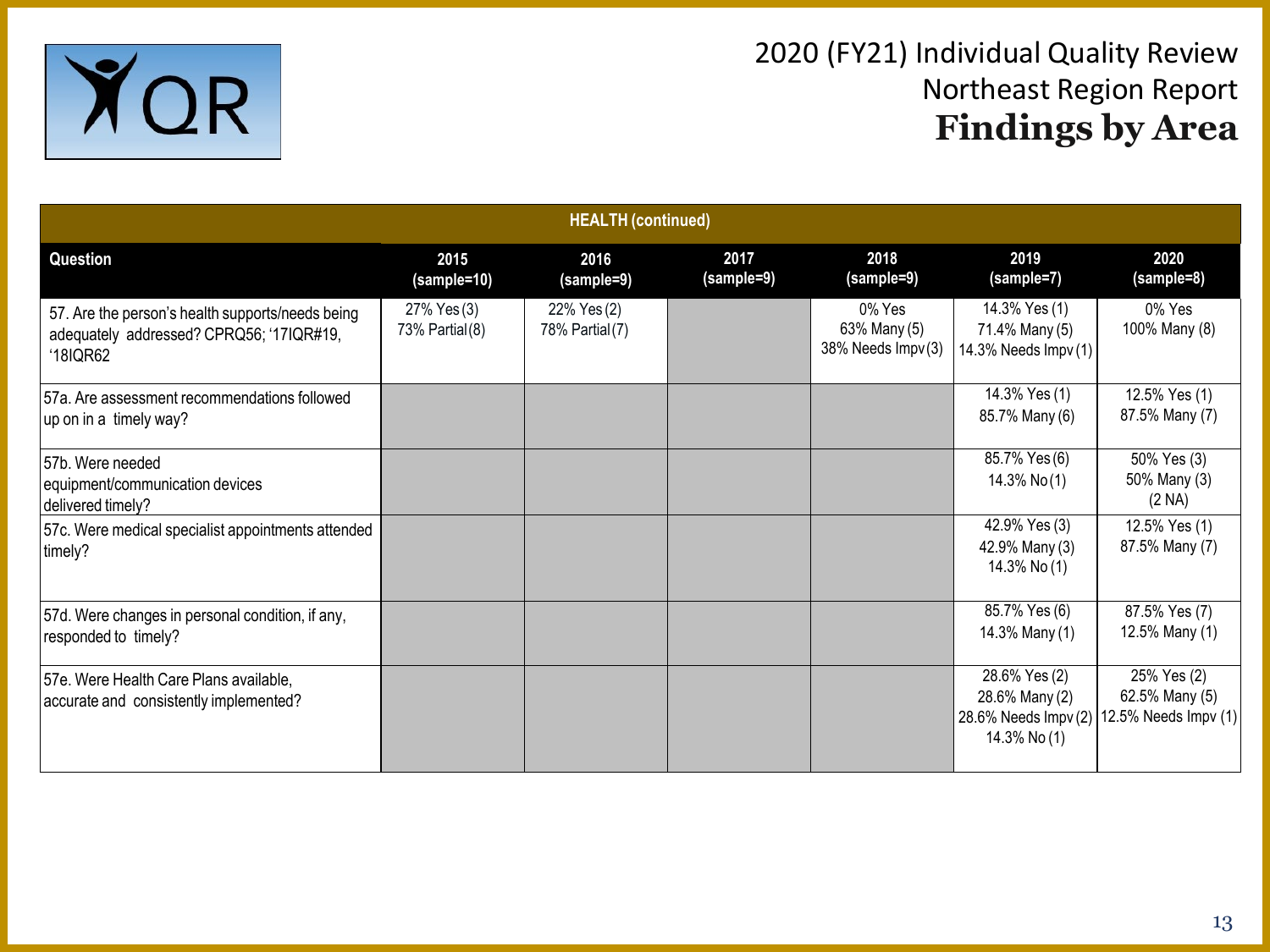

| <b>ASSESSMENTS</b>                                                                                        |                                               |                                              |                                                   |                                                          |                                                         |                                 |  |  |
|-----------------------------------------------------------------------------------------------------------|-----------------------------------------------|----------------------------------------------|---------------------------------------------------|----------------------------------------------------------|---------------------------------------------------------|---------------------------------|--|--|
| <b>Question</b>                                                                                           | 2015<br>(sample=10)                           | 2016<br>(sample=9)                           | 2017<br>(sample=9)                                | 2018<br>(sample=9)                                       | 2019<br>(sample=7)                                      | 2020<br>(sample=8)              |  |  |
| 58. Did the team arrange for and obtain the<br>needed, relevant assessments? CPRQ58;<br>17IQR#18, 18IQR65 | 64% Yes (7)<br>36% Partial (4)                | 11% Yes (1)<br>89% Partial(8)                | 13% Yes (1)<br>25% Many (2)<br>63% Needs Impv (5) | 13% Yes (1)<br>75% Many (6)<br>13% Needs Impv(1)         | 14.3% Yes (1)<br>57.1% Many (4)<br>28.6% Needs Impv (2) | 12.5% Yes (1)<br>87.5% Many (7) |  |  |
| 59. Are the assessments adequate for<br>planning? CPRQ59; '17IQR#4f,<br>'18IQR66                          | 55% Yes (6)<br>45% Partial (5)                | 11% Yes (1)<br>89% Partial(8)                | 18% Yes (1)<br>50% Many (4)<br>38% Needs Impv(3)  | 0% Yes<br>63% Many (5)<br>38% Needs Impv(3)              | 0% Yes<br>57.1% Many (4)<br>42.9% Needs Impv (3)        | 0% Yes<br>100% Many (8)         |  |  |
| 59a. Were assessments provided timely?                                                                    |                                               |                                              |                                                   |                                                          | 0% Yes<br>71.4% Many (5)<br>28.6% Needs Impv (2)        | 25% Yes (2)<br>75% Many (6)     |  |  |
| 59b. Did assessments contain accurate<br>linformation?                                                    |                                               |                                              |                                                   |                                                          | 0% Yes<br>71.4% Many (5)<br>28.6% Needs Impv (2)        | 37.5% Yes (3)<br>62.5% Many (5) |  |  |
| 159c. Did assessments contain information<br>accurate to guide planning?                                  |                                               |                                              |                                                   |                                                          | 0% Yes<br>57.1% Many (4)<br>42.9% Needs Impv (3)        | 12.5% Yes (1)<br>87.5% Many (7) |  |  |
| 59d. Did assessments contain recommendations?                                                             |                                               |                                              |                                                   |                                                          | 28.6% Yes (2)<br>71.4% Many (5)                         | 50% Yes (4)<br>50% Many (4)     |  |  |
| 60. Were the recommendations from assessments<br>used in planning? CPRQ60; '17IQR#5, '18IQR67             | 45% Yes (5)<br>45% Partial(5)<br>$9\%$ No (1) | 11% Yes (1)<br>78% Partial(7)<br>11% $No(1)$ | 25% Yes (2)<br>50% Many (4)<br>25% Needs Impv (2) | 0% Yes<br>63% Many (5)<br>25% Needs Impv(2)<br>13% No(1) | 14.3% Yes (1)<br>71.4% Many (5)<br>14.3% Needs Impv (1) | 25% Yes (2)<br>75% Many (6)     |  |  |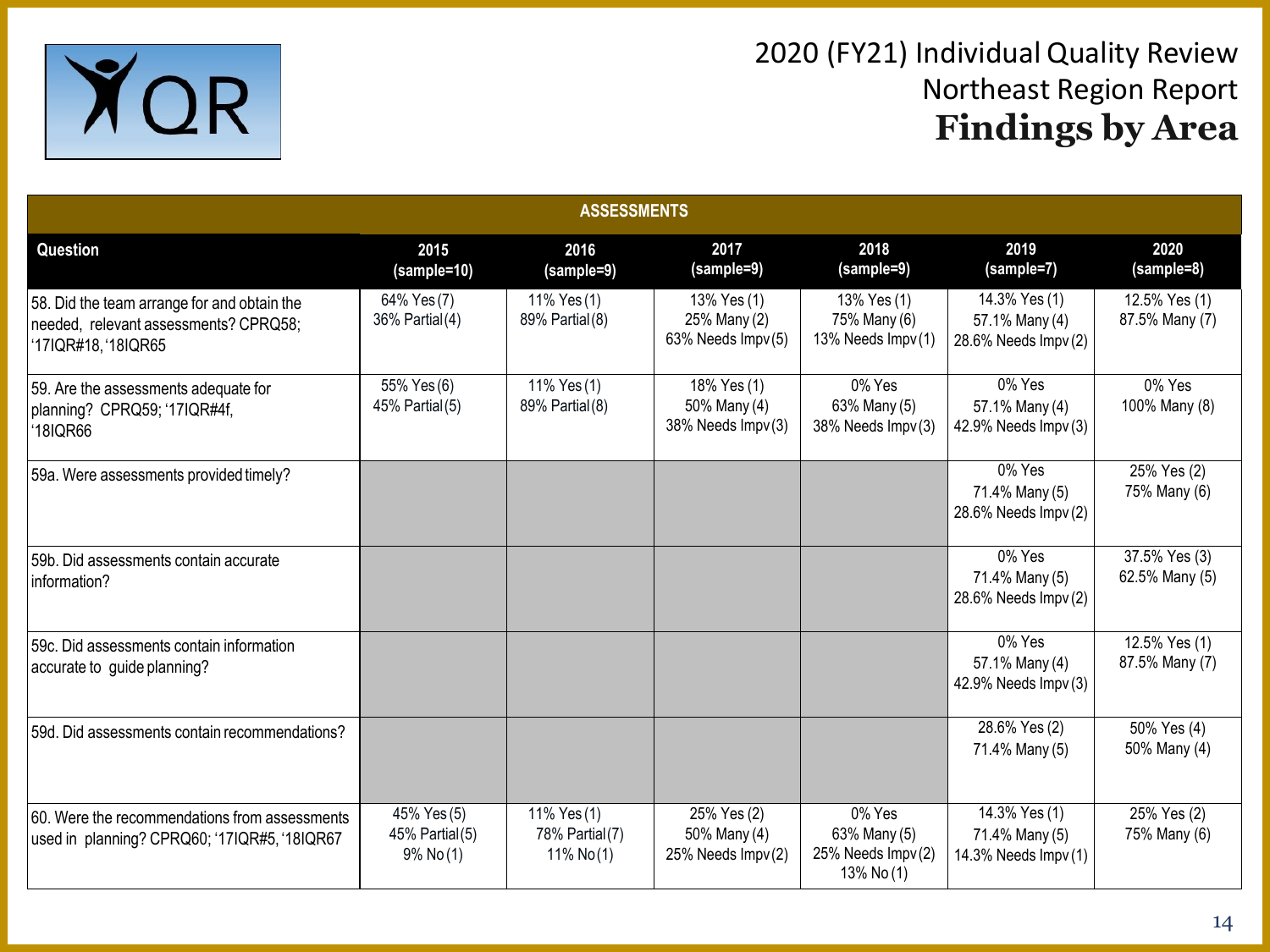

5

| ADEQUACY OF PLANNING AND ADEQUACY OF SERVICES                                                                                                                                                                                                            |                                           |                                                          |                                                           |                                                                |                                                                           |                                                                         |  |  |  |
|----------------------------------------------------------------------------------------------------------------------------------------------------------------------------------------------------------------------------------------------------------|-------------------------------------------|----------------------------------------------------------|-----------------------------------------------------------|----------------------------------------------------------------|---------------------------------------------------------------------------|-------------------------------------------------------------------------|--|--|--|
| Question                                                                                                                                                                                                                                                 | 2015<br>(sample=10)                       | 2016<br>(sample=9)                                       | 2017<br>(sample=9)                                        | 2018<br>(sample=9)                                             | 2019<br>(sample=7)                                                        | 2020<br>(sample=8)                                                      |  |  |  |
| 61. For medical, clinical or health related rec's,<br>has a DCF been completed if the individual<br>and/or their guardian/health care decision<br>maker have decided not to follow all or part of<br>an order, rec, or suggestion? '17IQR#5c,<br>18IQR68 |                                           |                                                          | 67% Yes(2)<br>33% No(1)<br>(5 N/A)                        | 17% Yes (1)<br>50% Many (3)<br>33% Needs Impv (2)<br>(2 N/A)   | 50% Yes (2)<br>50% No(2)<br>(3 N/A)                                       | 28.6% Yes (2)<br>42.8% Many (3)<br>28.6% No (2)<br>(1 NA)               |  |  |  |
| 62. Is there a document called an Individual<br>Service Plan (ISP) that was developed within<br>the past year? CPRQ61; '17IQR#9, '18IQR69                                                                                                                | 100% Yes (11)                             | 100% Yes (9)                                             | 71% Yes (5)<br>29% Needs Impv(2)<br>(1 N/A)               | 100% Yes (8)                                                   | 100% Yes (7)                                                              | 100% Yes (8)                                                            |  |  |  |
| 63. Was the ISP developed by an<br>appropriately constituted IDT?<br>CPRQ62; '17IQR#3, '18IQR70                                                                                                                                                          | 64% Yes (7)<br>36% Partial(4)             | 56% Yes (5)<br>44% Partial(4)                            | 50% Yes (4)<br>25% Many (2)<br>25% Needs Impv(2)          | 25% Yes (2)<br>50% Many (4)<br>13% Needs Impv(1)<br>13% No (1) | 28.6% Yes (2)<br>57.1% Many (4)<br>14.3% Needs Impv (1)                   | 37.5% Yes (3)<br>62.5% Many (5)                                         |  |  |  |
| 64. For any team members not physically<br>present at the IDT meeting, is there evidence of<br>their participation in the development of the<br>ISP? CPRQ63; '17IQR#3d, '18IQR71                                                                         | 63% Yes (5)<br>38% Partial (3)<br>(3 N/A) | 50% Yes (4)<br>38% Partial (3)<br>13% $No(1)$<br>(1 N/A) | 67% Yes (4)<br>17% Needs Impv(1)<br>17% No (1)<br>(2 N/A) | 0% Yes<br>67% Many (4)<br>33% Needs Impv(2)<br>(2 N/A)         | $20%$ Yes (1)<br>40% Many (2)<br>40% Needs Impv (2)<br>(2 N/A)            | 80% Yes (4)<br>20% Many (1)<br>(3 NA)                                   |  |  |  |
| 65. Does my ISP contain current and<br>accurate information? '17IQR#6,<br>18IQR72                                                                                                                                                                        |                                           |                                                          | 38% Yes (3)<br>25% Many (2)<br>38% Needs Impv(3)          | 0% Yes<br>75% Many (6)<br>25% Needs Impv(2)                    | 14.3% Yes (1)<br>57.1% Many (4)<br>14.3% Needs Impv (1)<br>14.3% No (1)   | 37.5% Yes (3)<br>50% Many (4)<br>12.5% Needs Impv (1)                   |  |  |  |
| 66. Does the long term vision show<br>expectations for growth and skill building?<br>CPRQ64; '17IQR#7b, '18IQR73                                                                                                                                         | 36% Yes (4)<br>64% Partial(7)             | 56% Yes (5)<br>44% Partial(4)                            | 50% Yes (4)<br>38% Needs Impv(3)<br>13% No (1)            | 50% Yes (4)<br>25% Many (2)<br>13% Needs Impv(1)<br>13% No (1) | 42.9% Yes (3)<br>28.6% Many (2)<br>14.3% Needs Imv<br>(1)<br>14.3% No (1) | 75% Yes (6)<br>12.5% Many (1)<br>12.5% Needs Impv (1)<br>1 <sub>F</sub> |  |  |  |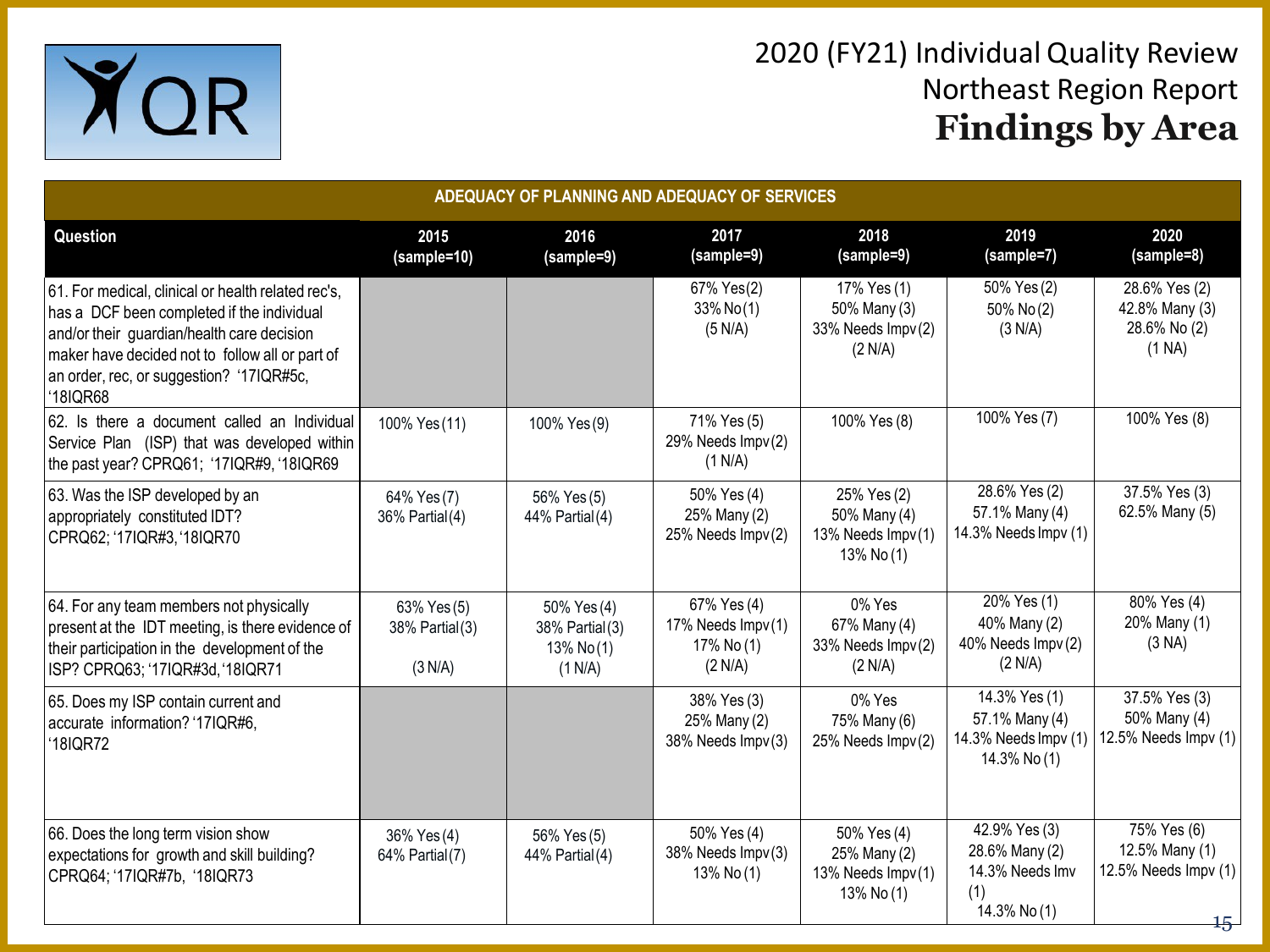

|                                                                                                                                                            | ADEQUACY OF PLANNING AND ADEQUACY OF SERVICES (continued) |                               |                                                                      |                                                                            |                                                                                    |                                                                         |  |  |
|------------------------------------------------------------------------------------------------------------------------------------------------------------|-----------------------------------------------------------|-------------------------------|----------------------------------------------------------------------|----------------------------------------------------------------------------|------------------------------------------------------------------------------------|-------------------------------------------------------------------------|--|--|
| Question                                                                                                                                                   | 2015<br>(sample=10)                                       | 2016<br>(sample=9)            | 2017<br>(sample=9)                                                   | 2018<br>(sample=9)                                                         | 2019<br>(sample=7)                                                                 | 2020<br>(sample=8)                                                      |  |  |
| 67. Does the ISP give adequate guidance to<br>achieving the person's long-term vision?<br>CPRQ65; '17IQR#7c, '18IQR74                                      | 55% Yes (6)<br>45% Partial(5)                             | 56% Yes (5)<br>44% Partial(4) | 50% Yes (4)<br>13% Many (1)<br>25% Needs Impv(2)<br>13% No (1)       | 75% Yes (6)<br>13% Many (1)<br>13% Needs Impv(1)                           | 28.6% Yes (2)<br>57.1% Many (4)<br>14.3% Needs Impv (1)                            | 100% Yes (8)                                                            |  |  |
| 68. Is measurable data kept which verifies the<br>consistent implementation of each of the action<br>steps? '17IQR#12a, '18IQR75                           |                                                           |                               | 25% Yes (2)<br>13% Many (1)<br>38% Needs Impv(3)<br>25% No (2)       | 0% Yes<br>38% Many (3)<br>50% Needs Impv(4)<br>13% No (1)                  | 14.3% Yes (1)<br>57.1% Many (4)<br>28.6% Needs Impv (2)                            | 25% Yes (2)<br>25% Many (2)<br>50% Needs Impv (4)                       |  |  |
| 69. Does the data kept identify what the person<br>does so a determination regarding progress/lack of<br>progress can be made? '17IQR#12b, '18IQR76        |                                                           |                               | 13% Yes (1)<br>50% Needs Impv(4)<br>38% No (3)                       | 0% Yes<br>25% Many (2)<br>25% Needs Impv(2)<br>50% No (4)                  | 14.3% Yes (1)<br>28.6% Many (2)<br>42.9% Needs Impv (3)<br>14.3% No (1)            | 0% Yes<br>62.5% Many (5)<br>25% Needs Impv (2)<br>12.5% No (1)          |  |  |
| 70. Is each action step in the ISP implemented<br>at a frequency that enables the person to learn<br>new skills? '17IQR#12c, '18IQR77                      |                                                           |                               | 0% Yes<br>13% Many (1)<br>50% Needs Impv(4)<br>38% No (3)            | 0% Yes<br>25% Many (2)<br>25% Needs Impv(2)<br>50% No (4)                  | 0% Yes<br>57.1% Many (4)<br>42.9% Needs Impv (3)                                   | 12.5% Yes (1)<br>62.5% Many (5)<br>25% Needs Impv (2)                   |  |  |
| 71. If the person is not successful in achieving<br>actions steps, has the team tried to determine<br>why, and change their approach if needed?<br>18IQR78 |                                                           |                               | 0% Yes<br>43% Needs Impv(3)<br>57% No (4)<br>(1 N/A)                 | 14% Yes (1)<br>14% Many (1)<br>43% Needs Impv (3)<br>29% No (2)<br>(1 N/A) | 28.6% Yes (2)<br>14.3% Many (1)<br>42.9% Needs Impv (3)<br>14.3% No (1)            | 37.5% Yes (3)<br>12.5% Many (1)<br>12.5% Needs Impv (1)<br>37.5% No (3) |  |  |
| 72. If the person achieves action steps, does the<br>team move to the next in the progression of steps<br>or develops a new one? '17IQR#12c, '18IQR79      |                                                           |                               | 0% Yes<br>25% Many (1)<br>25% Needs Impv(1)<br>50% No (2)<br>(4 N/A) | 14% Yes (1)<br>29% Needs Impv(2)<br>57% No (4)<br>(1 N/A)                  | $\sqrt{50\% \text{ Yes}}$ (3)<br>33.3% Many (2)<br>16.7% Needs Impv (1)<br>(1 N/A) | 50% Yes (3)<br>33.3% Many (2)<br>16.7% Needs Impv (1)<br>(2 NA)<br>16   |  |  |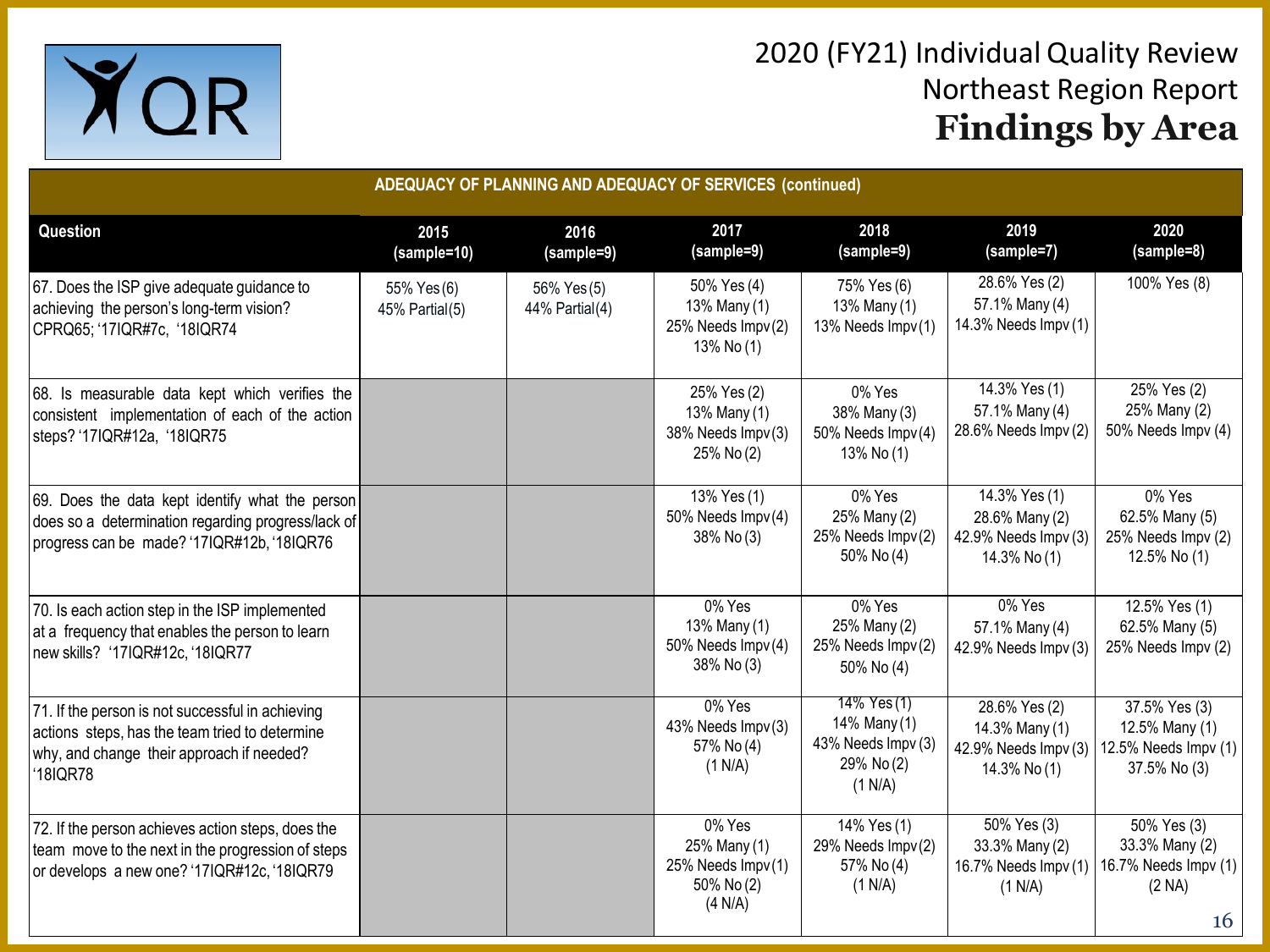

| ADEQUACY OF PLANNING AND ADEQUACY OF SERVICES (continued)                                                                                                                                                                                                                                                           |                                          |                                              |                                                                        |                                                                  |                                                                  |                                                                |  |  |
|---------------------------------------------------------------------------------------------------------------------------------------------------------------------------------------------------------------------------------------------------------------------------------------------------------------------|------------------------------------------|----------------------------------------------|------------------------------------------------------------------------|------------------------------------------------------------------|------------------------------------------------------------------|----------------------------------------------------------------|--|--|
| <b>Question</b>                                                                                                                                                                                                                                                                                                     | 2015<br>(sample=10)                      | 2016<br>(sample=9)                           | 2017<br>(sample=9)                                                     | 2018<br>(sample=9)                                               | 2019<br>(sample=7)                                               | 2020<br>(sample=8)                                             |  |  |
| 73. Has the person made measurable progress on<br>actions steps during this past year?'17IQR#13b,<br>'18IQR80                                                                                                                                                                                                       |                                          |                                              | $0\%$ Yes<br>63% Needs Impv (5)<br>38% No (3)                          | 0% Yes<br>38% Many (3)<br>25% Needs Impv(2)<br>38% No (3)        | 0% Yes<br>42.9% Many (3)<br>57.1% Needs Impv (4)                 | 0% Yes<br>75% Many (6)<br>12.5% Needs Impv (1)<br>12.5% No (1) |  |  |
| 74. Do the outcomes in the ISP include criteria by<br>which the team can determine when the<br>outcome(s) have been achieved? CPRQ67;<br>'17IQR#7e, '18IQR81                                                                                                                                                        | 36% Yes (4)<br>64% Partial (7)           | 22% Yes (2)<br>67% Partial(6)<br>11% $No(1)$ | 38% Yes (3)<br>50% Needs Impv(4)<br>13% No $(1)$                       | 50% Yes (4)<br>13% Many (1)<br>25% Needs Impv(2)<br>13% No (1)   | 42.9% Yes (3)<br>28.6% Many (2)<br>28.6% Needs Impv (2)          | 37.5% Yes (3)<br>62.5% Many (5)                                |  |  |
| 75. Are the ISP outcomes related to achieving the<br>person's long-term vision? CPRQ68; '17IQR#7d,<br>'18IQR82                                                                                                                                                                                                      | 45% Yes (5)<br>55% Partial(6)            | 56% Yes (5)<br>44% Partial (4)               | 38% Yes (3)<br>13% Many (1)<br>50% Needs Impv(4)                       | 100% Yes (8)                                                     | 57.1% Yes (4)<br>28.6% Many (2)<br>14.3% Needs Impv (1)          | 100% Yes (8)                                                   |  |  |
| 76. Do the ISP outcomes and related action<br>plans and teaching strategies address the<br>person's major needs as identified in the<br>Personal Challenges and Obstacles That Need<br>to be Addressed In Order to Achieve the Desired<br>Outcomes section of the ISP/Action plans?"<br>CPRQ69; '17IQR#7g, '18IQR83 | 45% Yes (5)<br>55% Partial(6)            | 44% Yes (4)<br>56% Partial (5)               | 25% Yes(2)<br>25% Yes(2)<br>50% Needs Impv(4)                          | 50% Yes (4)<br>25% Many (2)<br>13% Needs Impv(1)<br>13% No $(1)$ | 14.3% Yes (1)<br>85.7% Many (6)                                  | 50% Yes (4)<br>50% Many (4)                                    |  |  |
| 77. Are the Teaching and Support Strategies<br>sufficient to ensure consistent implementation of<br>the services planned? CPRQ71; '17IQR#7i,<br>'18IQR84                                                                                                                                                            | 36% Yes (4)<br>64% Partial(7)            |                                              | 0% Yes<br>17% Many (1)<br>71% Needs Impv(5)<br>17% Many (1)<br>(1 N/A) | 13% Yes (1)<br>13% Many (1)<br>38% Needs Impv(3)<br>38% No (3)   | 14.3% Yes (1)<br>71.4% Many (5)<br>14.3% Needs Impv (1)          | 50% Yes (4)<br>50% Many (4)                                    |  |  |
| 78. Are the recommendations and/or<br>objectives/strategies of ancillary providers<br>integrated into the ISP? CPRQ72; '17IQR#7m,<br>'18IQR85                                                                                                                                                                       | 30% Yes (3)<br>70% Partial(7)<br>(1 N/A) |                                              | 13% Yes (1)<br>25% Many (2)<br>50% Needs Impv(4)<br>13% No (1)         | 13% Yes (1)<br>13% Many (1)<br>75% Needs Impv(6)                 | 0% Yes<br>71.4% Many (5)<br>14.3% Needs Impv (1)<br>14.3% No (1) | 37.5% Yes (3)<br>37.5% Many (3)<br>25% Needs Impv (2)          |  |  |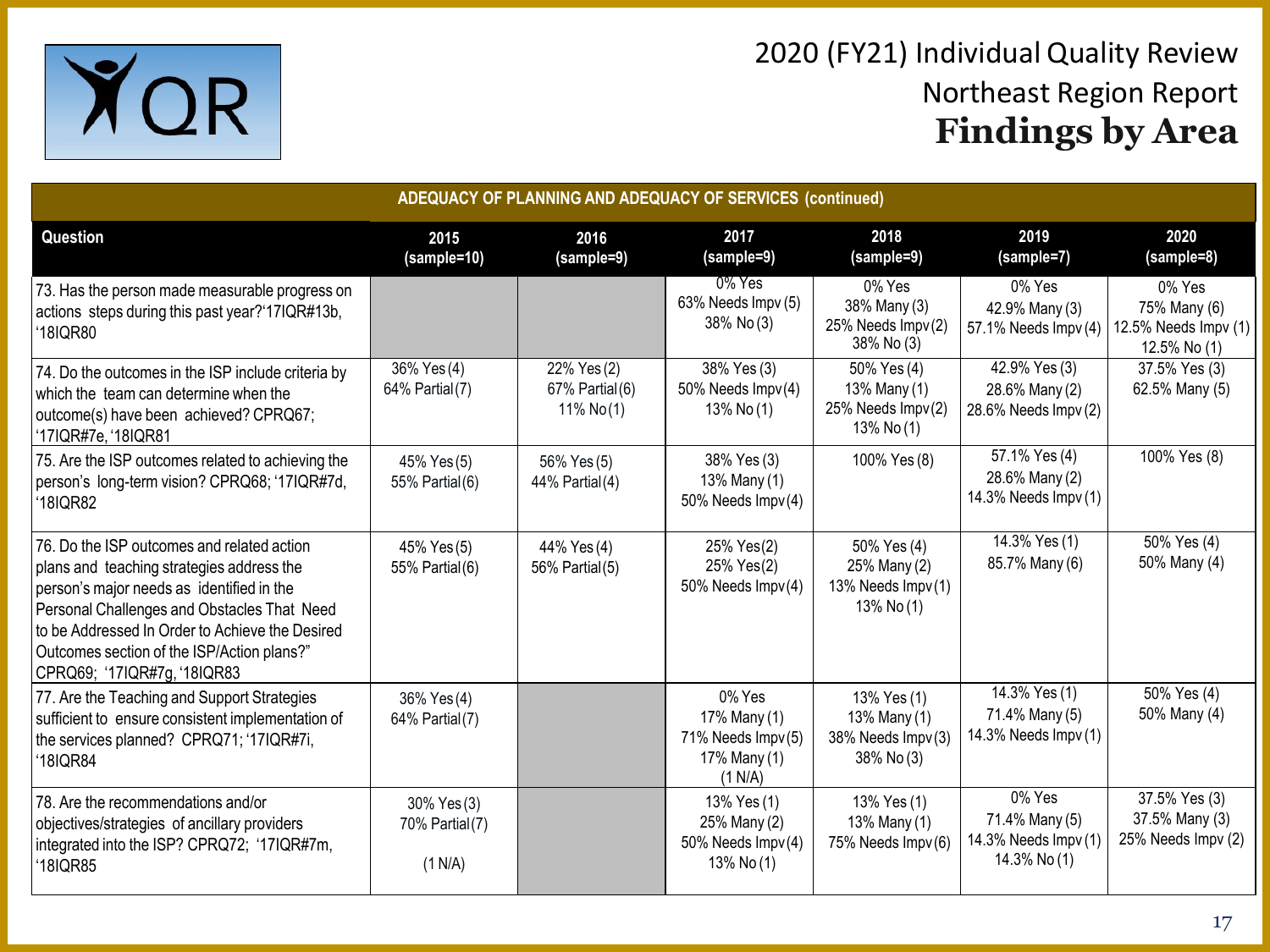

| <b>ADEQUACY OF PLANNING AND ADEQUACY OF SERVICES (continued)</b>                                                                                                                                                     |                               |                                          |                                                               |                                                  |                                                                         |                                                                         |  |  |  |
|----------------------------------------------------------------------------------------------------------------------------------------------------------------------------------------------------------------------|-------------------------------|------------------------------------------|---------------------------------------------------------------|--------------------------------------------------|-------------------------------------------------------------------------|-------------------------------------------------------------------------|--|--|--|
| Question                                                                                                                                                                                                             | 2015<br>(sample=10)           | 2016<br>(sample=9)                       | 2017<br>(sample=9)                                            | 2018<br>(sample=9)                               | 2019<br>(sample=7)                                                      | 2020<br>(sample=8)                                                      |  |  |  |
| 79. Has the person made measurable progress<br>in therapy this year? '17IQR#13a, '18IQR86                                                                                                                            |                               |                                          | 13% No (1)<br>25% Many (2)<br>38% Needs Impv(3)<br>25% No (2) | 13% Yes (1)<br>13% Many (1)<br>75% Needs Impv(6) | 0% Yes<br>57.1% Many (4)<br>42.9% Needs Impv (3)                        | 12.5% Yes (1)<br>62.5% Many (5)<br>25% Needs Impv (2)                   |  |  |  |
| 80. If needed, does the ISP contain a specific<br>Medical Emergency Response Plan<br>(MERP)? CPRQ73b '17IQR#20c, '18IQR87                                                                                            | 91% Yes (10)<br>9% Partial(1) | 89% Yes (8)<br>11% Partial(1)            | 50% Yes (4)<br>13% Many (1)<br>38% Needs Impv(3)              | 25% Yes (2)<br>38% Many (3)<br>38% Needs Impv(3) | 14.3% Yes (1)<br>42.9% Many (3)<br>28.6% Needs Impv (2)<br>14.3% No (1) | 12.5% Yes (1)<br>75% Many (6)<br>12.5% Needs Impv (1)                   |  |  |  |
| 81. Does the ISP contain information<br>regarding primary health (medical) care?<br>CPRQ74, '18IQR88                                                                                                                 | 91% Yes(10)<br>9% Partial(1)  | 78% Yes (7)<br>22% Partial(2)            |                                                               | 75% Yes (6)<br>25% Many (2)                      | 71.4% Yes (5)<br>28.6% Many (2)                                         | 62.5% Yes (5)<br>12.5% Many (1)<br>25% Needs Impv (2)                   |  |  |  |
| 81a. Does the ISP face sheet contain contact<br>information for the PCP? CPRQ74a, '18IQR88a                                                                                                                          | 100% Yes (11)                 | 89% Yes (8)<br>11% Partial(1)            |                                                               | 88% Yes(7)<br>13% No(1)                          | 85.7% Yes (6)<br>14.3% No(1)                                            | 87.5% Yes (7)<br>12.5% Many (1)                                         |  |  |  |
| 81b. Is the Healthcare coordinator's name<br>and contact information listed in the ISP?<br>CPRQ74b, '18IQR88b                                                                                                        | 91% Yes(10)<br>9% Partial(1)  | 78% Yes (7)<br>22% Partial(2)            |                                                               | 88% Yes (7)<br>13% Many (1)                      | 85.7% Yes (6)<br>14.3% No(1)                                            | 62.5% Yes (5)<br>12.5% Many (1)<br>12.5% Needs Impv (1)<br>12.5% No (1) |  |  |  |
| 82. Does the ISP reflect how the person<br>will obtain prescribed medications?<br>CPRQ76, '18IQR89                                                                                                                   | 91% Yes(10)<br>9% Partial(1)  | 78% Yes (7)<br>$22%$ Partial $(2)$       |                                                               | 88% Yes (7)<br>13% Many (1)                      | 57.1% Yes (4)<br>28.6% Many (2)<br>14.3% No (1)                         | 50% Yes (4)<br>25% Many (2)<br>12.5% Needs Impv (1)<br>12.5% No (1)     |  |  |  |
| 83. Based on the evidence, is adequate<br>transportation available for the person? (Does<br>the ISP reflect how the person will get to<br>work/day activities, shopping, and social<br>activities? CPRQ75, '18IQR90) | 100% Yes (4)<br>(7 N/A)       | 33% Yes (1)<br>67% Partial(2)<br>(6 N/A) |                                                               | 88% Yes(7)<br>13% No(1)                          | 100% Yes (7)                                                            | 100% Yes (8)                                                            |  |  |  |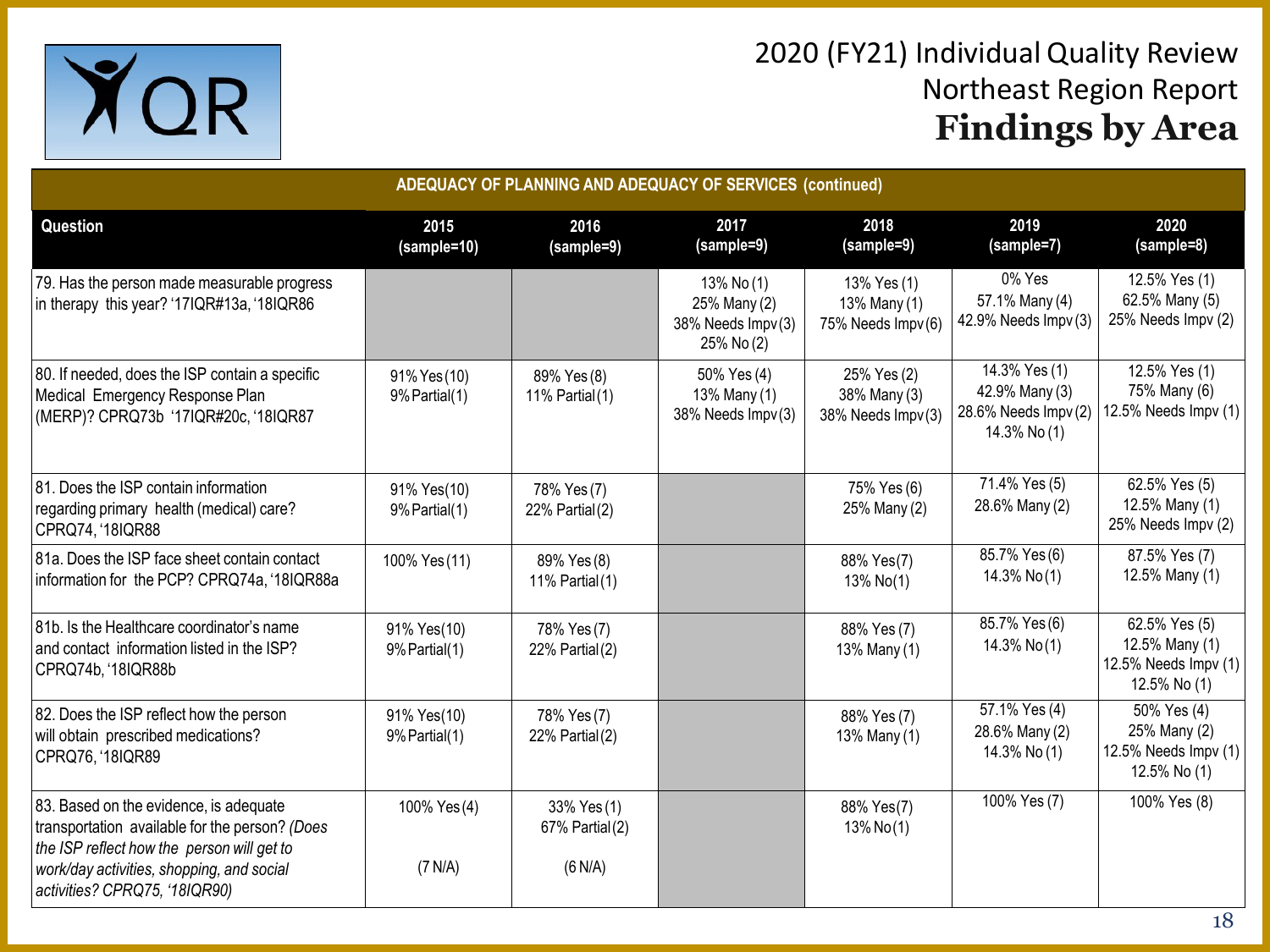

| ADEQUACY OF PLANNING AND ADEQUACY OF SERVICES (continued)                                                                                              |                                           |                                                            |                                                                |                                                                |                                                                         |                                                       |  |  |  |
|--------------------------------------------------------------------------------------------------------------------------------------------------------|-------------------------------------------|------------------------------------------------------------|----------------------------------------------------------------|----------------------------------------------------------------|-------------------------------------------------------------------------|-------------------------------------------------------|--|--|--|
| Question                                                                                                                                               | 2015<br>(sample=10)                       | 2016<br>(sample=9)                                         | 2017<br>(sample=9)                                             | 2018<br>(sample=9)                                             | 2019<br>(sample=7)                                                      | 2020<br>(sample=8)                                    |  |  |  |
| 84. Does the ISP contain a list of adaptive<br>equipment needed and who will provide it?<br>CPRQ77; '17IQR#25a, '18IQR91                               | 70% Yes (7)<br>30% Partial (3)<br>(1 N/A) | 63% Yes (5)<br>$25%$ Partial $(2)$<br>13% No(1)<br>(1 N/A) | 50% Yes (4)<br>25% Many (2)<br>13% Needs Impv(1)<br>13% No (1) | 38% Yes (3)<br>50% Many (4)<br>13% No (1)                      | 42.9% Yes (3)<br>28.6% Many (2)<br>14.3% Needs Impv (1)<br>14.3% No (1) | 12.5% Yes (1)<br>75% Many (6)<br>12.5% Needs Impv (1) |  |  |  |
| 85. Overall, is the ISP adequate to meet the<br>person's needs? CPRQ78; '17IQR#7,<br>18IQR92                                                           | 9% Yes (1)<br>91% Partial (10)            | 11% Yes (1)<br>89% Partial(8)                              | 0% Yes<br>25% Many (2)<br>75% Needs Impv(6)                    | 0% Yes<br>63% Many (5)<br>38% Needs Impv(3)                    | 0% Yes<br>85.7% Many (6)<br>14.3% Needs Impv (1)                        | 0% Yes<br>100% Many (8)                               |  |  |  |
| 86. Is the ISP being implemented? (If<br>85 is "3") CPRQ79 '17IQR#12,<br>18IQR93                                                                       | 0% Yes<br>100% Partial(1)<br>(10 N/A)     | 100% Yes (1)<br>(8 N/A)                                    | 0% Yes<br>13% Many (1)<br>63% Needs Impv(5)<br>25% No (2)      | (8 N/A)                                                        | (7 N/A)                                                                 | (8 NA)                                                |  |  |  |
| 87a. Is the ISP being implemented? (If 85 is<br>"0", "1", or "2") CPRQ80a '17IQR#12,<br>'18IQR94a                                                      | 30% Yes (3)<br>70% Partial(7)<br>(1 N/A)  | 38% Yes (3)<br>63% Partial(5)<br>(1 N/A)                   | 0% Yes<br>13% Many (1)<br>63% Needs Impv(5)<br>25% No (2)      | 0% Yes<br>38% Many (3)<br>63% Needs Impv(5)                    | 0% Yes<br>71.4% Many (5)<br>28.6% Needs Impv (2)                        | 0% Yes<br>75% Many (6)<br>25% Needs Impv (2)          |  |  |  |
| 87b. Are current services adequate to meet the<br>person's needs? CPRQ80b '17IQR#11,<br>'18IQR94b                                                      | 30% Yes (3)<br>70% Partial(7)<br>(1 N/A)  | 13% Yes (1)<br>87% Partial(7)<br>(1 N/A)                   | 0% Yes<br>63% Many (5)<br>38% Needs Impv (3)                   | 25% Yes (2)<br>38% Many (3)<br>25% Needs Impv(2)<br>13% No (1) | 0% Yes<br>57.1% Many (4)<br>42.9% Needs Impv (3)                        | 12.5% Yes (1)<br>75% Many (6)<br>12.5% Needs Impv (1) |  |  |  |
| 88. Was the direct service staff trained on the<br>implementation of this person's ISP? CPRQ81,<br>'18IQR95                                            | 82% Yes (9)<br>18% Partial(2)             | 78% Yes (7)<br>$22%$ Partial $(2)$                         |                                                                | 75% Yes (6)<br>25% Many (2)                                    | 14.3% Yes (1)<br>85.7% Many (6)                                         | 0% Yes<br>87.5% Many (7)<br>12.5% Needs Impv (1)      |  |  |  |
| 89. Were the direct service staff able to<br>describe their responsibilities in providing<br>daily care/supports to the<br>person?<br>CPRQ82, '18IQR96 | 82% Yes (9)<br>18% Partial(2)             | 78% Yes (7)<br>$22%$ Partial $(2)$                         |                                                                | 50% Yes (4)<br>50% Many (4)                                    | 0% Yes<br>85.7% Many (6)<br>14.3% Needs Impv (1)                        | 25% Yes (2)<br>75% Many (6)                           |  |  |  |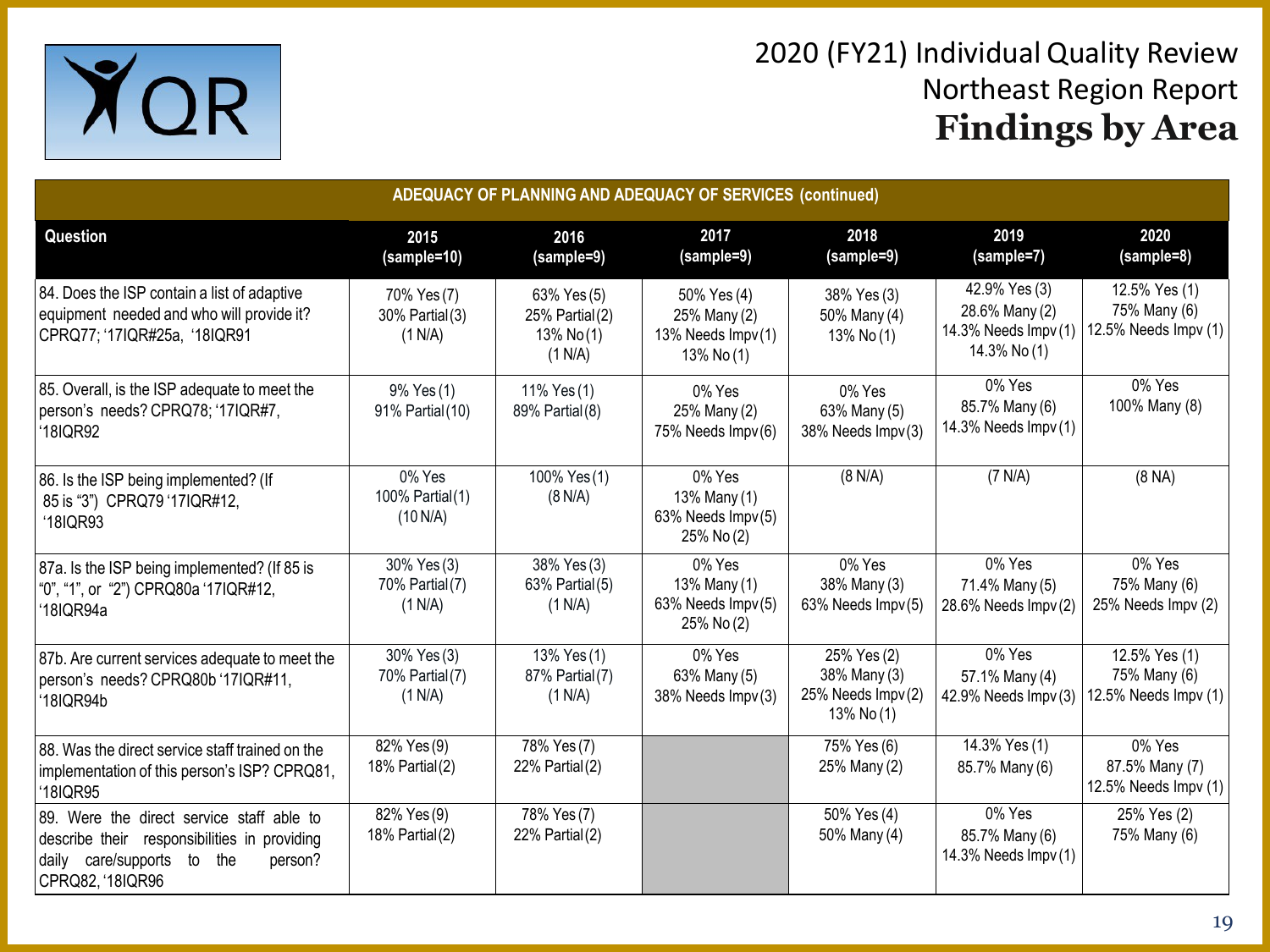

| <b>EXPECTATIONS FOR GROWTH, QUALITY OF LIFE, SATISFACTION</b>                                                                                            |                                                    |                                            |                                                                  |                                                               |                                                     |                                                 |  |  |
|----------------------------------------------------------------------------------------------------------------------------------------------------------|----------------------------------------------------|--------------------------------------------|------------------------------------------------------------------|---------------------------------------------------------------|-----------------------------------------------------|-------------------------------------------------|--|--|
| Question                                                                                                                                                 | 2015<br>(sample=10)                                | 2016<br>(sample=9)                         | 2017<br>(sample=9)                                               | 2018<br>(sample=9)                                            | 2019<br>(sample=7)                                  | 2020<br>(sample=8)                              |  |  |
| 90. Based on all of the evidence, has the<br>person achieved progress in the past year?<br>CPRQ84; '17IQR#13, '18IQR98                                   | 64% Yes (7)<br>$27\%$ Partial $(3)$<br>$9\%$ No(1) | 67% Yes (6)<br>33% Partial (3)             | $0\%$ Yes<br>25% Yes (2)<br>75% Needs Impv(6)                    | 0% Yes<br>50% Many (4)<br>$50\%$ Needs $Impv(4)$              | 0% Yes<br>71.4% Many (5)<br>28.6% Needs Impv<br>(2) | $0\%$ Yes<br>75% Many (6)<br>25% Needs Impv (2) |  |  |
| 91. Overall, does the IDT have an appropriate<br>expectation of growth for this person? CPRQ85;<br>'17IQR#8d, '18IQR99                                   | 64% Yes (7)<br>36% Partial(4)                      | 33% Yes (3)<br>56% Partial(5)<br>11% No(1) | 63% Yes (5)<br>38% Many (3)                                      | 75% Yes (6)<br>25% Many (2)                                   | 71.4% Yes (5)<br>28.6% Many (2)                     | 75% Yes (6)<br>25% Many (2)                     |  |  |
| 92. Was the person provided the assistance and<br>support needed to participate meaningfully in<br>the planning process? CPRQ86; '17IQR#1b,<br>'18IQR100 | 91% Yes(10)<br>9% Partial(1)                       | 78% Yes (7)<br>$22\%$ Partial $(2)$        | 57% Yes (4)<br>14% Many (1)<br>29% Needs Impv(2)<br>$(1$ CND $)$ | 38% Yes (3)<br>38% Many (3)<br>25% Needs Impv(2)              | 42.9% Yes (3)<br>57.1% Many (4)                     | 62.5% Yes (5)<br>37.5% Many (3)                 |  |  |
| 93. Is the person offered a range of<br>opportunities for participation in each life<br>area? CPRQ87, '18IQR101                                          | 70% Yes (7)<br>30% Partial(3)<br>$(1$ CND)         | 71% Yes (5)<br>29% Partial(2)<br>$(2$ CND) |                                                                  | 50% Yes (4)<br>38% Many (3)<br>13% Needs Impv(1)              | 71.4% Yes (5)<br>28.6% Many (2)                     | 100% Yes (8)                                    |  |  |
| 94. Does the person have the opportunity to<br>make informed choices? CPRQ88; '17IQR#30,<br>'18IQR102                                                    | 100% Yes (3)<br>$(8$ CND)                          | $(9$ CND)                                  | 38% Yes (3)<br>63% Many (5)                                      | 50% Yes (2)<br>25% Many (1)<br>25% Needs Impv(1)<br>$(4$ CND) | 100% Yes (5)<br>$(2$ CND)                           | 85.7% Yes (6)<br>14.3% Many (1)<br>$(1$ CND)    |  |  |
| 94a. About where and with whom to<br>live?CPRQ89; '17IQR#23c,<br>18IQR102a                                                                               | $(11$ CND)                                         | $(9$ CND)                                  | 0% Yes<br>100% Needs Impv(1)<br>$(7$ CND)                        | $(8$ CND $)$                                                  | $60\%$ Yes (3)<br>40% Many (2)<br>$(2$ CND)         | 100% Yes (6)<br>$(2$ CND)                       |  |  |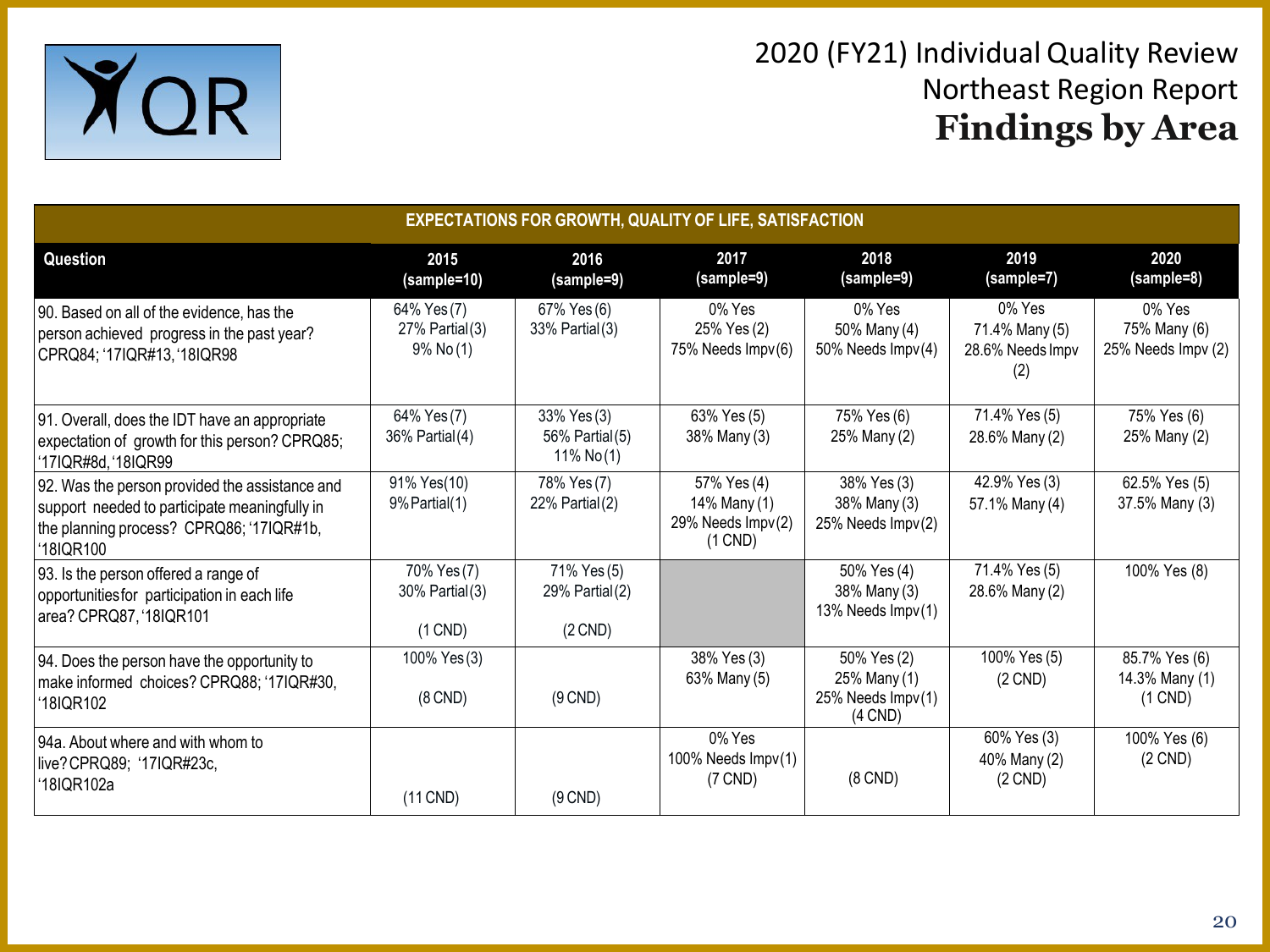

| <b>EXPECTATIONS FOR GROWTH, QUALITY OF LIFE, SATISFACTION (cont'd)</b>                                                                                                                    |                                |                                     |                                                       |                                          |                                             |                                              |  |  |
|-------------------------------------------------------------------------------------------------------------------------------------------------------------------------------------------|--------------------------------|-------------------------------------|-------------------------------------------------------|------------------------------------------|---------------------------------------------|----------------------------------------------|--|--|
| Question                                                                                                                                                                                  | 2015<br>(sample=10)            | 2016<br>(sample=9)                  | 2017<br>(sample=9)                                    | 2018<br>(sample=9)                       | 2019<br>(sample=7)                          | 2020<br>(sample=8)                           |  |  |
| 94b. About where and with whom to work/spend<br>his/her day? CPRQ90; '17IQR#23d, '18IQR102b                                                                                               | 100% Yes (3)<br>$(8$ CND)      | $(9$ CND)                           | 100% Yes (3)<br>$(5$ CND)                             | 100% Yes (3)<br>$(5$ CND)                | 80% Yes (4)<br>20% Many (1)<br>$(2$ CND)    | 83.3% Yes (5)<br>16.7% Many (1)<br>$(2$ CND) |  |  |
| 94c. About where and with whom to<br>socialize/spend leisure time? CPRQ91,<br>18IQR102c                                                                                                   | 100% Yes (3)<br>$(8$ CND)      | $(9$ CND)                           |                                                       | 67% Yes (2)<br>33% Many (1)<br>$(5$ CND) | 80% Yes (4)<br>20% Many (1)<br>$(2$ CND $)$ | 66.7% Yes (4)<br>33.3% Many (2)<br>$(2$ CND) |  |  |
| 95. Does the evidence support that providers do not<br>prevent the person from pursuing relationships?<br>CPRQ92; '17IQR#31f, '18IQR103 (and are<br>respecting the rights of this person) | 100% Yes (11)                  | 100% Yes (9)                        | 100% Yes (4)<br>(4 N/A)                               | 88% Yes (7)<br>13% Needs Impv<br>(1)     | 100% Yes (7)                                | 100% Yes (8)                                 |  |  |
| 96. Overall, were all team members<br>interviewed trained or knowledgeable on how<br>to report abuse, neglect and exploitation?<br>CPR 93*; '17IQR#35a, '18IQR105                         | 73% Yes (8)<br>27% Partial (3) | 78% Yes (7)<br>$22\%$ Partial $(2)$ | 38% Yes (3)<br>13% Many (1)<br>$50\%$ Needs $Impv(4)$ | 88% Yes (7)<br>13% Many (1)              | 71.4% Yes (5)<br>28.6% Many (2)             | 87.5% Yes (7)<br>12.5% Many (1)              |  |  |
| 97. Does this person and/or guardian have<br>access to the complaint<br>processes/procedures? CPRQ94, '18IQR106                                                                           | 91% Yes (10)<br>9% Partial(1)  | 100% Yes (9)                        |                                                       | 88% Yes (7)<br>13% Many (1)              | 85.7% Yes (6)<br>14.3% Many (1)             | 87.5% Yes (7)<br>12.5% Many (1)              |  |  |
| 98. Does the individual have restrictions that should<br>be reviewed by a Human Rights Committee?<br>'17IQR#34h, '18IQR107                                                                |                                |                                     |                                                       | 50% Yes(4)<br>$50\%$ No(4)               | 71.4% Yes (5)<br>28.6% No(2)                | 87.5% Yes (7)<br>12.5% No (1)                |  |  |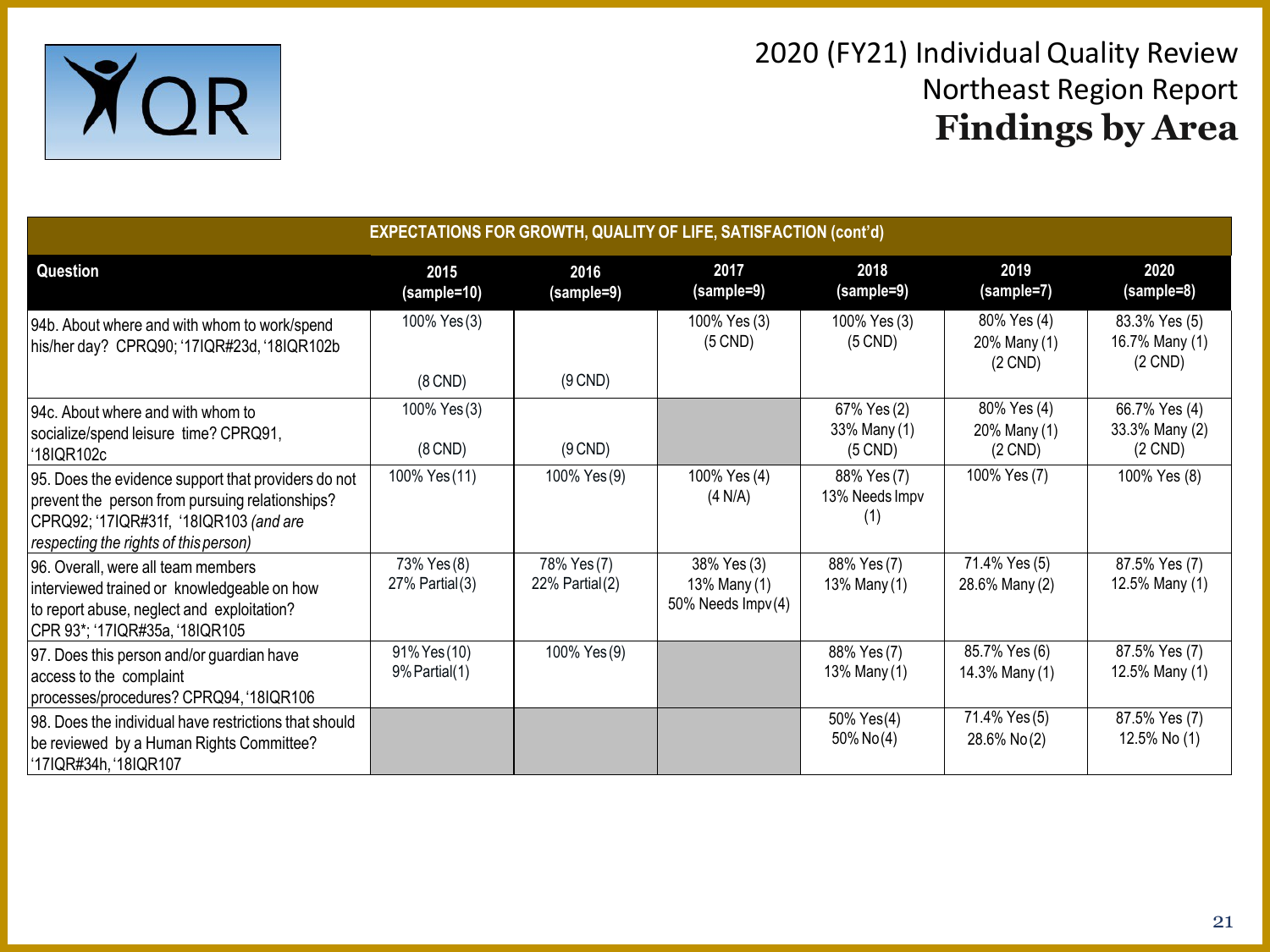

| <b>EXPECTATIONS FOR GROWTH, QUALITY OF LIFE, SATISFACTION (cont'd)</b>                                                                                                                                |                                                      |                                                         |                                                                       |                                                             |                                                                         |                                                                   |  |
|-------------------------------------------------------------------------------------------------------------------------------------------------------------------------------------------------------|------------------------------------------------------|---------------------------------------------------------|-----------------------------------------------------------------------|-------------------------------------------------------------|-------------------------------------------------------------------------|-------------------------------------------------------------------|--|
| Question                                                                                                                                                                                              | 2015<br>(sample=10)                                  | 2016<br>(sample=9)                                      | 2017<br>(sample=9)                                                    | 2018<br>(sample=9)                                          | 2019<br>(sample=7)                                                      | 2020<br>(sample=8)                                                |  |
| 99. If there are restrictions that should be reviewed<br>by HRC, have the restrictions been reviewed<br>(quarterly) and approved (annually) by the HRC? If<br>no, describe why. '17IQR#34i, '18IQR108 |                                                      |                                                         | 50% Yes(2)<br>50% No(2)<br>(3 N/A, 1 CND)                             | 50% Yes(2)<br>50% No(2)<br>(4 N/A)                          | 40% Yes (2)<br>20% Needs Impv (1)<br>40% No (2)<br>(2 N/A)              | 42.9% Yes (3)<br>42.9% Many (3)<br>14.2% Needs Impv (1)<br>(1 NA) |  |
| 100. If there are restrictions that should be reviewed by<br>HRC, is a plan to enable the individual to regain his/her<br>rights and reduce or eliminate these restrictions?<br>'17IQR#34j, '18IQR109 |                                                      |                                                         | 50% Yes(1)<br>50% No(1)<br>(6 N/A)                                    | 50% Yes(2)<br>50% No(2)<br>(4 N/A)                          | 60% Yes (3)<br>20% Many (1)<br>20% No (1)<br>(2 N/A)                    | 25% Yes (1)<br>75% Many (3)<br>(4 NA)                             |  |
| 101. Is the person protected from abuse,<br>neglect and exploitation? '17IQR#35,<br>'18IQR110                                                                                                         |                                                      |                                                         | 38% Yes (3)<br>38% Many (3)<br>25% Needs Impv(2)                      | 63% Yes (5)<br>38% Needs Impv(3)                            | 57.1% Yes (4)<br>14.3% Many (1)<br>14.3% Needs Impv (1)<br>14.3% No (1) | 62.5% Yes (5)<br>37.5% Many (3)                                   |  |
| 102. Have all incidents of suspected abuse,<br>neglect and exploitation been reported and<br>investigated? '17IQR#35b, '18IQR111                                                                      |                                                      |                                                         | 57% Yes (4)<br>29% Many (2)<br>14% Needs Impv(1)<br>(1 N/A)           | 40% Yes (2)<br>60% Many (3)<br>(3 N/A)                      | 80% Yes (4)<br>20% Many (1)<br>(2 N/A)                                  | 60% Yes (3)<br>40% Many (2)<br>(3 NA)                             |  |
| 103. Is the individual safe? '17IQR#24, '18IQR112                                                                                                                                                     |                                                      |                                                         | 100% Yes (7)<br>$(1$ CND)                                             | 75% Yes (6)<br>25% Many (2)                                 | 71.4% Yes (5)<br>14.3% Many (1)<br>14.3% Needs Impv (1)                 | 75% Yes (6)<br>25% Many (2)                                       |  |
| 104. What is the level of participation of the legal<br>guardian in this person's life and service planning?<br>CPRQ 97; '17IQR#15a, '18IQR113                                                        | 27% Active (3)<br>55% Moderate (6)<br>18% Limited(2) | 44% Active(4)<br>33% Moderate<br>(3)<br>22% Limited (2) | 50% Active (4)<br>25% Moderate (2)<br>13% Limited (1)<br>13% None (1) | 38% Yes (3)<br>38% Many (3)<br>25% Needs Impv (2)           | 42.9% Active (3)<br>42.9% Moderate (3)<br>14.3% Limited (1)             | 37.5% Active (3)<br>37.5% Moderate (3)<br>25% Limited (2)         |  |
| 105. If the person is retired, does he/she have<br>opportunities to engage in activities of interest during<br>the day? CPRQ 100; '17IQR#29b, '18IQR114                                               |                                                      |                                                         | 50% Yes (1)<br>50% Needs Impv (1)<br>(6 N/A)                          | 33% Yes (2)<br>50% Many (3)<br>17% Needs Impv(1)<br>(2 N/A) | 100% Yes (2)<br>(5 N/A)                                                 | 100% Yes (6)<br>(2 NA)                                            |  |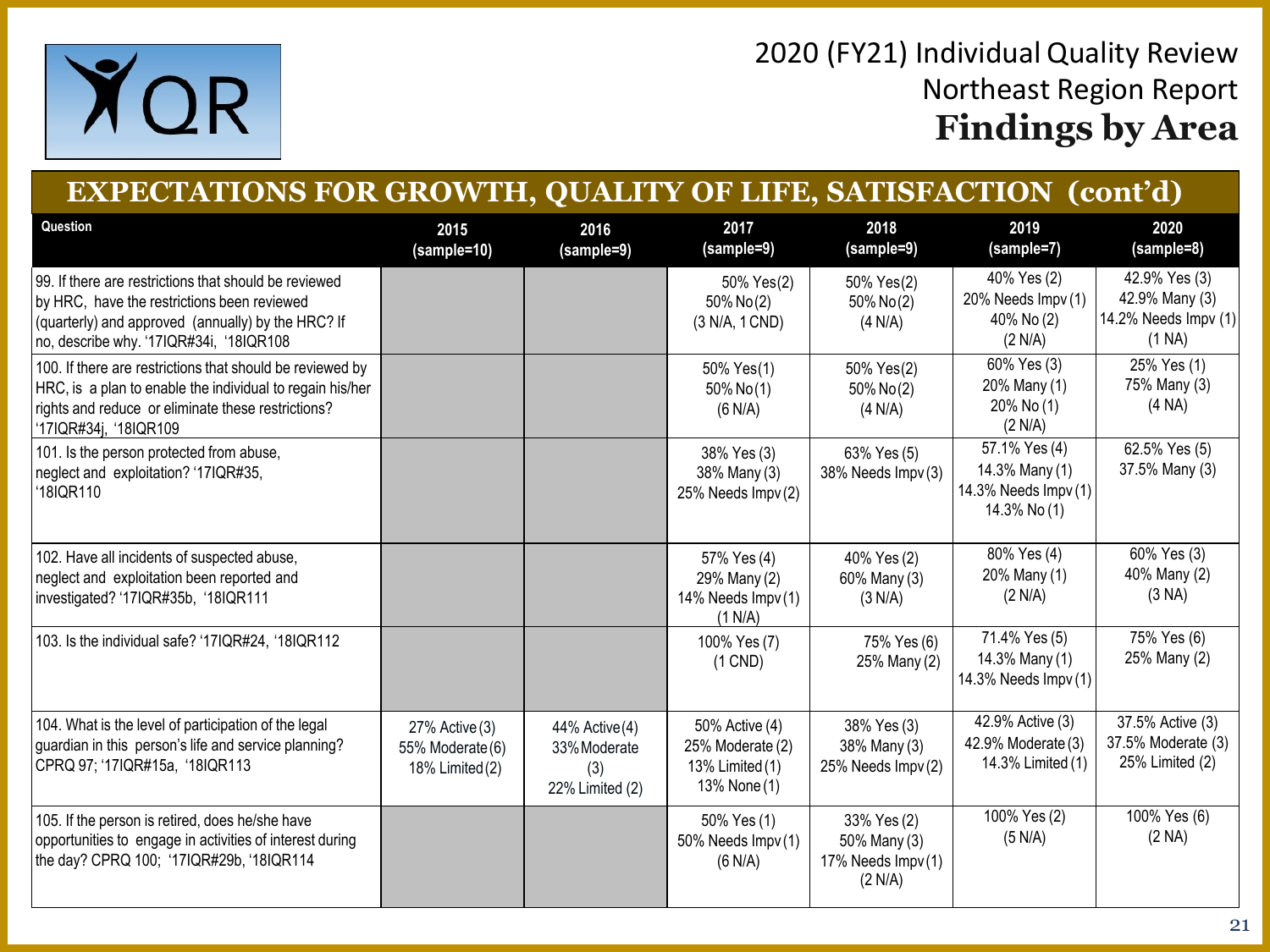

| <b>EXPECTATIONS FOR GROWTH, QUALITY OF LIFE, SATISFACTION (cont'd)</b>                                                                                        |                                    |                                |                                                |                                                  |                                 |                                 |  |  |  |
|---------------------------------------------------------------------------------------------------------------------------------------------------------------|------------------------------------|--------------------------------|------------------------------------------------|--------------------------------------------------|---------------------------------|---------------------------------|--|--|--|
| Question                                                                                                                                                      | 2015<br>(sample=10)                | 2016<br>(sample=9)             | 2017<br>(sample=9)                             | 2018<br>(sample=9)                               | 2019<br>(sample=7)              | 2020<br>(sample=8)              |  |  |  |
| 106. Does the person have daily<br>choices/appropriate autonomy over his/her<br>life? CPRQ101 '17IQR#30, '18IQR115                                            | 82% Yes (9)<br>18% Partial (2)     | 100% Yes (9)                   | 38% Yes (3)<br>63% Many (5)                    | 75% Yes (6)<br>13% Many (1)<br>13% Needs Impv(1) | 85.7% Yes (6)<br>14.3% Many (1) | 87.5% Yes (7)<br>12.5% Many (1) |  |  |  |
| 107. Have the person's cultural preferences<br>been accommodated? CPRQ102;<br>'17IQR#31e, '18IQR116                                                           | 100% Yes (11)                      | 89% Yes (8)<br>11% Partial(1)  | 100% Yes (7)<br>$(1$ CND)                      | 88% Yes (7)<br>13% Needs Impv(1)                 | 100% Yes (7)                    | 100% Yes (8)                    |  |  |  |
| 108. Is the person treated with dignity and<br>respect? CPRQ103; '17IQR#34c,<br>'18IQR117                                                                     | 73% Yes (8)<br>$27%$ Partial $(3)$ | 56% Yes (5)<br>44% Partial (4) | 50% Yes (4)<br>50% Needs Impv(4)               | 13% Yes (1)<br>38% Many (3)<br>50% Needs Impv(4) | 42.9% Yes (3)<br>57.1% Many (4) | 37.5% Yes (3)<br>62.5% Many (5) |  |  |  |
| 109. Does the person have food and drink<br>available according to their specific nutritional<br>needs and recommendations? CPRQ108;<br>'17IQR#23e, '18IQR118 | 91% Yes(10)<br>9% Partial(1)       | 100% Yes (9)                   | 86% Yes (6)<br>14% Needs Impv (1)<br>$(1$ CND) | 88% Yes (7)<br>13% Many (1)                      | 100% Yes (6)<br>$(1$ CND)       | 100% Yes (8)                    |  |  |  |
| 110. Does the person have sufficient personal<br>money? CPRQ110 '17IQR#34f, '18IQR119                                                                         | 82% Yes (9)<br>18% Partial(2)      | 100% Yes (9)                   | 88% Yes (7)<br>13% Many (1)                    | 88% Yes(7)<br>$13\%$ No $(1)$                    | 85.7% Yes (6)<br>14.3% Many (1) | 87.5% Yes (7)<br>12.5% Many (1) |  |  |  |
| 111. Does the person get along with their day<br>program/employment provider staff? CPRQ111,<br>'18IOR120                                                     | 100% Yes (5)<br>$(6$ CND)          | 100% Yes (5)<br>$(4$ CND)      |                                                | 100% Yes(7)<br>(1 not scored)                    | 100% Yes (7)                    | 100% Yes (7)<br>(1 NA)          |  |  |  |
| 112. Does the person get along with their<br>residential provider staff? CPRQ112,<br>'18IQR121                                                                | 100% Yes (6)<br>$(5$ CND)          | 100% Yes (7)<br>$(2$ CND)      |                                                | 100% Yes (8)                                     | 100% Yes (7)                    | 100% Yes (8)                    |  |  |  |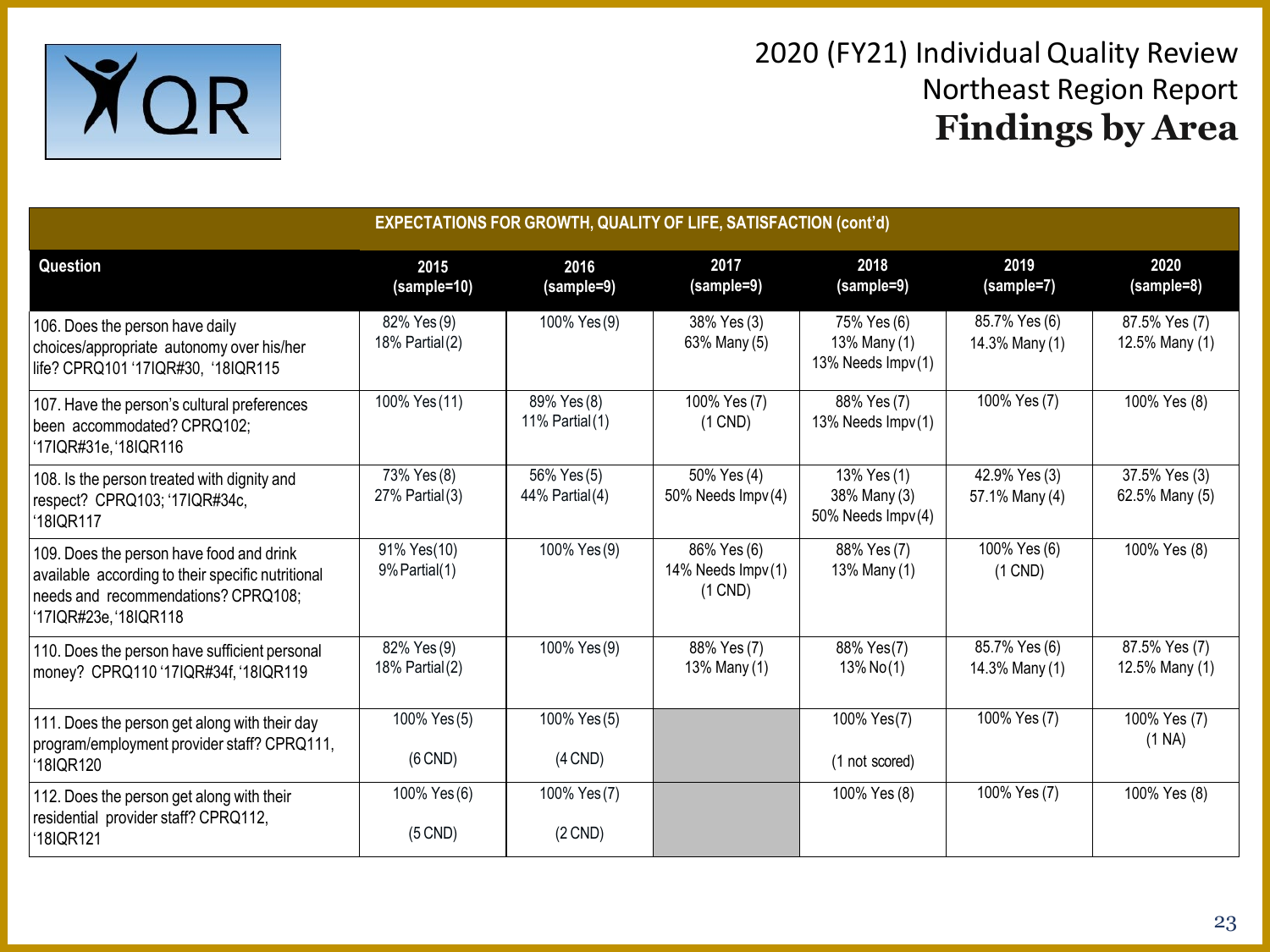

| <b>TEAM PROCESS</b>                                                                                                                                                                                                        |                                        |                                        |                                                               |                                                           |                                                         |                                                            |  |  |  |
|----------------------------------------------------------------------------------------------------------------------------------------------------------------------------------------------------------------------------|----------------------------------------|----------------------------------------|---------------------------------------------------------------|-----------------------------------------------------------|---------------------------------------------------------|------------------------------------------------------------|--|--|--|
| Question                                                                                                                                                                                                                   | 2015<br>(sample=10)                    | 2016<br>(sample=9)                     | 2017<br>(sample=9)                                            | 2018<br>(sample=9)                                        | 2019<br>(sample=7)                                      | 2020<br>(sample=8)                                         |  |  |  |
| 113. Are the individual members of the IDT<br>following up on their responsibilities? CPRQ<br>114; '17IQR#10, '18IQR122                                                                                                    | 27% Yes (3)<br>73% Partial(8)          | 11% Yes (1)<br>89% Partial(8)          | 38% Yes (3)<br>50% Many (4)<br>13% Needs $Impv(1)$            | 13% Yes (1)<br>63% Many (5)<br>25% Needs Impv(2)          | 0% Yes<br>85.7% Many (6)<br>14.3% No (1)                | 12.5% Yes (1)<br>75% Many (6)<br>12.5% Needs Impv (1)      |  |  |  |
| 114. If there is evidence of situations in which<br>the team failed to reach a consensus on the<br>person's service and support needs, has the<br>team made efforts to build consensus? CPRQ<br>115; '17IQR#17c, '18IQR123 | 0% Yes<br>100% No(1)<br>(10 N/A)       | (9 N/A)                                | $0\%$ Yes<br>100% No (1)<br>(7 N/A)                           | 50% Yes (2)<br>25% Needs Impv(1)<br>25% No (1)<br>(4 N/A) | 50% Yes (1)<br>50% No(1)<br>(5 N/A)                     | 66.7% Yes (2)<br>33.3% Needs Impv (1)<br>(5 NA)            |  |  |  |
| 115. Do records or facts exist to indicate that<br>the team convened meetings as needed due<br>to changed circumstances and/or needs?<br>CPRQ 116; '17IQR#17d, '18IQR124                                                   | 89% Yes (8)<br>$11\%$ No(1)<br>(2 N/A) | 57% Yes (4)<br>$43\%$ No(3)<br>(2 N/A) | 50% Yes (3)<br>33% Many (2)<br>17% Needs $Impv(1)$<br>(2 N/A) | 13% Yes (1)<br>75% Many (6)<br>13% Needs Impv(1)          | 14.3% Yes (1)<br>85.7% Many (6)                         | 37.5% Yes (3)<br>50% Many (4)<br>$12.5\%$ Needs Impv $(1)$ |  |  |  |
| 116. Is there adequate communication<br>among team members between meetings<br>to ensure the person's program can be/is<br>being implemented? CPRQ117,<br>'18IQR125                                                        | 100% Yes (11)                          | 89% Yes (8)<br>11% Partial $(1)$       |                                                               | 50% Yes (4)<br>25% Many (2)<br>25% Needs Impv(2)          | 42.9% Yes (3)<br>14.3% Many (1)<br>42.9% Needs Impv (3) | 37.5% Yes (3)<br>50% Many (4)<br>12.5% Needs Impv (1)      |  |  |  |
| 117. Do you recommend Dispute<br>Resolution for this IDT? CPRQ118,<br>'18IOR126                                                                                                                                            | 0% Yes<br>100% No(11)                  | 0% Yes<br>100% No(9)                   |                                                               | 13% Yes(1)<br>88% No(7)                                   | 14.3% Yes (1)<br>85.7% No(6)                            | 12.5% Yes (1)<br>87.5% No (7)                              |  |  |  |
| 118. Is there evidence or documentation of<br>regression in the last year?<br>physical<br>CPRQ119 '17IQR#17d, '18IQR127                                                                                                    | 18% Yes (2)<br>82% No(9)               | 33% Yes (3)<br>67% No(6)               | 50% Yes(4)<br>50% No(4)                                       | 38% Yes(3)<br>63% No(5)                                   | 28.6% Yes (2)<br>71.4% No(5)                            | 62.5% Yes (5)<br>37.5% No (3)                              |  |  |  |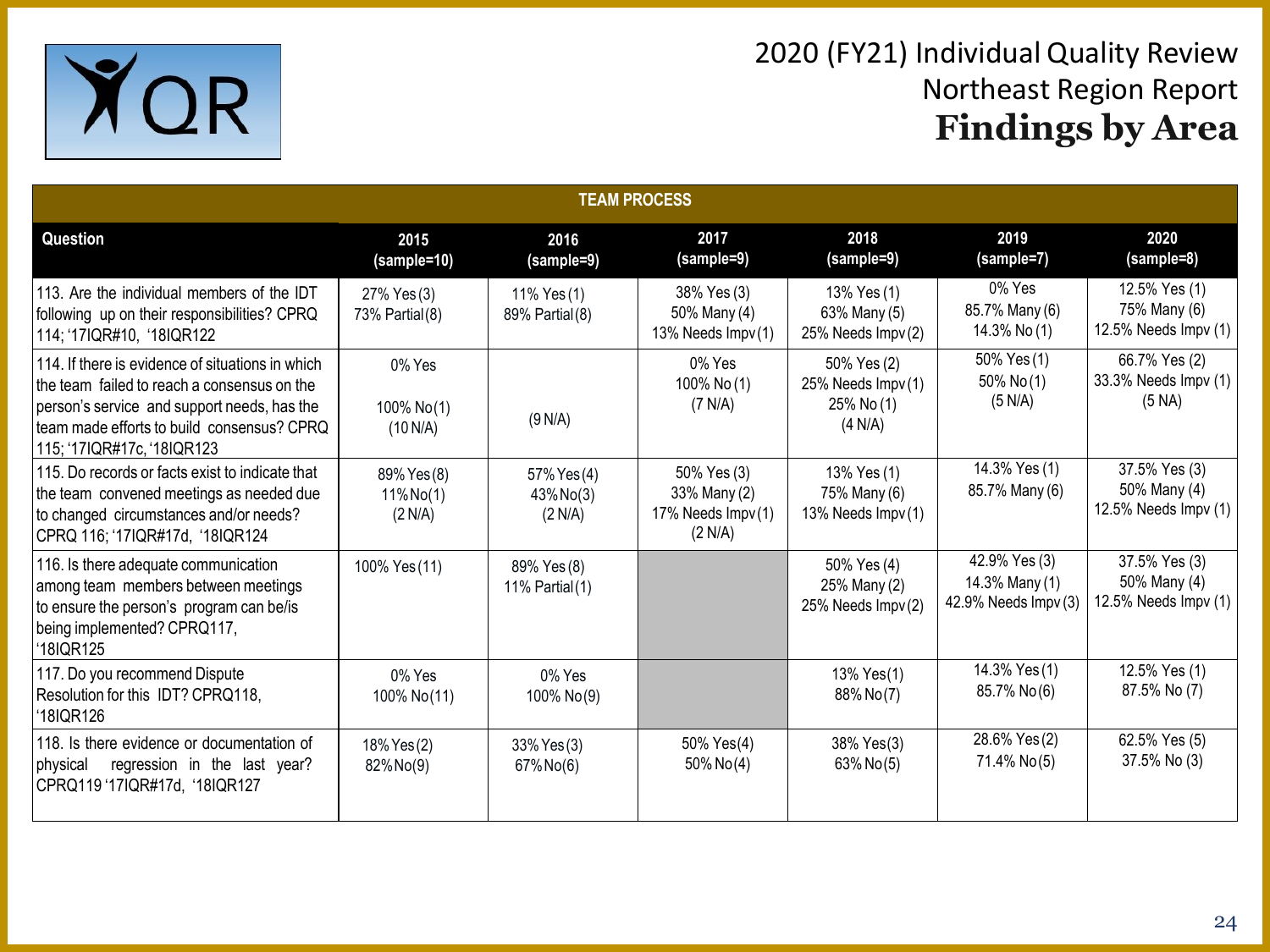

| <b>TEAM PROCESS (continued)</b>                                                                                                                                             |                                                             |                                               |                                                              |                                                                 |                                                  |                                                  |  |  |
|-----------------------------------------------------------------------------------------------------------------------------------------------------------------------------|-------------------------------------------------------------|-----------------------------------------------|--------------------------------------------------------------|-----------------------------------------------------------------|--------------------------------------------------|--------------------------------------------------|--|--|
| Question                                                                                                                                                                    | 2015<br>(sample=10)                                         | 2016<br>(sample=9)                            | 2017<br>(sample=9)                                           | 2018<br>(sample=9)                                              | 2019<br>(sample=7)                               | 2020<br>(sample=8)                               |  |  |
| 119. Is there evidence or documentation of<br>behavioral or functional regression in the last<br>year? CPRQ120; '17IQR14c, '18IQR128                                        | 36% Yes(4)<br>64% No(7)                                     | 11% Yes(1)<br>89% No(8)                       | 13% Yes(1)<br>88% No(7)                                      | 25% Yes(2)<br>75% No(6)                                         | 28.6% Yes (2)<br>71.4% No(5)                     | 50% Yes (4)<br>50% No (4)                        |  |  |
| 120. If #118 OR #119 is scored "Yes", is the<br>IDT adequately addressing the regression?<br>CPRQ121; '18IQR129                                                             | 100% Yes (4)<br>(7 N/A)                                     | 100% Yes (3)<br>(6 N/A)                       |                                                              | 75% Yes(3)<br>$25\%$ No $(1)$<br>(4 N/A)                        | 66.7% Yes (2)<br>$33.3\%$ No $(1)$<br>(4 N/A)    | 100% Yes (5)<br>(3 NA)                           |  |  |
| 121. Has the person changed residential/day<br>services in the last year? CPRQ122, '18IQR130                                                                                | 27% Yes (3)<br>73% No(8)                                    | 33% Yes (3)<br>67% Partial(6)                 |                                                              | 13% Yes(1)<br>88% No(7)                                         | 14.3% Yes(1)<br>85.7% No(6)                      | 12.5% Yes (1)<br>87.5% No (7)                    |  |  |
| 122. If #121 is Yes, was the change Planned<br>by the IDT? CPRQ122a, '18IQR131                                                                                              | 33% Yes (1)<br>33% Partial(1)<br>$33\%$ No $(1)$<br>(8 N/A) | 67% Yes (2)<br>33% Partial(1)<br>(6 N/A)      |                                                              | 0% Yes<br>100% No (1)<br>(7 N/A)                                | $0\%$ Yes<br>100% No (1)<br>(6 N/A)              | 0% Yes<br>100% No (1)<br>(7 NA)                  |  |  |
| 123. If #121 is Yes, did the change meet the<br>person's needs and/or preferences?<br>CPRQ122b, '18IQR132                                                                   | 100% Yes (3)<br>(8 N/A)                                     | 75% Yes (3)<br>$25%$ Partial $(1)$<br>(5 N/A) |                                                              | 100% Yes (1)<br>(7 N/A)                                         | 100% Yes (1)<br>(6 N/A)                          | 100% Yes (1)<br>(7 NA)                           |  |  |
| 124. Overall, has the IDT process been<br>adequate for assessing, planning,<br>implementing and monitoring of services for<br>this person? CPRQ123; '17IQR#7n,<br>'18IQR133 | 45% Yes (5)<br>55% Partial(6)                               | 11% Yes (1)<br>89% Partial (8)                | $0\%$ Yes<br>38% Many (3)<br>50% Needs Impv(4)<br>13% No (1) | 13% Yes (1)<br>38% Many (3)<br>38% Needs Impv (3)<br>13% No (1) | 0% Yes<br>85.7% Many (6)<br>14.3% Needs Impv (1) | 0% Yes<br>87.5% Many (7)<br>12.5% Needs Impv (1) |  |  |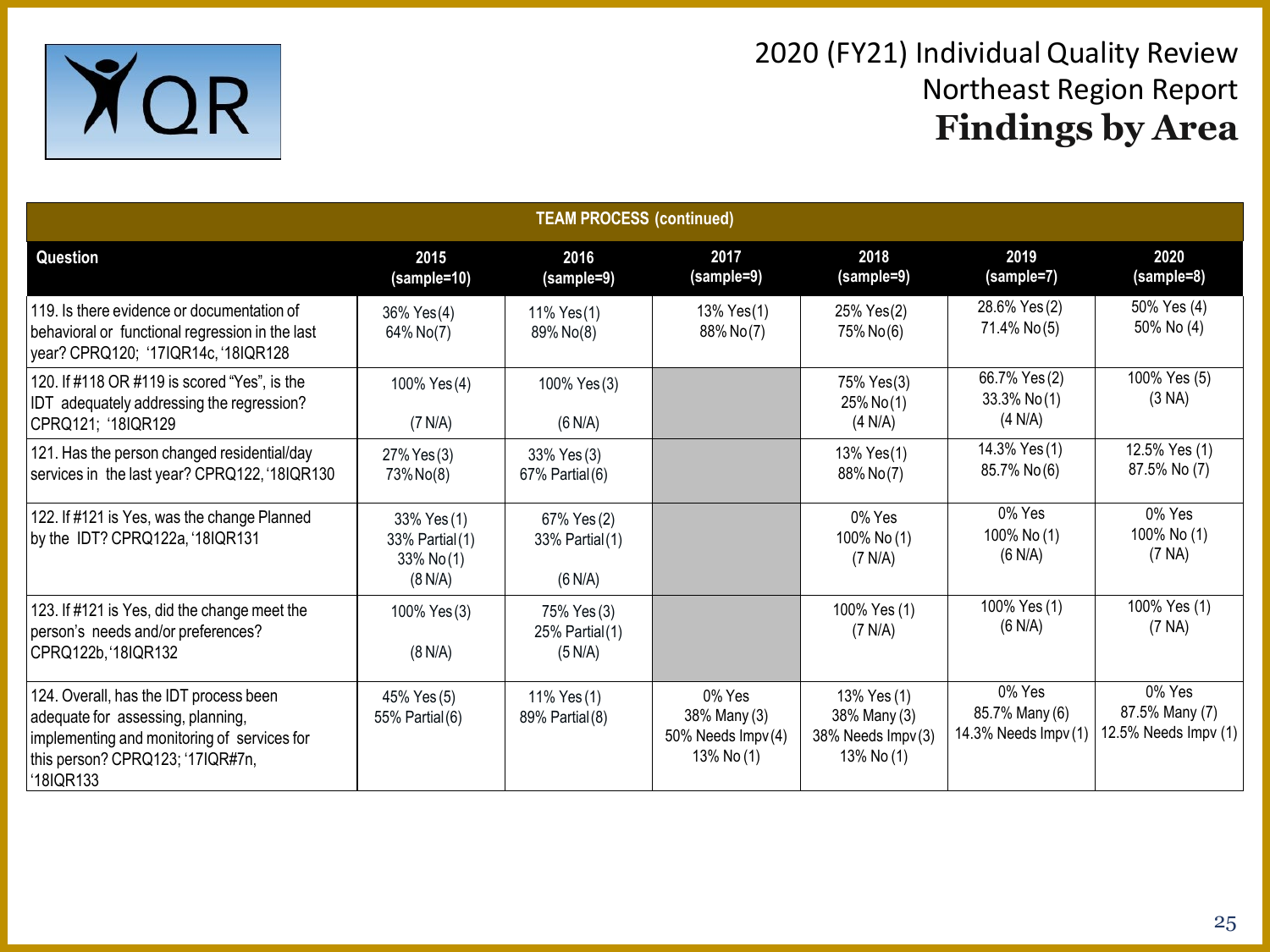

| <b>SUPPORTED EMPLOYMENT</b>                                                                                                                                                             |                                     |                                                      |                                                                      |                                                               |                                                      |                                           |  |  |
|-----------------------------------------------------------------------------------------------------------------------------------------------------------------------------------------|-------------------------------------|------------------------------------------------------|----------------------------------------------------------------------|---------------------------------------------------------------|------------------------------------------------------|-------------------------------------------|--|--|
| Question                                                                                                                                                                                | 2015<br>(sample=10)                 | 2016<br>(sample=9)                                   | 2017<br>(sample=9)                                                   | 2018<br>(sample=9)                                            | 2019<br>(sample=7)                                   | 2020<br>(sample=8)                        |  |  |
| 125. Does (Name) have a current Person-<br>Centered Assessment? '18IQR134                                                                                                               |                                     |                                                      |                                                                      | 25% Yes (2)<br>25% Many (2)<br>38% Needs Impv(3)<br>13% No(1) | 66.7% Yes (4)<br>33.3% Many (2)<br>(1 N/A)           | 85.7% Yes (6)<br>14.3% Many (1)<br>(1 NA) |  |  |
| 126. Did this assessment address vocational<br>interests, abilities and needs? CPRQ126;<br>'17IQR#26a, '18IQR135                                                                        | 57% Yes (4)<br>43% No(3)<br>(4 N/A) | 60% Yes (3)<br>40% No(2)<br>(3 N/A,<br>1 Not Scored) | 0% Yes<br>17% Many (1)<br>17% Needs Impv(1)<br>67% No (4)<br>(2 N/A) | 67% Yes (2)<br>33% Needs Impv(1)<br>(5 N/A)                   | 40% Yes (2)<br>40% Many (2)<br>20% No (1)<br>(2 N/A) | 100% Yes (2)<br>(6 NA)                    |  |  |
| 127. Did the individual participate personally in<br>the Person Centered Assessment? '18IQR136                                                                                          |                                     |                                                      |                                                                      | 75% Yes(6)<br>25% No(2)                                       | 66.7% Yes (4)<br>33.3% No(2)<br>(1 N/A)              | 85.7% Yes (6)<br>14.3% No (1)<br>(1 NA)   |  |  |
| 128. Did the Guardian participate in the Person<br>Centered Assessment? '18IQR137                                                                                                       |                                     |                                                      |                                                                      | 50% Yes(4)<br>$50\%$ No(4)                                    | 57.1% Yes (4)<br>42.9% No(3)                         | 71.4% Yes (5)<br>28.6% No (2)<br>(1 NA)   |  |  |
| 129. Is the individual engaged in the Informed Choice<br>Project? '18IQR138                                                                                                             |                                     |                                                      |                                                                      | 25% Yes(2)<br>75% No(6)                                       | 0% Yes<br>100% No (7)                                | (8 NA)                                    |  |  |
| 130. Has the individual been offered the opportunity<br>to participate in work or job exploration including<br>volunteer work and/or trial work opportunities?<br>'17IQR#26e, '18IQR139 |                                     |                                                      | 0% Yes<br>33% Needs Impv(2)<br>67% No (4)<br>(2 N/A)                 | 67% Yes(2)<br>33% No(1)<br>(5 N/A)                            | 20% Yes (1)<br>80% No(4)<br>(2 N/A)                  | 100% Yes (2)<br>(6 NA)                    |  |  |
| 131. If #130 is Yes, are these new experiences clearly<br>documented in the ISP Work, Education and/or<br>Volunteer History section? '18IQR140                                          |                                     |                                                      |                                                                      | 100% Yes (2)<br>(6 N/A)                                       | 100% Yes (1)<br>(6 N/A)                              | 100% Yes (2)<br>(6 NA)                    |  |  |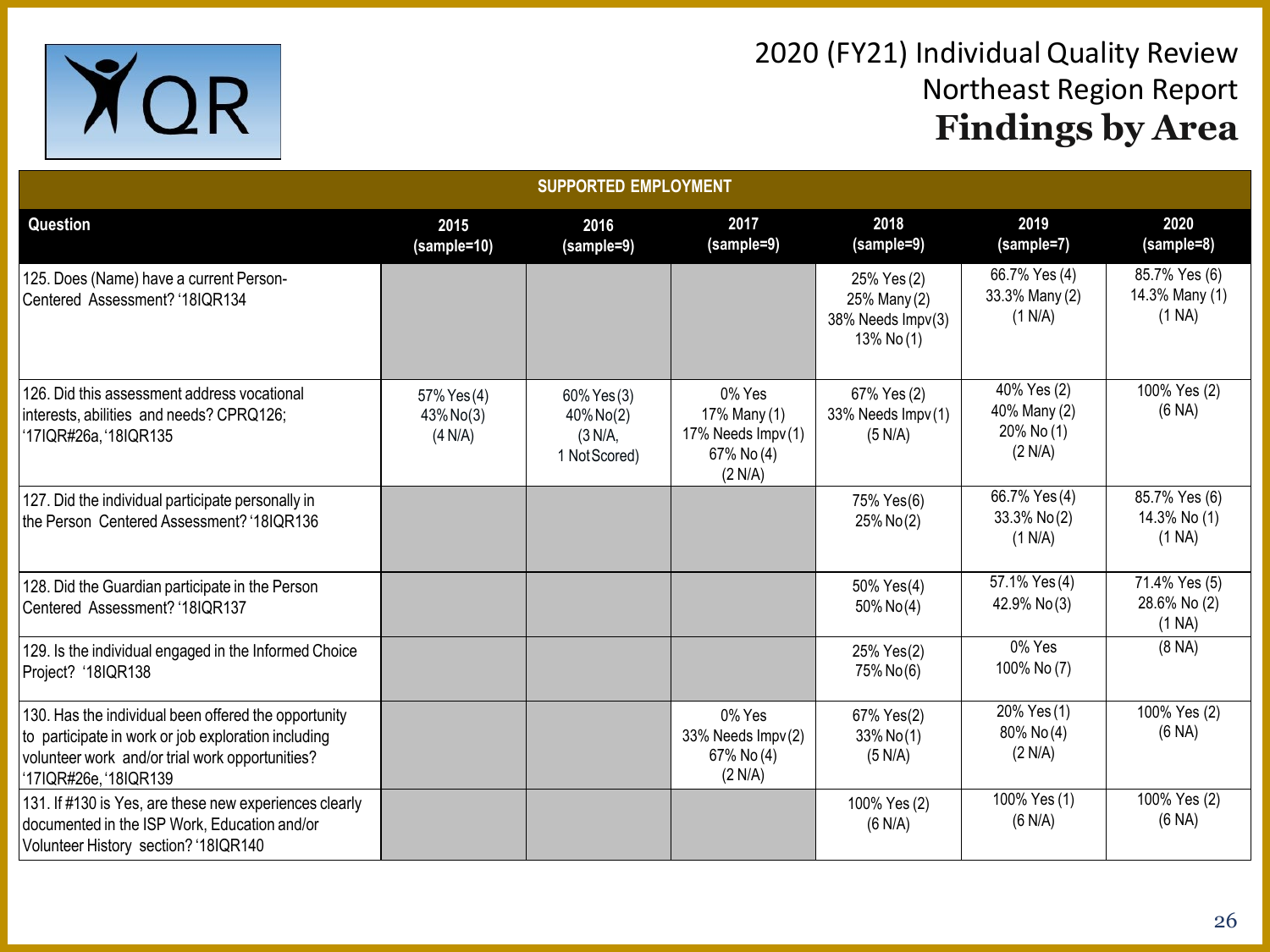



| <b>SUPPORTED EMPLOYMENT (continued)</b>                                                                                                                                                                |                     |                    |                                                                       |                                                             |                                                                            |                                       |  |
|--------------------------------------------------------------------------------------------------------------------------------------------------------------------------------------------------------|---------------------|--------------------|-----------------------------------------------------------------------|-------------------------------------------------------------|----------------------------------------------------------------------------|---------------------------------------|--|
| Question                                                                                                                                                                                               | 2015<br>(sample=10) | 2016<br>(sample=9) | 2017<br>(sample=9)                                                    | 2018<br>(sample=9)                                          | 2019<br>(sample=7)                                                         | 2020<br>(sample=8)                    |  |
| 132. If #131 is No, is the individual trying new<br>discovery experiences in the community to<br>determine interests, abilities, skills and needs?<br>'18IQR141                                        |                     |                    |                                                                       | 0% Yes<br>100% No (1)<br>(7 N/A)                            | 0% Yes<br>50% Many (2)<br>50% No (2)<br>(3 N/A)                            | (8 NA)                                |  |
| 133. Has the Guardian had the opportunity to gain<br>information on how the individual responded during<br>job exploration activities such as volunteering and/or<br>trial work experiences? '18IQR142 |                     |                    |                                                                       | 67% Yes(2)<br>33% No(1)<br>(5 N/A)                          | 60% Yes (3)<br>20% Many (1)<br>20% No (1)<br>(2 N/A)                       | 50% Yes (1)<br>50% Many (1)<br>(6 NA) |  |
| 134. Has the individual received information regarding<br>the range of employment options available to him/her?<br>'17IQR#26c, '18IQR143                                                               |                     |                    | 0% Yes<br>17% Many (1)<br>83% No (5)<br>(2 N/A)                       | 33% Yes (1)<br>33% Many (1)<br>33% Needs Impv(1)<br>(5 N/A) | 20% Yes (1)<br>40% Many (2)<br>20% Needs Impv (1)<br>20% No (1)<br>(2 N/A) | 50% Yes (1)<br>50% Many (1)<br>(6 NA) |  |
| 135. Has the Guardian received information regarding<br>the range of employment options available for the<br>individual? '18IQR144                                                                     |                     |                    |                                                                       | 67% Yes (2)<br>33% Needs Impv(1)<br>(5 N/A)                 | $\sqrt{60\% \text{ Yes}}$ (3)<br>20% Many (1)<br>20% No (1)<br>(2 N/A)     | 50% Yes (1)<br>50% Many (1)<br>(6 NA) |  |
| 136. If there are barriers to employment, has the Team,<br>including                                                                                                                                   |                     |                    | 0% Yes<br>13% Many (1)<br>33% Needs Impv (3)<br>50% No (3)<br>(2 N/A) | 67% Yes (2)<br>33% Many (1)<br>(5 N/A)                      | 40% Yes (2)<br>20% Many (1)<br>40% No (2)<br>(2 N/A)                       | 100% Yes (1)<br>(7 NA)                |  |
| 137. If there are barriers to employment, has the Team<br>addressed with the Guardian how to overcome those<br>barriers to employment and integrating clinical info.,<br>AT, & therapies as            |                     |                    |                                                                       | 67% Yes (2)<br>33% Needs Impv(1)<br>(5 N/A)                 | 40% Yes (2)<br>20% Many (1)<br>20% Needs Impv (1)<br>20% No (1)<br>(2 N/A) | 100% Yes (1)<br>(7 NA)                |  |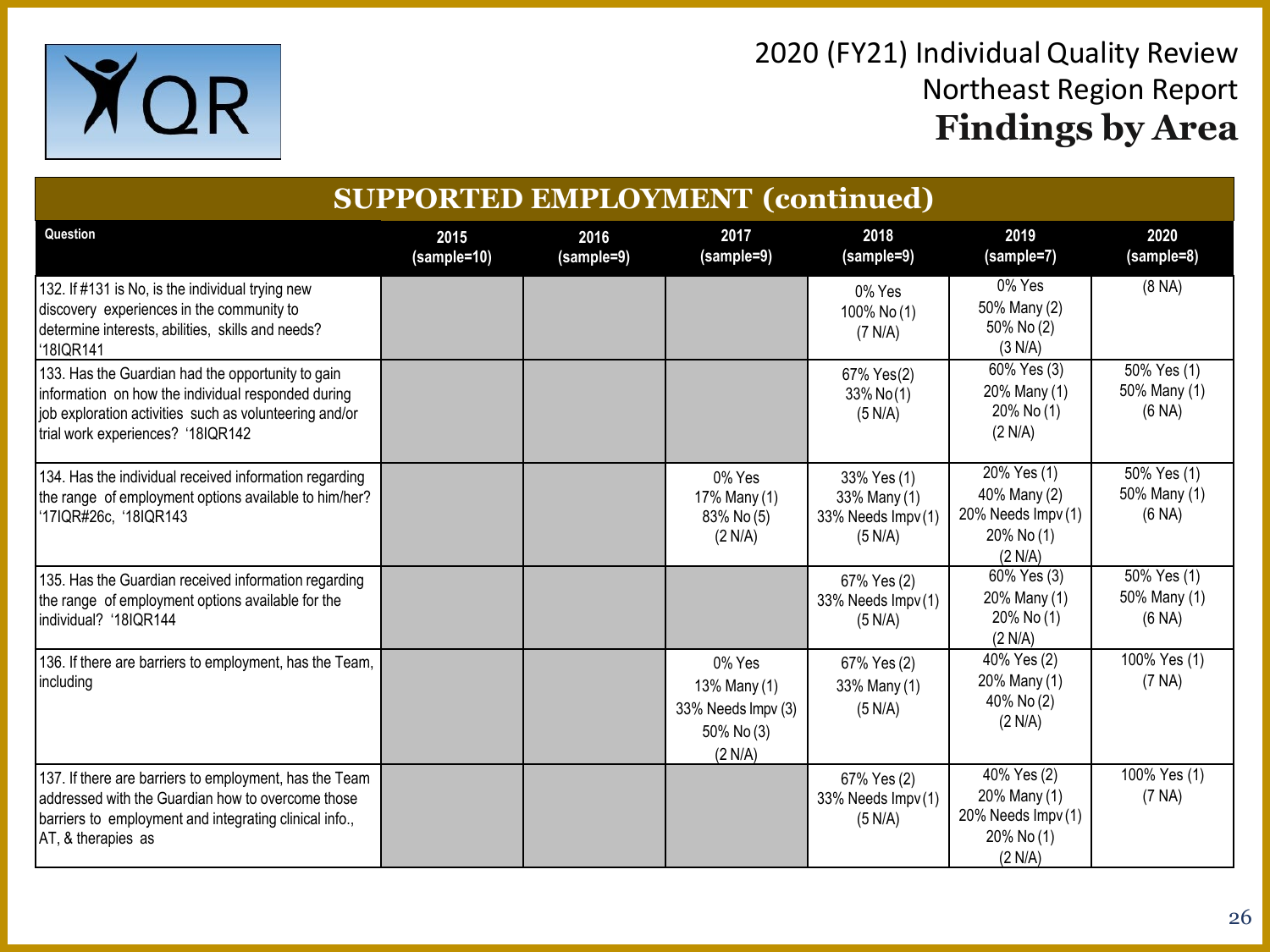

| <b>SUPPORTED EMPLOYMENT (continued)</b>                                                                                |                                                       |                                                                       |                                                      |                                                             |                                                                            |                                 |  |  |  |  |
|------------------------------------------------------------------------------------------------------------------------|-------------------------------------------------------|-----------------------------------------------------------------------|------------------------------------------------------|-------------------------------------------------------------|----------------------------------------------------------------------------|---------------------------------|--|--|--|--|
| Question                                                                                                               | 2015<br>(sample=10)                                   | 2016<br>(sample=9)                                                    | 2017<br>(sample=9)                                   | 2018<br>(sample=9)                                          | 2019<br>(sample=7)                                                         | 2020<br>(sample=8)              |  |  |  |  |
| 138. Has the individual participated in work<br>or volunteer activities during the past year?<br>'18IQR147             |                                                       |                                                                       |                                                      | 33% Yes (1)<br>33% Many (1)<br>33% Needs Impv(1)<br>(5 N/A) | 20% Yes (1)<br>20% Many (1)<br>60% No (3)<br>(2 N/A)                       | 100% Yes (1)<br>(7 NA)          |  |  |  |  |
| 139. Has the individual identified what type of<br>work or volunteer activities he/she would like<br>to do? '18IQR148' |                                                       |                                                                       |                                                      | 67% Yes (2)<br>$33\%$ No(1)<br>(5 N/A)                      | 40% Yes (2)<br>20% Many (1)<br>20% Needs Impv (1)<br>20% No (1)<br>(2 N/A) | 100% Yes (2)<br>(6 NA)          |  |  |  |  |
| 140. Does the Guardian support him/her<br>working? '18IQR149                                                           |                                                       |                                                                       |                                                      | 100% Yes (3)<br>(5 N/A)                                     | 33.3% Yes (2)<br>66.7% No(4)<br>(1 N/A)                                    | 100% Yes (2)<br>(6 NA)          |  |  |  |  |
| 142. Is the individual engaged in<br>Supported Employment?<br>CPRQ129, '18IQR151                                       |                                                       |                                                                       |                                                      | 67% Yes (2)<br>33% No(1)<br>(5 N/A)                         | 20% Yes (1)<br>80% No(4)<br>(2 N/A)                                        | 0% Yes<br>100% No (2)<br>(6 NA) |  |  |  |  |
| 144. Does the person have a Career<br>Development Plan? CPRQ128<br>17IQR#26e, '18IQR153                                | 29% Yes (2)<br>14% Partial(1)<br>57% No(4)<br>(4 N/A) | 0% Yes<br>50% Partial(2)<br>$50\%$ No(2)<br>(4 N/A,<br>(1 Not Scored) | 0% Yes<br>33% Needs Impv(2)<br>67% No (4)<br>(2 N/A) | 0% Yes<br>50% Many (1)<br>50% No (1)<br>(6 N/A)             | 50% Yes (1)<br>50% Many (1)<br>(5 N/A)                                     | 100% Yes (1)<br>(7 NA)          |  |  |  |  |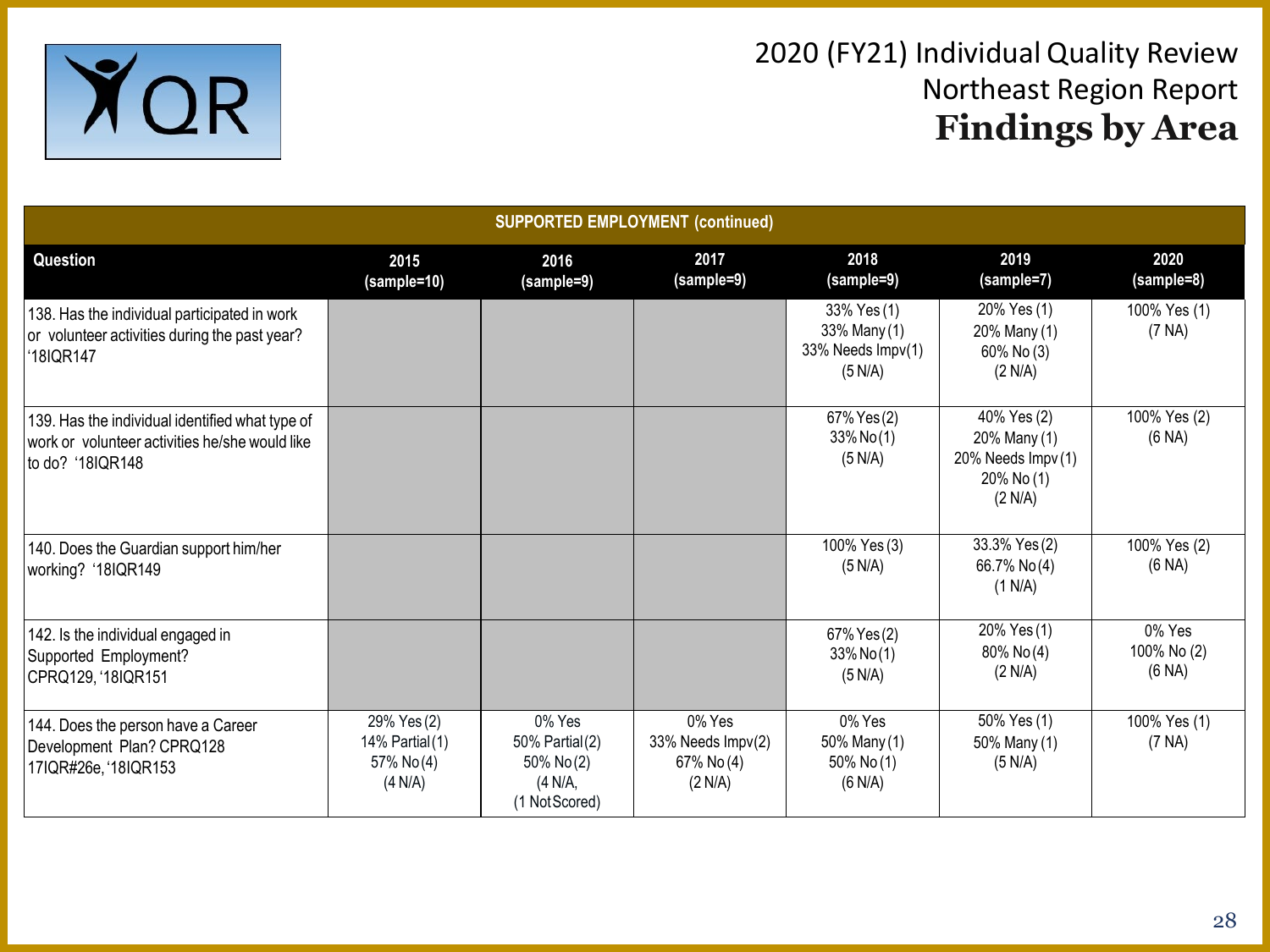

| <b>BEHAVIOR</b>                                                                                                                                                           |                                            |                                                         |                                             |                                                                           |                                                              |                                                                                   |  |
|---------------------------------------------------------------------------------------------------------------------------------------------------------------------------|--------------------------------------------|---------------------------------------------------------|---------------------------------------------|---------------------------------------------------------------------------|--------------------------------------------------------------|-----------------------------------------------------------------------------------|--|
| Question                                                                                                                                                                  | 2015<br>(sample=10)                        | 2016<br>(sample=9)                                      | 2017<br>(sample=9)                          | 2018<br>(sample=9)                                                        | 2019<br>(sample=7)                                           | 2020<br>(sample=8)                                                                |  |
| 145. Is the person considered by the IDT to<br>need behavior services now? CPRQ131;<br>'17IQR#5d, '18IQR154                                                               | 64% Yes (7)<br>$36\%$ No(4)                | 89% Yes (8)<br>$11\%$ No(1)                             | 50% Yes(4)<br>50% Yes(4)                    | 88% Yes(7)<br>$13\%$ No $(1)$                                             | 57.1% Yes (4)<br>42.9% No (3)                                | 87.5% Yes (7)<br>12.5% No (1)                                                     |  |
| 146. Does the person need behavior services now?<br>CPRQ132 '17IQR#11e, '18IQR155                                                                                         | 64% Yes (7)<br>$36\%$ No(4)                | 89% Yes (8)<br>$11\%$ No(1)                             | 38% Yes(3)<br>63% No(5)                     | 88% Yes(7)<br>$13\%$ No $(1)$                                             | 57.1% Yes (4)<br>42.9% No(3)                                 | 87.5% Yes (7)<br>12.5% No (1)                                                     |  |
| 147. Have behavioral assessments been<br>completed? CPRQ133, '18IQR156                                                                                                    | 57% Yes (4)<br>43% Partial(3)<br>(4 N/A)   | 75% Yes (6)<br>13% Partial(1)<br>13% $No(1)$<br>(1 N/A) |                                             | 57% Yes (4)<br>14% Many (1)<br>14% Needs Impv(1)<br>14% No (1)<br>(1 N/A) | 25% Yes (1)<br>50% Many (2)<br>25% No (1)<br>(3 N/A)         | 28.6% Yes (2)<br>71.4% Many (5)<br>(1 NA)                                         |  |
| 148. Does the person have a positive behavior<br>support plan developed out of the behavior<br>assessments that meets the person's needs?<br>CPRQ134 '17IQR#5g, '18IQR157 | 86% Yes (6)<br>14% $Partial(1)$<br>(4 N/A) | 50% Yes (4)<br>$50\%$ Partial $(4)$<br>(1 N/A)          | 75% Yes(3)<br>$25\%$ No $(1)$<br>(4 N/A)    | 71% Yes (5)<br>29% Needs Impv(2)<br>(1 N/A)                               | 50% Yes (2)<br>25% Many (1)<br>25% Needs Impv (1)<br>(3 N/A) | 28.6% Yes (2)<br>28.6% Many (2)<br>28.6% Needs Impv (2)<br>14.2% No (1)<br>(1 NA) |  |
| 149. Has the staff been trained on the<br>Positive Behavior Support Plan? CPRQ135;<br>'17IQR#10d, '18IQR158                                                               | 86% Yes (6)<br>14% $Partial(1)$<br>(4 N/A) | 88% Yes (7)<br>13% Partial $(1)$<br>(1 N/A)             | 75% Yes (3)<br>25% Needs Impv(1)<br>(4 N/A) | 100% Yes (7)<br>(1 N/A)                                                   | 50% Yes (2)<br>25% Many (1)<br>25% Needs Impv (1)<br>(3 N/A) | 85.7% Yes (6)<br>14.3% Needs Impv (1)<br>(1 NA)                                   |  |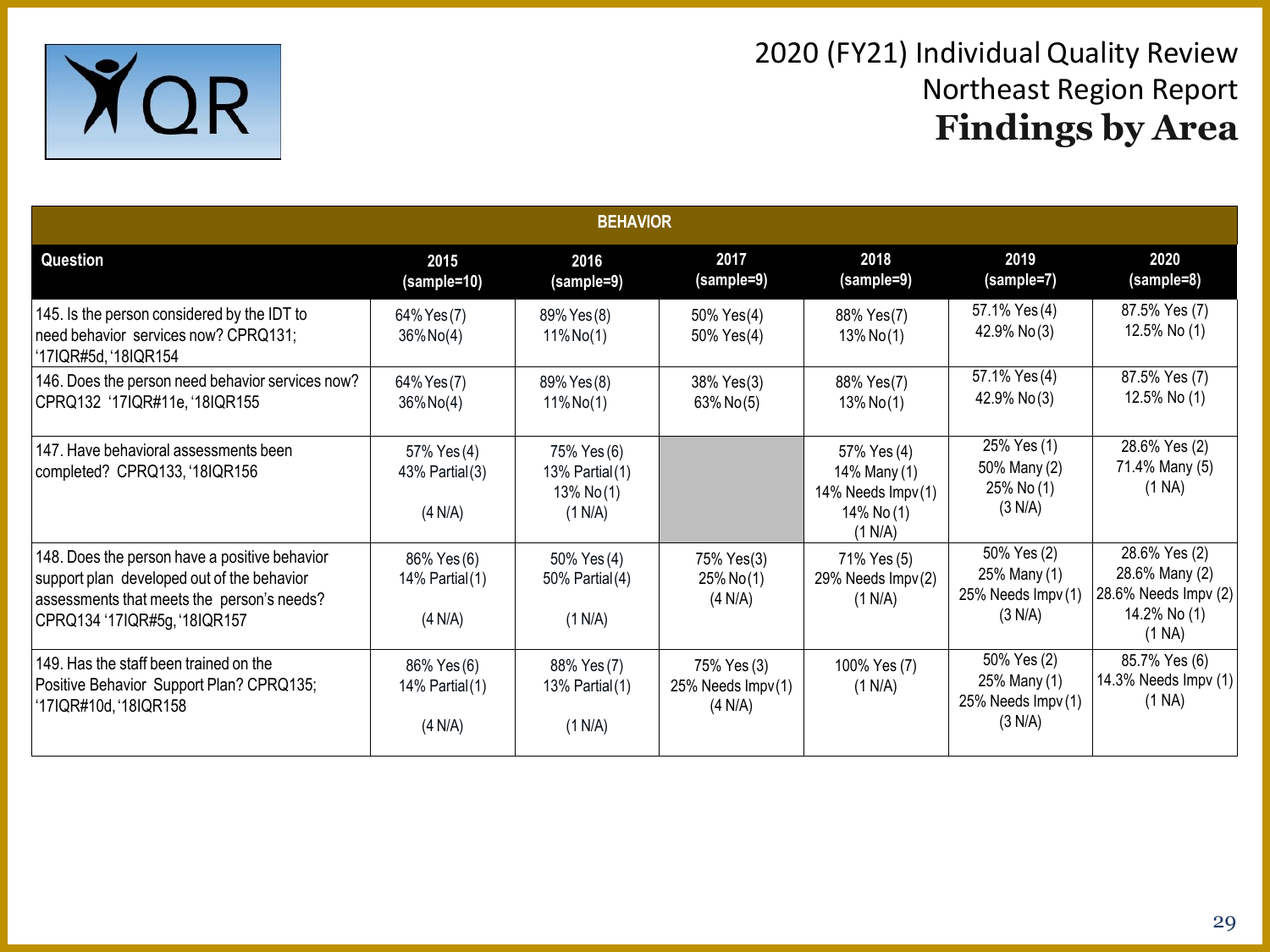

| <b>BEHAVIOR (continued)</b>                                                                                                                  |                                                |                                                        |                                                                  |                                                                           |                                                              |                                                           |  |
|----------------------------------------------------------------------------------------------------------------------------------------------|------------------------------------------------|--------------------------------------------------------|------------------------------------------------------------------|---------------------------------------------------------------------------|--------------------------------------------------------------|-----------------------------------------------------------|--|
| <b>Question</b>                                                                                                                              | 2015<br>(sample=10)                            | 2016<br>(sample=9)                                     | 2017<br>(sample=9)                                               | 2018<br>(sample=9)                                                        | 2019<br>(sample=7)                                           | 2020<br>(sample=8)                                        |  |
| 150. If needed, does the person have a Behavior<br>Crisis Intervention Plan that meets the person's<br>needs? CPRQ 73a; '17IQR#5h, '18IQR159 | 100% Yes (2)<br>(9 N/A)                        | 50% Yes (1)<br>50% Partial(1)<br>(7 N/A)               | 100% Yes (1)<br>(7 N/A)                                          | $0\%$ Yes<br>100% Many (1)<br>(7 N/A)                                     | 0% Yes<br>100% Needs $Impv(2)$<br>(5 N/A)                    | (8 NA)                                                    |  |
| 151. Does the person receive behavioral<br>services consistent with his/her needs?<br>CPRQ 136 '17IQR#5i, '18IQR160                          | 71% Yes (5)<br>$29\%$ Partial $(2)$<br>(4 N/A) | 50% Yes (4)<br>50% Partial(4)<br>(1 N/A)               | 60% Yes (3)<br>20% Many (1)<br>20% Needs Impv(1)<br>(3 N/A)      | 71% Yes (5)<br>14% Many (1)<br>14% Needs Impv(1)<br>(1 N/A)               | 25% Yes (1)<br>25% Many (1)<br>50% Needs Impv (2)<br>(3 N/A) | 28.6% Yes (2)<br>57.1% Many (4)<br>14.3% No (1)<br>(1 NA) |  |
| 152. Are behavior support services integrated into<br>the ISP? CPRQ 137; '17IQR#11d, '18IQR161                                               | 57% Yes (4)<br>$43\%$ Partial $(3)$<br>(4 N/A) | 38% Yes (3)<br>38% Partial (3)<br>25% No(2)<br>(1 N/A) | 50% Yes (2)<br>25% Many (1)<br>$25\%$ Needs $Impv(1)$<br>(4 N/A) | 29% Yes (2)<br>29% Many (2)<br>29% Needs Impv(2)<br>14% No (1)<br>(1 N/A) | 25% Yes (1)<br>50% Many (2)<br>25% Needs Impv (1)<br>(3 N/A) | 42.9% Yes (3)<br>42.9% Many (3)<br>14.2% No (1)<br>(1 NA) |  |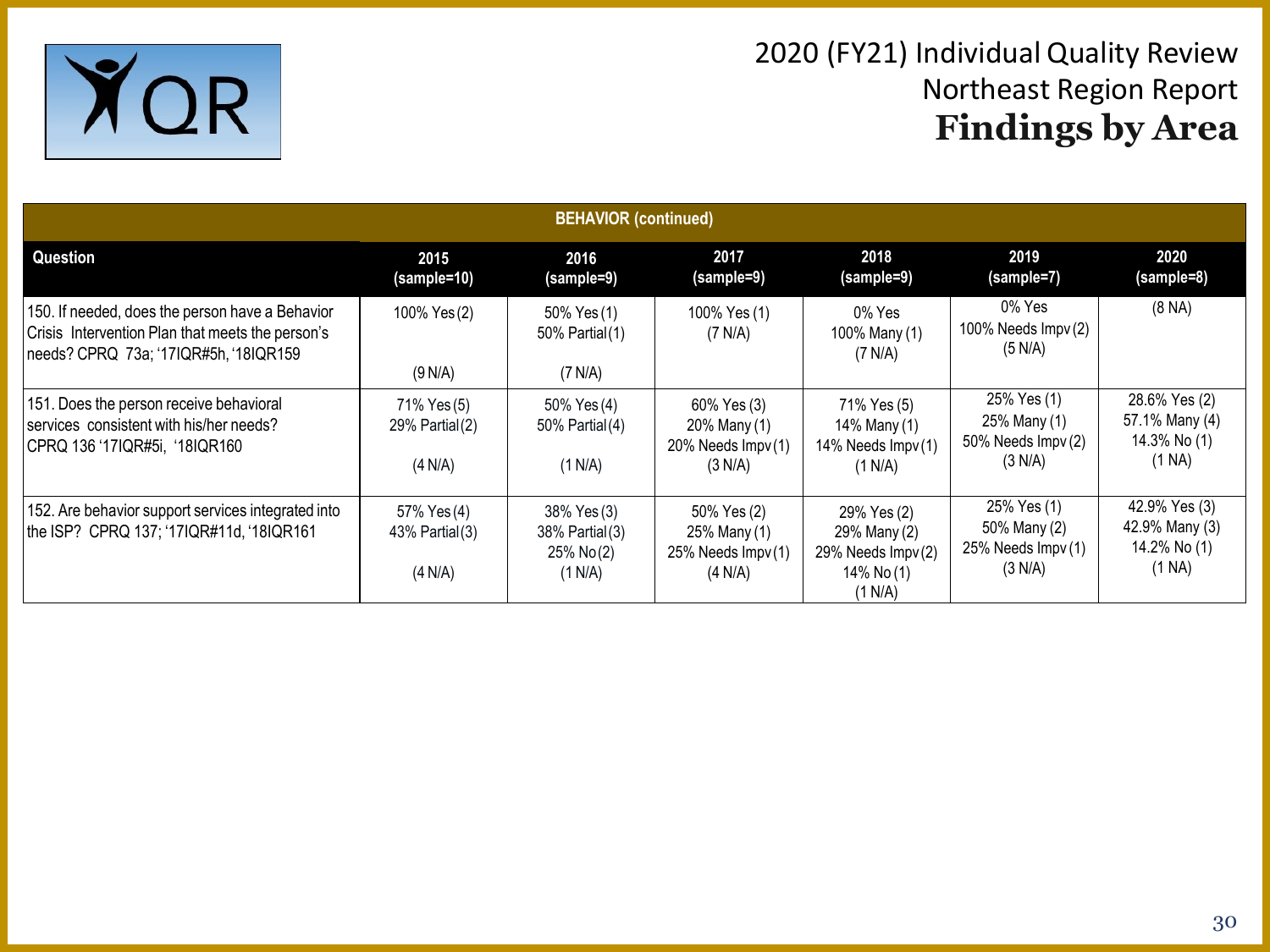

| <b>ADAPTIVE EQUIPMENT / AUGMENTATIVE COMMUNICATION</b>                                                                 |                                                          |                                           |                                                                      |                                                             |                                                                         |                                                       |  |
|------------------------------------------------------------------------------------------------------------------------|----------------------------------------------------------|-------------------------------------------|----------------------------------------------------------------------|-------------------------------------------------------------|-------------------------------------------------------------------------|-------------------------------------------------------|--|
| <b>Question</b>                                                                                                        | 2015<br>(sample=10)                                      | 2016<br>(sample=9)                        | 2017<br>(sample=9)                                                   | 2018<br>(sample=9)                                          | 2019<br>(sample=7)                                                      | 2020<br>(sample=8)                                    |  |
| 153. Has the person received all adaptive<br>equipment needed? CPRQ138; '17IQR#25b,<br>18IQR162                        | 67% Yes (6)<br>33% Partial (3)<br>(2 N/A)                | 63% Yes (5)<br>38% Partial(3)<br>(1 N/A)  | 57% Yes (4)<br>29% Many (2)<br>14% Needs Impv(1)<br>$(1$ CND $)$     | 53% Yes (5)<br>38% Many (3)                                 | 50% Yes (3)<br>50% Many (3)<br>(1 N/A)                                  | 62.5% Yes (5)<br>37.5% Many (3)                       |  |
| 154. Has the person received all assistive<br>technology needed? CPRQ139; '17IQR#25c,<br>18IQR163 <sup>.</sup>         | 56% Yes (5)<br>33% Partial(3)<br>11% No $(1)$<br>(2 N/A) | 71% Yes (5)<br>29% Partial (2)<br>(2 N/A) | 83% Yes (5)<br>17% Needs Impv(1)<br>$(1 \text{ N/A}, 1 \text{ CND})$ | 60% Yes (3)<br>20% Many (1)<br>20% Needs Impv(1)<br>(3 N/A) | 50% Yes (3)<br>33.3% Many (2)<br>16.7% Needs Impv (1)<br>(1 N/A)        | 85.7% Yes (6)<br>14.3% Many (1)<br>(1 NA)             |  |
| 155. Do direct care staff know how to<br>appropriately help the person use his/her<br>equipment? '17IQR#25f, '18IQR164 |                                                          |                                           | 100% Yes (7)<br>$(1$ CND)                                            | 88% Yes (7)<br>13% Many (1)                                 | 71.4% Yes (5)<br>14.3% Many (1)<br>14.3% Needs Impv (1)                 | 62.5% Yes (5)<br>25% Many (2)<br>12.5% Needs Impv (1) |  |
| 156. Is the person's equipment and technology in<br>good repair?'17IQR#25d, '18IQR165                                  |                                                          |                                           | 75% Yes (6)<br>25% Needs Impv(2)                                     | 75% Yes (6)<br>25% Many (2)                                 | 71.4% Yes (5)<br>28.6% Many (2)                                         | 75% Yes (6)<br>25% Many (2)                           |  |
| 157. Is the person's equipment/technology<br>available in all appropriate environments?<br>17IQR#25e, 18IQR166         |                                                          |                                           | 71% Yes (5)<br>29% Needs Impv(2)<br>$(1$ CND)                        | 63% Yes (5)<br>25% Many (2)<br>13% Needs Impv(1)            | 85.7% Yes (6)<br>14.3% Many (1)                                         | 75% Yes (6)<br>25% Many (2)                           |  |
| 158. Has the person received all communication<br>assessments and services? CPRQ140;<br>'17IQR#10b, '18IQR167          | 89% Yes (8)<br>11% Partial $(1)$<br>(2 N/A)              | 50% Yes (4)<br>50% Partial (4)<br>(1 N/A) | 71% Yes (5)<br>29% Needs Impv(2)<br>(1 N/A)                          | 57% Yes (4)<br>14% Many (1)<br>29% Needs Impv(2)<br>(1 N/A) | 28.6% Yes (2)<br>42.9% Many (3)<br>14.3% Needs Impv (1)<br>14.3% No (1) | 42.9% Yes (3)<br>57.1% Many (4)<br>(1 NA)             |  |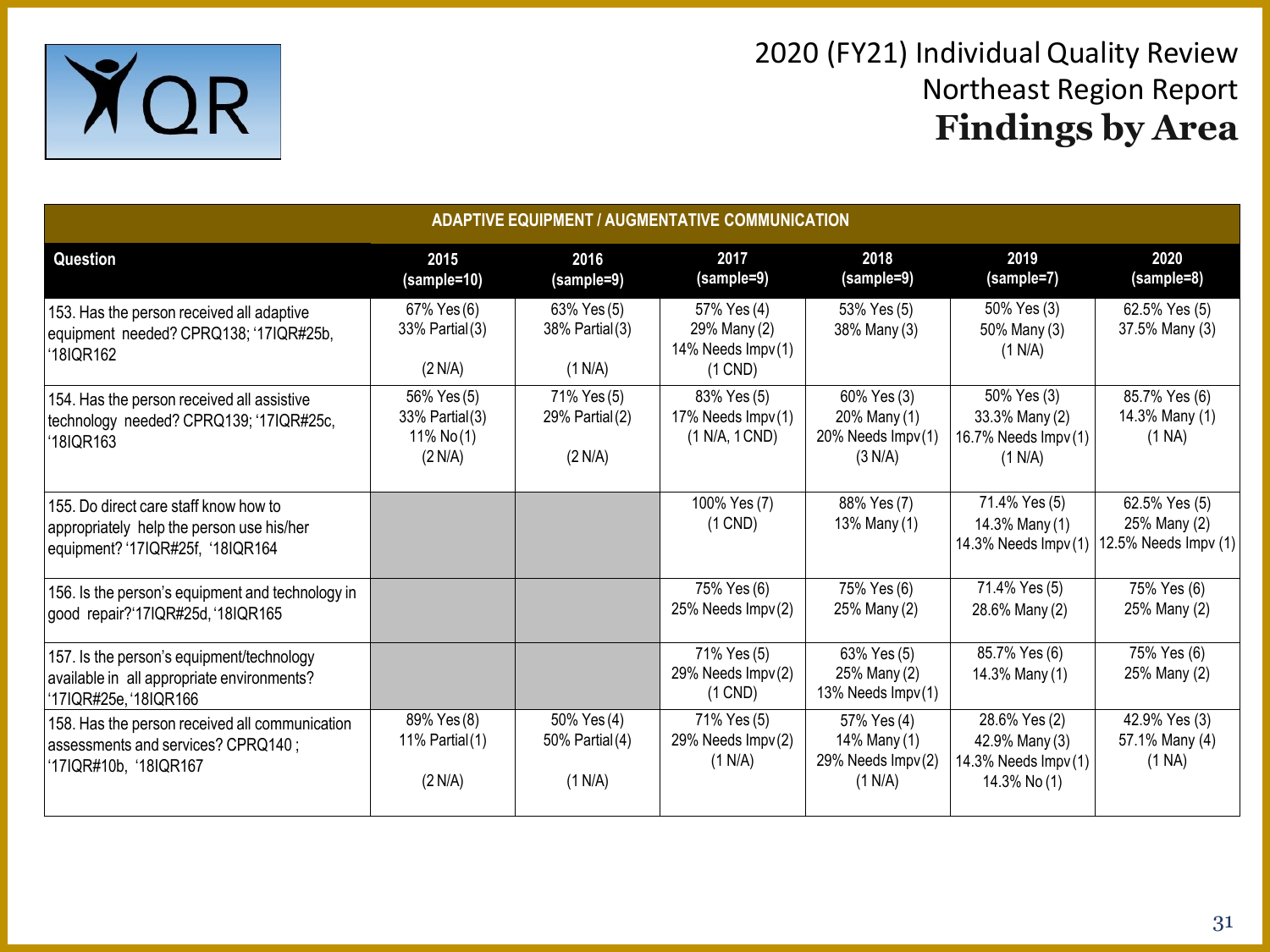

| <b>INDIVIDUAL SERVICE PLANNING</b>                                                                                                                                                                                                            |                                    |                                |                                                                |                                                                  |                                                         |                                                  |  |
|-----------------------------------------------------------------------------------------------------------------------------------------------------------------------------------------------------------------------------------------------|------------------------------------|--------------------------------|----------------------------------------------------------------|------------------------------------------------------------------|---------------------------------------------------------|--------------------------------------------------|--|
| Question                                                                                                                                                                                                                                      | 2015<br>(sample=10)                | 2016<br>(sample=9)             | 2017<br>(sample=9)                                             | 2018<br>(sample=9)                                               | 2019<br>(sample=7)                                      | 2020<br>(sample=8)                               |  |
| 159. Does the person have an ISP that addresses<br>live, work/learn, fun/relationships and health/other<br>that correlates with the person's desires and<br>capabilities, in accordance with DOH Regulations?<br>CPRQ141 '17IQR#7o, '18IQR168 | 82% Yes (9)<br>18% Partial(2)      | 89% Yes (8)<br>11% Partial(1)  | 88% Yes (7)<br>13% Many (1)                                    | 100% Yes (8)                                                     | 100% Yes (7)                                            | 100% Yes (8)                                     |  |
| 160. Does the person have an ISP that contains a<br>complete Vision Section that is based on a long-term<br>view? CPRQ142 '17IQR#7a, '18IQR169                                                                                                | 55% Yes (6)<br>45% Partial(5)      | 44% Yes (4)<br>56% Partial (5) | 63% Yes (5)<br>25% Needs Impv(2)<br>13% No (1)                 | 50% Yes (4)<br>13% Many (1)<br>25% Needs Impv(2)<br>13% No $(1)$ | 42.9% Yes (3)<br>42.9% Many (3)<br>14.3% Needs Impv (1) | 100% Yes (8)                                     |  |
| 161. Does the person receive services and<br>supports recommended in the ISP?<br>CPRQ143; '17IQR#11a, '18IQR170                                                                                                                               | 45% Yes (5)<br>55% Partial(6)      | 89% Yes (8)<br>11% Partial(1)  | 25% Yes (2)<br>38% Many (3)<br>38% Needs Impv(3)               | 100% Yes (8)                                                     | 71.4% Yes (5)<br>28.6% Many (2)                         | 75% Yes (6)<br>25% Many (2)                      |  |
| 162. Does the person have adequate access to and<br>use of generic services and natural supports?<br>CPRQ144; '17IQR#33f, '18IQR171                                                                                                           | 73% Yes (8)<br>$27%$ Partial $(3)$ | 89% Yes (8)<br>11% Partial (1) | 100% Yes (8)                                                   | 63% Yes (5)<br>38% Many (3)                                      | 71.4% Yes (5)<br>28.6% Many (2)                         | 100% Yes (8)                                     |  |
| 163. Is the person integrated into the<br>community? CPRQ145; '17IQR#29g,<br>'18IQR172                                                                                                                                                        | 45% Yes (5)<br>55% Partial(6)      | 67% Yes (6)<br>33% Partial (3) | 25% Yes (2)<br>13% Many (1)<br>50% Needs Impv(4)<br>13% No (1) | 75% Yes (6)<br>25% Needs Impv(2)                                 | 85.7% Yes (6)<br>14.3% Many (1)                         | 100% Yes (8)                                     |  |
| 164. Is the total program of the level of intensity<br>adequate to meet this person's needs? CPRQ147;<br>'17IQR#36, '18IQR174                                                                                                                 | 18% Yes (2)<br>82% Partial (9)     | 11% Yes (1)<br>89% Partial(8)  | $0\%$ Yes<br>38% Many (3)<br>63% Needs Impv(5)                 | 0% Yes<br>63% Many (5)<br>38% Needs Impv(3)                      | 0% Yes<br>85.7% Many (6)<br>14.3% Needs Impv (1)        | 0% Yes<br>87.5% Many (7)<br>12.5% Needs Impv (1) |  |